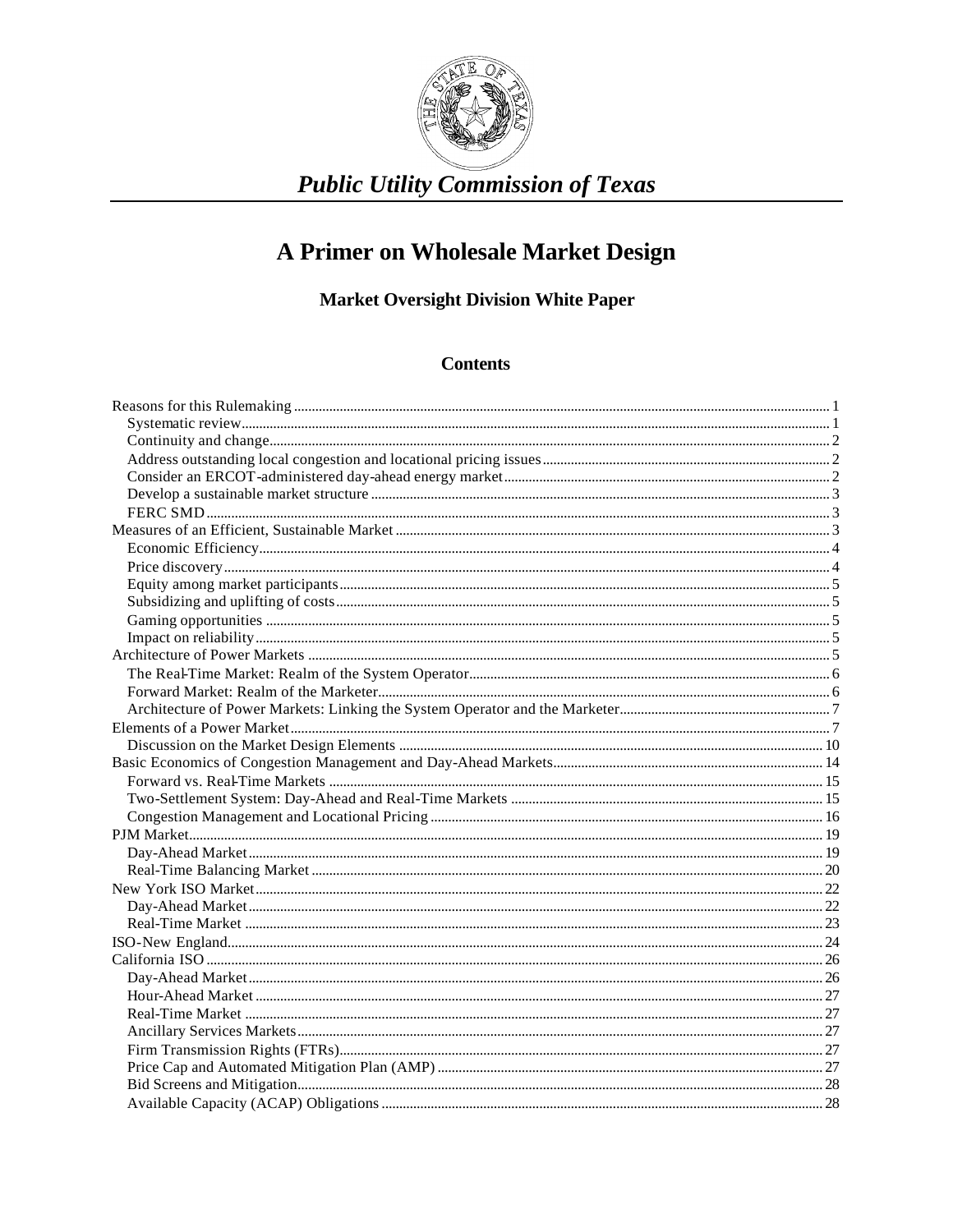### **List of Tables**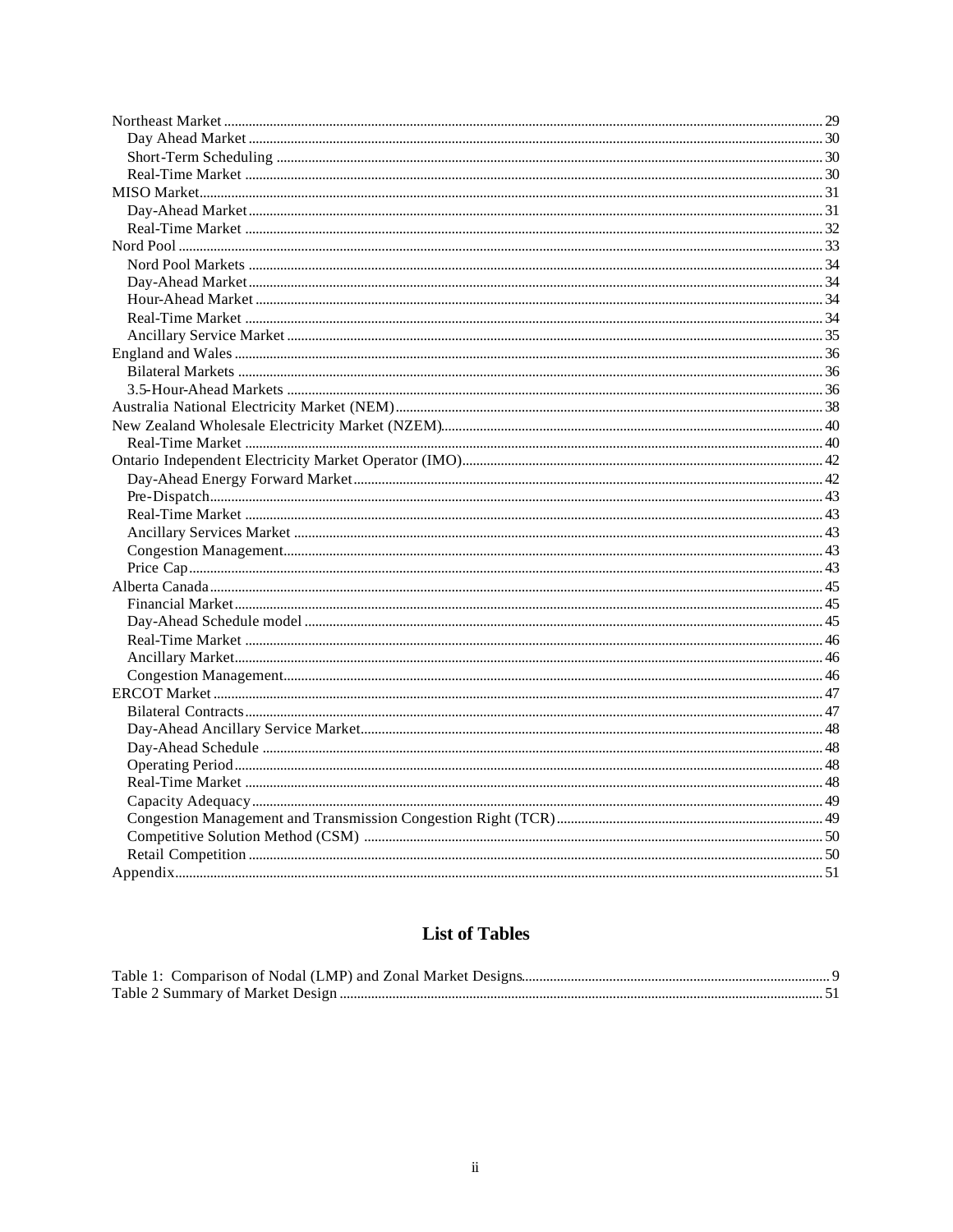# **A Primer on Wholesale Market Design**

#### **Market Oversight Division Staff Report Eric Schubert, Ph.D. – Team Leader Sam Zhou, Ph.D. Tony Grasso Grace Niu**

This white paper is a primer on wholesale market design and provides background for the open meeting workshop scheduled by the Public Utility Commission of Texas for November 1, 2002. The paper is divided into six sections:

- 1. Reasons for this rulemaking;
- 2. Measures of an efficient, sustainable market;
- 3. Architecture of power markets;
- 4. Elements of a power market;
- 5. Basic economics of congestion management and day-ahead markets; and
- 6. Descriptions of wholesale electric markets around the world.

### **Reasons for this Rulemaking**

The Commission opened Project 26376, *Rulemaking Proceeding on Wholesale Market Design Issues in the Electric Reliability Council of Texas*, for the following reasons:

#### *Systematic review*

The goal of this rulemaking is to undertake a systematic review of key elements of the ERCOT wholesale market structure. From 1999 to 2001, ERCOT stakeholders developed, and the Commission approved, a wholesale market with a zonal congestion management system that relied on market participants using bilateral forward contracts exclusively, with the system operator running a minimal real-time (RT) balancing market. This approach differs from established wholesale markets in the Northeast such as Pennsylvania-New Jersey-Maryland (PJM), New York and New England and from the standard market design (SMD) proposed by the Federal Energy Regulatory Commission (FERC). Each of these other markets use a nodal congestion management system and an RTO-administered day-ahead energy market. A number of market participants, particularly those who do business outside of Texas, have expressed an interest in developing a wholesale market in ERCOT that is comparable to other wholesale markets in the United States.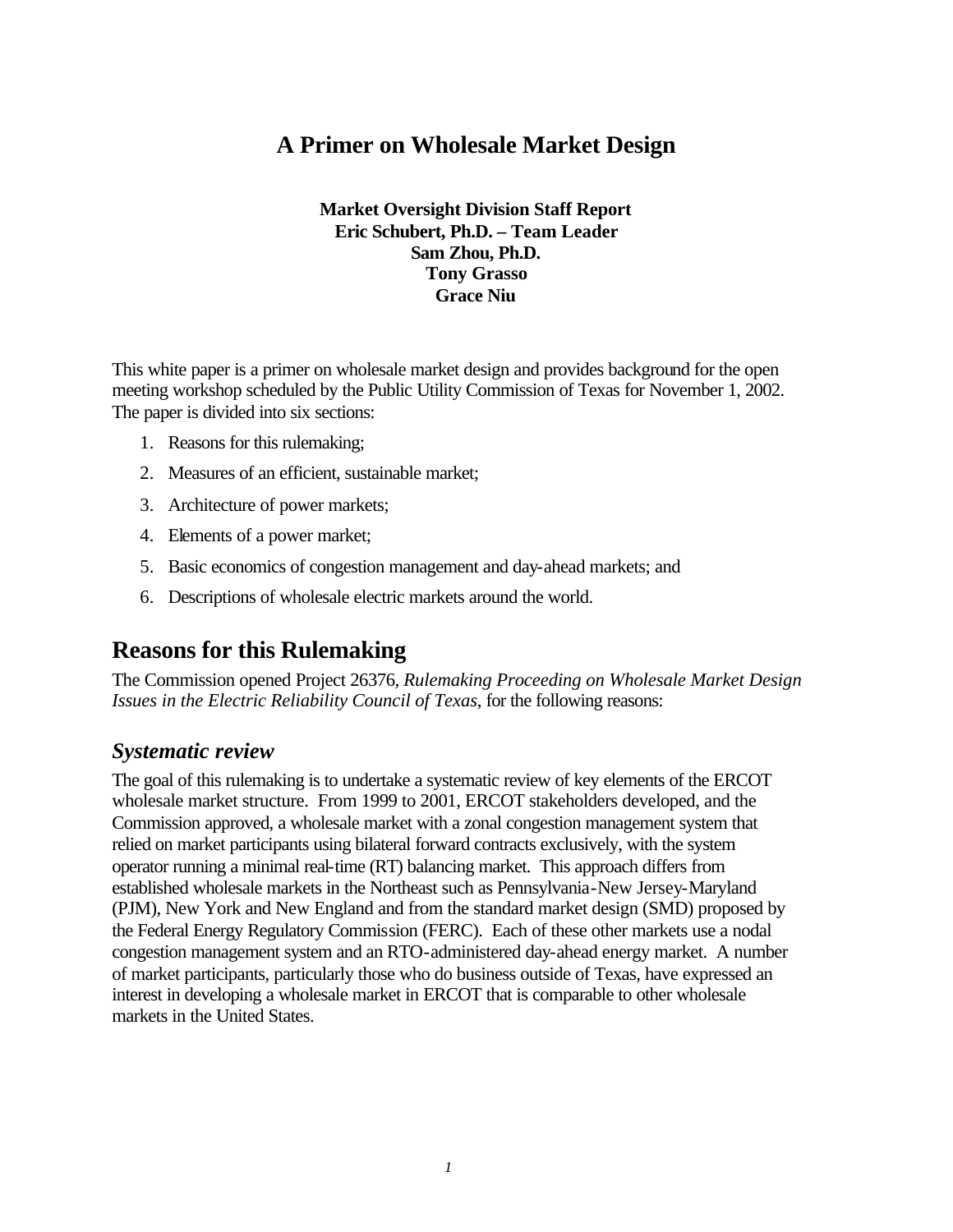# *Continuity and change*

l

Since the approval of the ERCOT protocols in June 2001, ERCOT stakeholders have been addressing key market design issues on an *ad hoc* basis. Some efforts are a response to the Commission's Order on Rehearing in Docket No. 23220, *Petition of the Electric Reliability Council of Texas for Approval of the ERCOT Protocols*, while others are stakeholder-driven proposals. This piecemeal approach has led to stakeholder frustration and some uncertainty as to where the wholesale market design is headed.

A number of stakeholders have expressed to Market Oversight Division (MOD) that while some change may be inevitable, that they see no need for an immediate, radical change to a market that is functioning. Stakeholders need time to renegotiate the market structure. ERCOT and market participants need to test software and telecommunication systems thoroughly. This rulemaking, which is slated to be a three-year, systematic approach to market redesign, will provide a predictable and coherent path to a redesigned market, giving market participants time to respond and adjust their commercial contracts to any significant changes in market structure.

## *Address outstanding local congestion and locational pricing issues*

In Docket No. 23220, the Commission ordered that the current zonal model include direct assignment of local congestion costs to avoid profiteering through decremental bidding, also known as the DEC game.<sup>1</sup> As MOD has stated in comments previously filed in this project, such a proposal also would provide more accurate locational marginal pricing within the current zonal framework.<sup>2</sup> Most market participants have opposed MOD's proposal, which essentially adds nodal prices to the current congestion management scheme in ERCOT when needed. Some market participants believe that the problems that MOD has raised are not significant and do not require a change in the congestion management system beyond the reduction of out-of-merit energy (OOME) and out-of-merit capacity (OOMC) reimbursement, a change that was implemented on July 31, 2002. Other market participants want to address the DEC game and locational pricing issues by implementing a nodal congestion management system rather than using MOD's proposal.

### *Consider an ERCOT-administered day-ahead energy market*

ERCOT is the only successfully deregulated wholesale market in the United States that relies solely on bilateral forward contracting among market participants.A number of market participants have expressed their frustration at lack of access to the energy market. According to them, the current reliance on bilateral markets is insufficient for their business needs, and a DA

<sup>&</sup>lt;sup>1</sup> The DEC game occurs when (1) a market participant submits schedules in forward markets that if followed would create local congestion, (2) the market participant is paid in the real-time market to "solve" the anticipated congestion by generating less than what was scheduled, and (3) the cost of these local congestion payments are uplifted to load. If participants are not charged for creating congestion when they schedule too much flow over a constrained local line, then they have an incentive in the real-time market to collect payments to alleviate this local congestion by decrementing their flows on this congested local line. The DEC game can be prevented by making market participants pay congestion fees for use of the congested local line.

<sup>2</sup> Project No. 26376, *Rulemaking Proceeding on Wholesale Market Design Issues in the Electric Reliability Council of Texas*, "Initial Comments by the Market Oversight Division," September 6, 2002.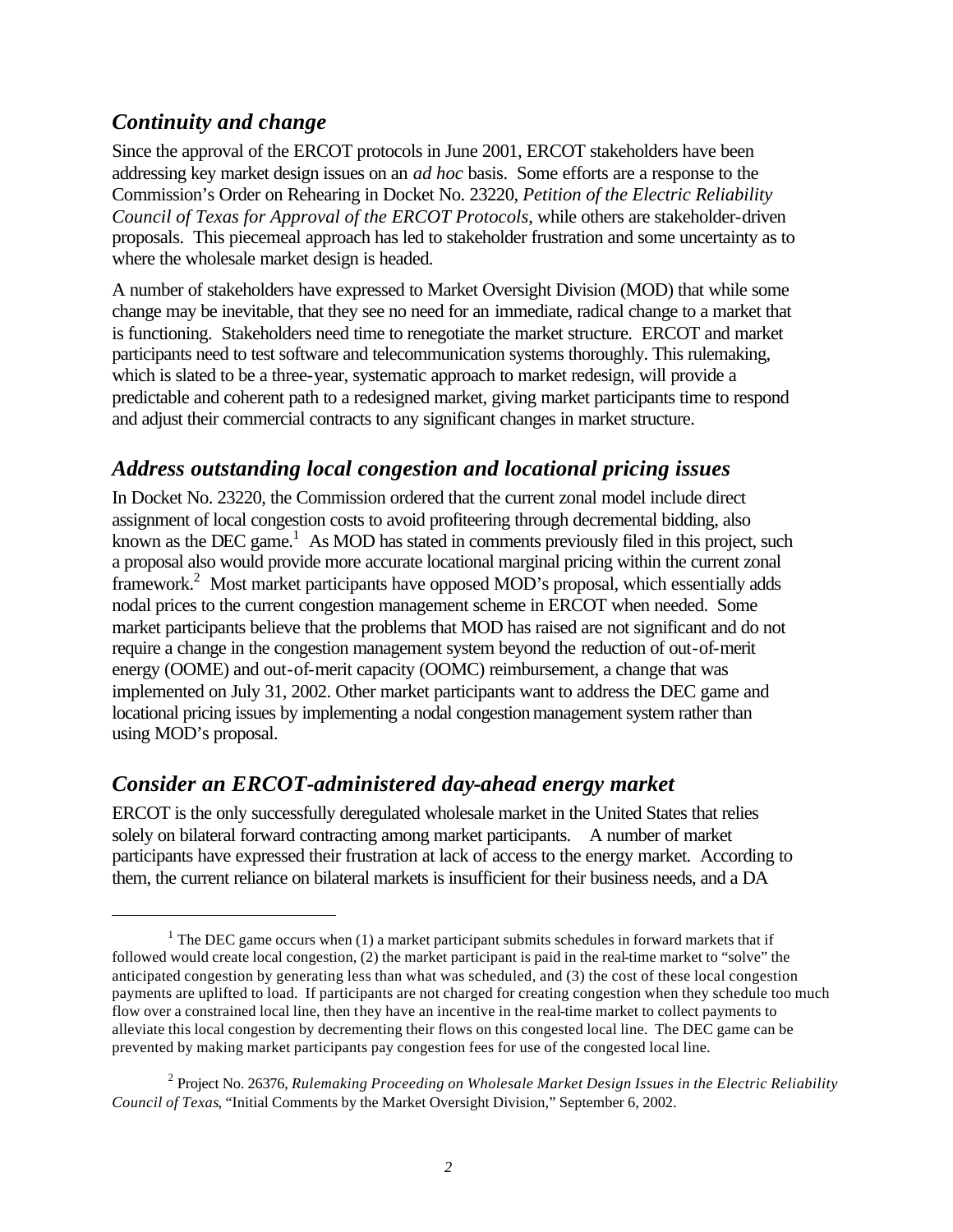energy market based on centralized exchange – with a third party intermediary for all trades – would make them more competitive and profitable. ERCOT is instituting a relaxed balanced schedule, which would allow for more trading in the real-time market for balancing energy. This rulemaking will examine whether ERCOT should operate a DA energy market or contract with a private entity that would operate one.

# *Develop a sustainable market structure*

ERCOT stakeholders developed the current wholesale market design under the pressure of a legislative mandate and deadline. They were largely successful in creating a well-functioning market. However, the Commission has identified some chronic problems and inefficiencies in the wholesale market design that may worsen over time if not corrected, and has ordered ERCOT to change the protocols. In response to the Commission's orders, ERCOT stakeholders have changed the market structure in ways that have reduced the scope of the problems but are not fully consistent with the Commission's orders. While these efforts by stakeholders to address the Commission concerns are recognized and appreciated, MOD believes that stakeholder solutions, which usually reflect certain compromises, have not been benchmarked against fundamental economic principles and fail to institutionalize incentives that are compatible with the overall market structure.

MOD believes that this rulemaking will give the Commissioners, working with ERCOT stakeholders, a chance to update and improve certain aspects of the ERCOT market. This proceeding will allow the Commissioners to make essential decisions on tough policy issues that are not suited to stakeholder compromise. The rulemaking will give all stakeholders a chance to discuss their concerns about proposed changes to the market structure, with the Commission ultimately ruling on the required market features in sufficient detail to avoid rancorous and unproductive debate at ERCOT. Implementing a wholesale market design in the context of a rule protects the market structure against future changes proposed in haste to address short-term problems while allowing the market structure to be readily amended when experience in ERCOT or other markets indicates a need for modest change. The projected three-year rulemaking process can build a market with a solid foundation from redesign up to implementation, while allowing ERCOT stakeholders to develop the commercial and operational details in the implementation.

# *FERC SMD*

FERC has initiated a rulemaking to develop a standard market design (SMD) that is creating a debate across the country on what the appropriate wholesale market structure should be . ERCOT is ahead of the curve on many things compared to the FERC SMD and is running parallel on others. Market players who also are involved in a number of other wholesale markets as well as MOD would like to address these issues at ERCOT at the same time FERC is considering them.

# **Measures of an Efficient, Sustainable Market**

MOD proposes that the Commissioners and stakeholders keep the following questions and concerns in mind when debating and deciding key market design issues. These points are based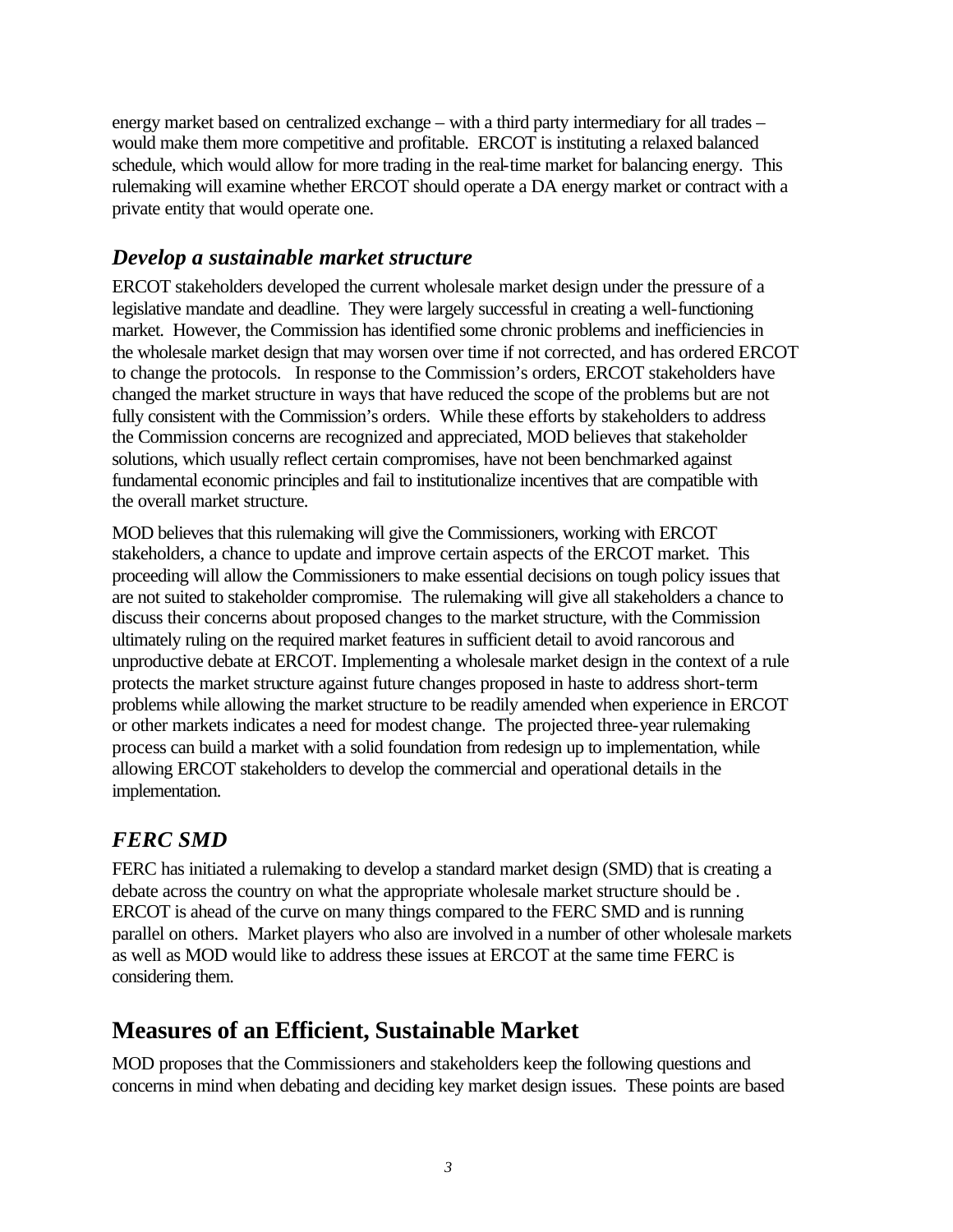on widely accepted market design principles that would promote an efficient, sustainable wholesale market in ERCOT.

## *Economic Efficiency*

- Are scarce resources, such as transmission and generation capacity, allocated to those parties that are most willing to pay for them?
- Does the market structure encourage resource owners to submit their resources at marginal cost?
- Does the market structure discourage resource owners from withholding their resources?
- Do prices in the market send signals that will encourage the appropriate scheduling of power?
- Do prices in the market send signals that will encourage the appropriate amount of new transmission?
- Do prices in the market send signals that will encourage the appropriate siting of new transmission and generation?
- Do parties have the ability to enter into bilateral contracts that reflect their preferences for fuel type, price, length of contract, and contract counterparty?
- Do parties have the ability to buy and sell in the short-term (day-ahead or hour ahead) to allow them to adjust to unexpected changes in supply and demand at a given location?
- Do the parties have the ability to choose the proper mix of wholesale services obtained via a private market and those obtained via the system operator?
- Does the market structure assist the development of innovative new products such as demand-side responsiveness, wind power, and distributed generation resources?
- Does the market have a sufficient array of contractual alternatives so that market participants can maximize the value of their assets?
- Does the market provide participants with adequate risk management tools?

### *Price discovery*

- Are energy and transmission prices transparent?
- Do the various markets in ERCOT provide sufficient liquidity?
- Does the ERCOT wholesale market send the proper type of price signals for the following:
	- o Location?
	- o Transmission?
	- o Generation?
	- o Forward contacting?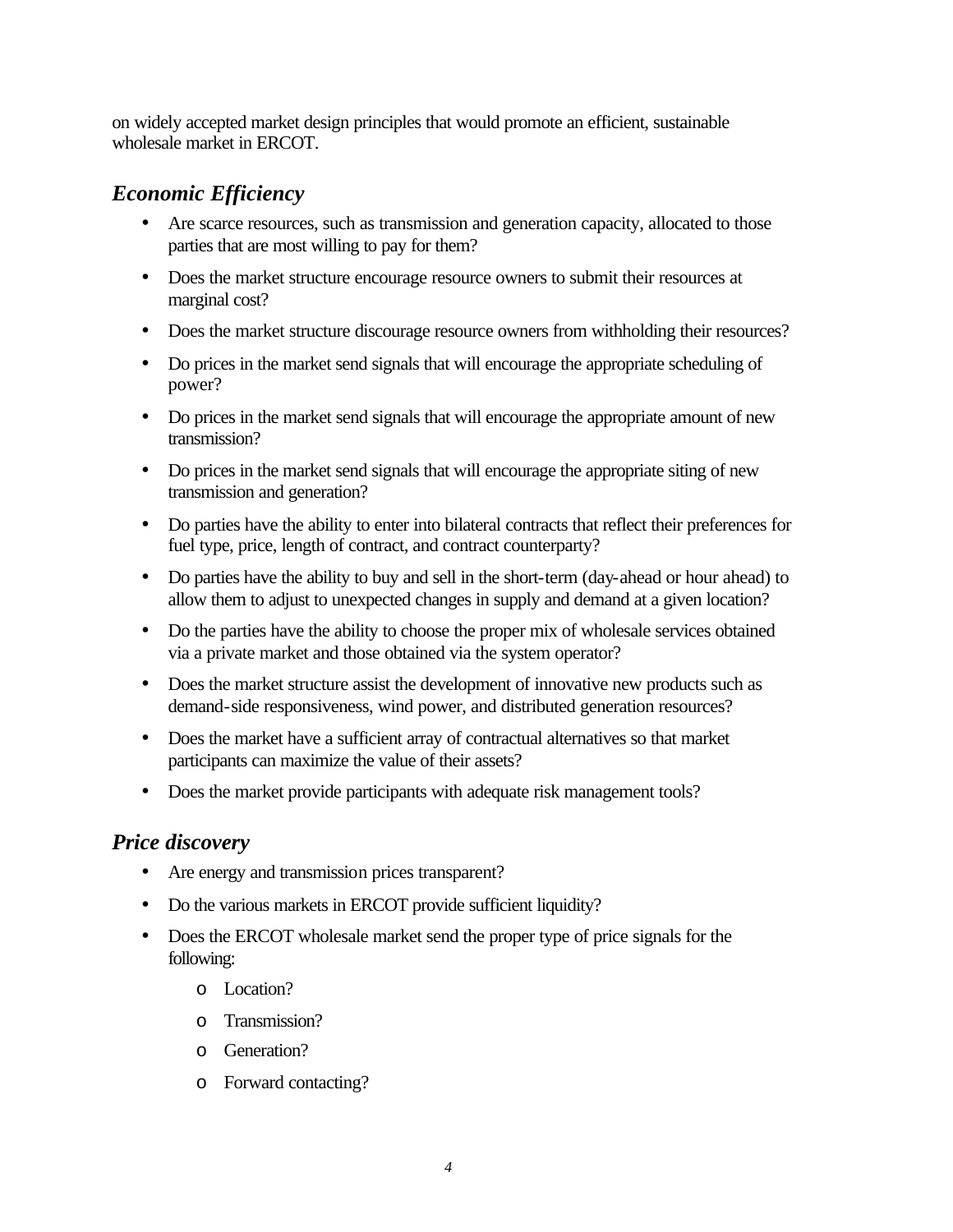- o Real-time transactions?
- Do electricity users have adequate opportunities to adjust their consumption in response to fluctuations in prices?
- Is the market sufficiently transparent to allow monitoring and detection of market power abuse?

### *Equity among market participants*

- Would a change in market structure improve the ability of certain market participants to buy or sell power in the wholesale market?
- Do parties have a reasonably wide range of choices to meet their obligations (i.e., selfarrangement, bilateral contracts, ERCOT-procured)?
- Would the features of a market that ERCOT would run provide value to end users of electricity sufficient to justify the expense?
- Are the market rules designed in a non-discriminatory way to create level playing field for conventional and non-conventional resources?

# *Subsidizing and uplifting of costs*

- Do the market rules eliminate uplifting of costs or, at least, make the uplift so small as to deter market participants from gaming the market?
- Do the market rules subsidize market participants in a way that is not sanctioned by explicit Commission or Legislative policy?

### *Gaming opportunities*

- Are market rules properly designed to include economic incentives and disincentives to encourage compliance with the rules?
- Are the features of the market designed to effectively discourage the exercise of market power?
- Are the rules of the market incentive compatible (i.e., do they induce market participants to bid their true costs and preferences)?

### *Impact on reliability*

• Does any element or combination of elements of market design significantly reduce the reliability of the grid?

# **Architecture of Power Markets**

The main challenge of designing a wholesale electricity market is how to combine the real-time market for transactions coordinated by a system operator with forward markets comprising longterm bilateral contracts between power generation companies (PGCs), retail electric providers (REPs), non-opt-in entities (NOIEs), power marketers, and aggregators. What institutions will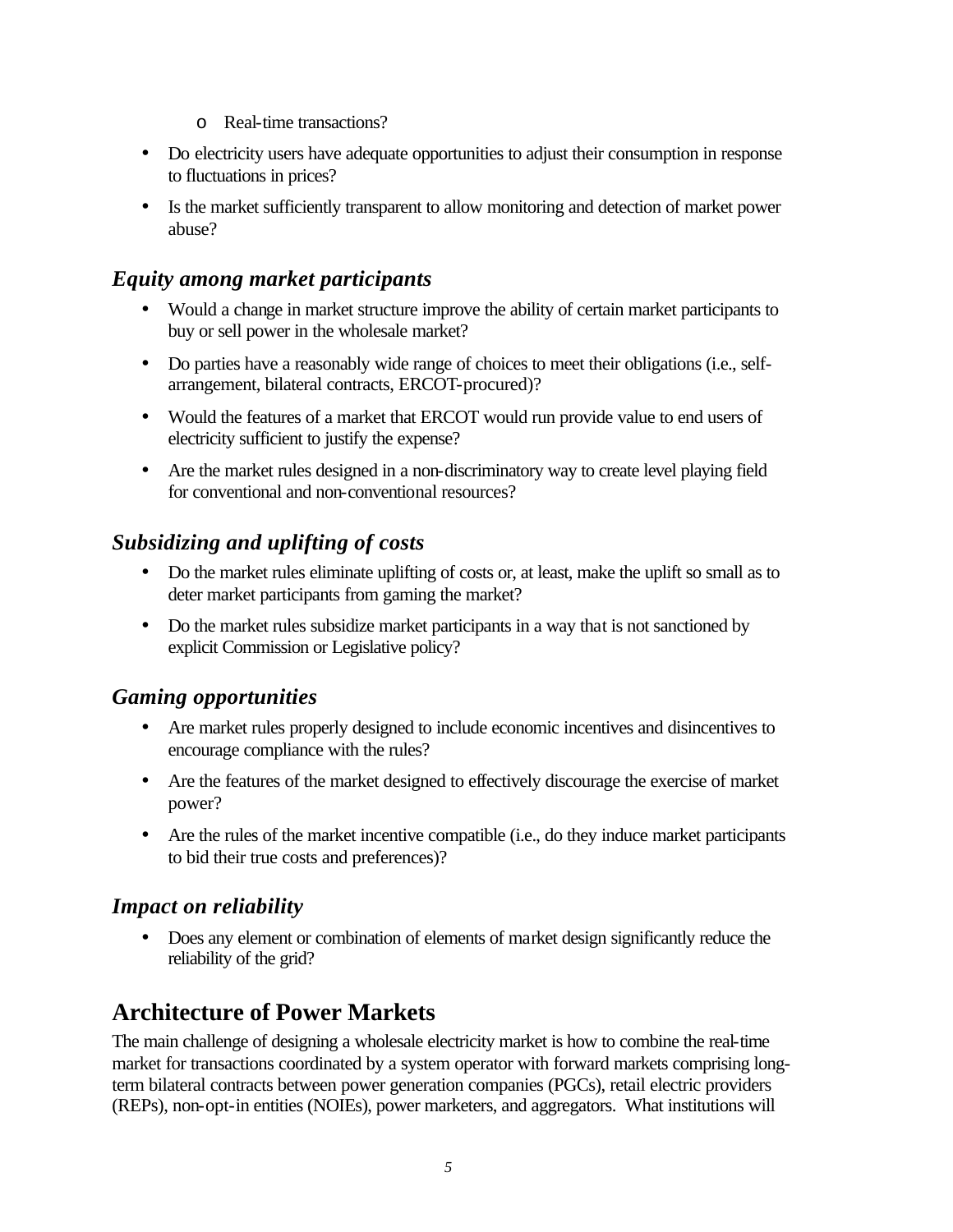blend these markets so as to provide end-use customers with the widest range of choices and the best value?

### *The Real-Time Market: Realm of the System Operator*

The delivery of electricity has physical characteristics that make its wholesale market structure unique. Storage of electricity is very expensive and not considered cost-effective in most situations. Transmission lines are congested, generators have limits on the speed in which they can ramp up or down, and all but the largest loads are price-inelastic in the short-run.<sup>3</sup> The transmission grid is highly complex and vulnerable to instability. The maximum cushion available to operators to maintain system stability is the ten minutes in which governors and automatic controls on generators can compensate for energy imbalances in the system.<sup>4</sup>

The system operator is concerned with strengthening the physical functioning and ensuring the coordination of all aspects of energy, transmission and reserves. The chief economic consequence of the need to maintain the stability of a complex electric grid is that the real-time market for electricity is driven by the physical realities of the grid rather than the financial transactions of the market participants. Because of the unique characteristics of electricity, there can be only one spot market for energy, the real-time "balancing market" conducted continuously by the system operator as an integral part of its management of grid.<sup>5</sup>

The system operator also tends to be concerned with operational efficiency of the grid, where in real time the cheapest combination of units is deployed. This approach is consistent with the dispatch of resources in a control area in the pre-SB 7 world, where retail customers had no choices in the type of electric service they received. The electric provider chose the types of generation (i.e., coal, nuclear, gas-fired), set the price for the customer under tariffs the Commission approved, and attempted to dispatch the units as efficiently as possible in real-time.

# *Forward Market: Realm of the Marketer*

The ERCOT stakeholders, when designing the ERCOT wholesale market, used forward bilateral contracts as the basis for the energy market. Marketers favor such a design because they believe that market participants should have the widest range of choices to meet the needs of their customers. For instance, in the ERCOT market qualified scheduling entities (QSEs) can meet their ancillary service requirements through self-provision, purchase through bilateral contracts, and to purchase through a voluntary ERCOT-run day-ahead capacity market. This principle will continue to be a cornerstone of any market rules that the Commission develops.

A key feature of SB 7 was the separation of generation, retail marketing, and transmission. The unbundling allows market participants to choose from dozens of REPs and PGCs. The REPs and PGCs have the ability to offer a wider range of fuel sources and costs, including cutting edge technologies such as renewable resources, demand-side products, and distributed generation.

l

 $3$  Robert Wilson, "Architecture of Power Markets," Graduate School of Business, Stanford University, Research Paper Series No. 1708, September 2001, page 3.

<sup>&</sup>lt;sup>4</sup> Wilson, "Architecture of Power Markets," page 4.

<sup>&</sup>lt;sup>5</sup> Wilson, "Architecture of Power Markets," page 5.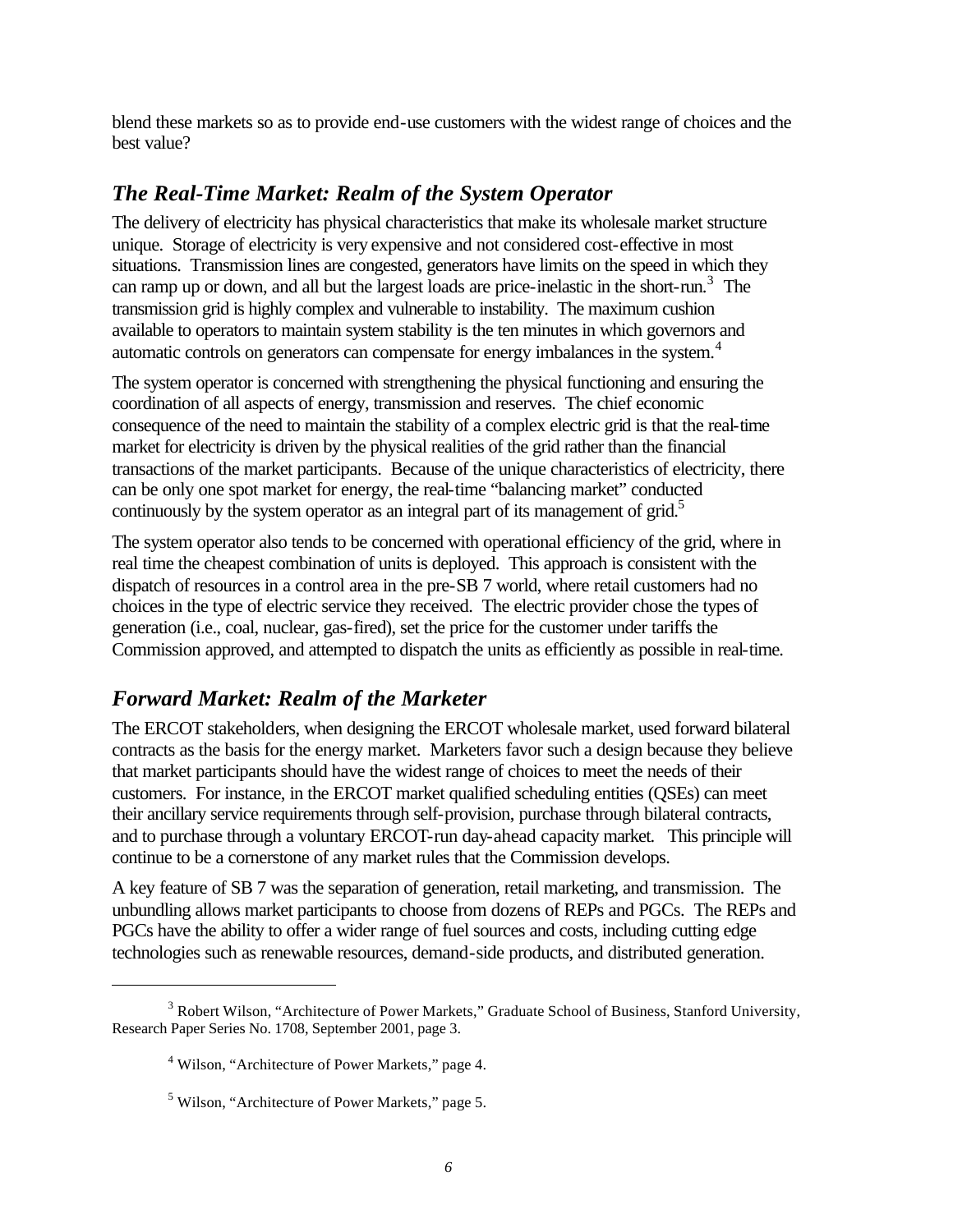Marketing efficiency might be defined as most accurately reflecting the preferences of market participants such as QSEs, PGCs, REPs, and NOIEs. Market participants have different tolerances for risk, different approaches to meet the needs of their customers, and different planning horizons. The private market that developed as part of SB 7 organizes transactions based on concerns other than real-time efficiency that predominated the market before deregulation.

### *Architecture of Power Markets: Linking the System Operator and the Marketer*

The tradeoff in designing the ERCOT wholesale market is between tighter coordination of resources (the concern of the system operator) and the wide variety of bilateral energy contracts (the concern of the marketer). Deploying balancing energy and ancillary services as well as transmission pricing are all done in real-time. Bilateral contracts are signed days, months, or years ahead of real-time and aren't written in enough detail to handle the continually changing real-time status of the grid. The wholesale market must try to link the bilateral, unbundled market that provides the greatest range of competition and innovation in products and services (marketing efficiency) with the necessary centralization of the real time market (engineering efficiency).

Put another way, reliance on private market structures often reduces system operator discretion. In the ERCOT wholesale market, this trade-off reflects the unbundling of energy, transmission, reserve capacity, and retail marketing into separately priced services, and reflects the need to coordinate these unbundled pieces of the market both in the long-run and in real-time.<sup>6</sup> According to Wilson, however, this tradeoff is not intrinsic: highly evolved markets with elaborate pricing could be sufficient to achieve perfect coordination.<sup>7</sup>

# **Elements of a Power Market**

l

After listening to stakeholders' oral comments at the September 6, 2002 workshop in Project 26330, *Lessons Learned: Evaluation of the Performance of the ERCOT Wholesale Market*, and reading stakeholders' written comments filed on the same day in Project 26376, *Rulemaking Proceeding on Wholesale Market Design Issues in the Electric Reliability Council of Texas*, MOD determined that a number of stakeholders, including MOD, needed to better understand the various elements of a wholesale electricity market.<sup>8</sup>

This section will describe a number of key elements that need to be considered in developing a sustainable wholesale market design. Table 1 lists a number of different market design elements that the Commission and ERCOT have addressed or are addressing. After reviewing these market elements, MOD has come to the following conclusions:

1. Not all elements need to be considered in this rulemaking project,

<sup>&</sup>lt;sup>6</sup> Wilson, "Architecture of Power Markets," page 5

<sup>&</sup>lt;sup>7</sup> Wilson, "Architecture of Power Markets," page 6.

<sup>8</sup> On September 6, 2002, Project 26376 was not a formal rulemaking and was known as *Transmission Issues in the Electric Reliability Council of Texas*. All filings made under the project number are considered filings in the rulemaking proceeding.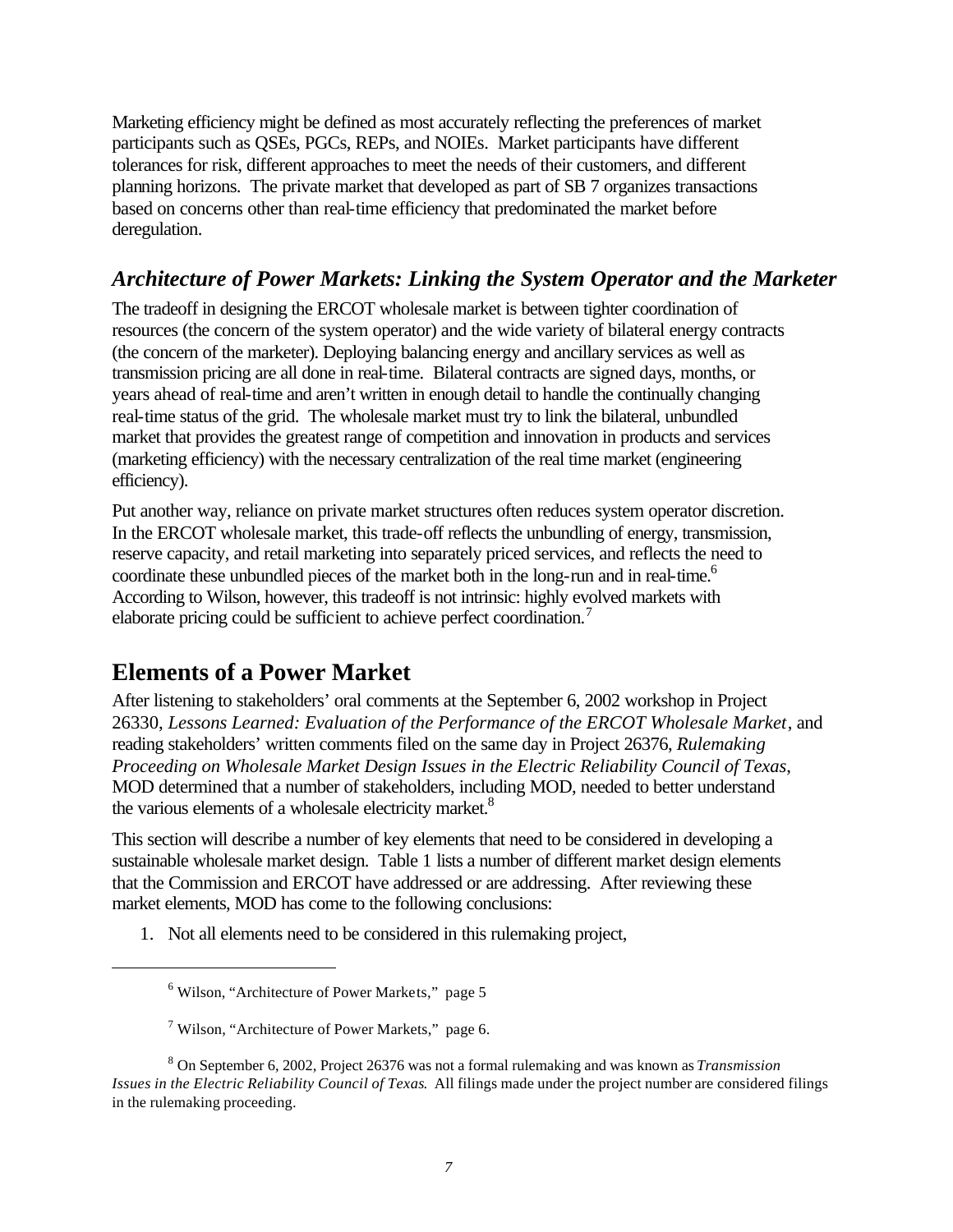2. The congestion management system that a wholesale market uses, whether it is a zonal model or a nodal model, is the fundamental market design choice that needs to be made. All other market features can work within a zonal or nodal framework.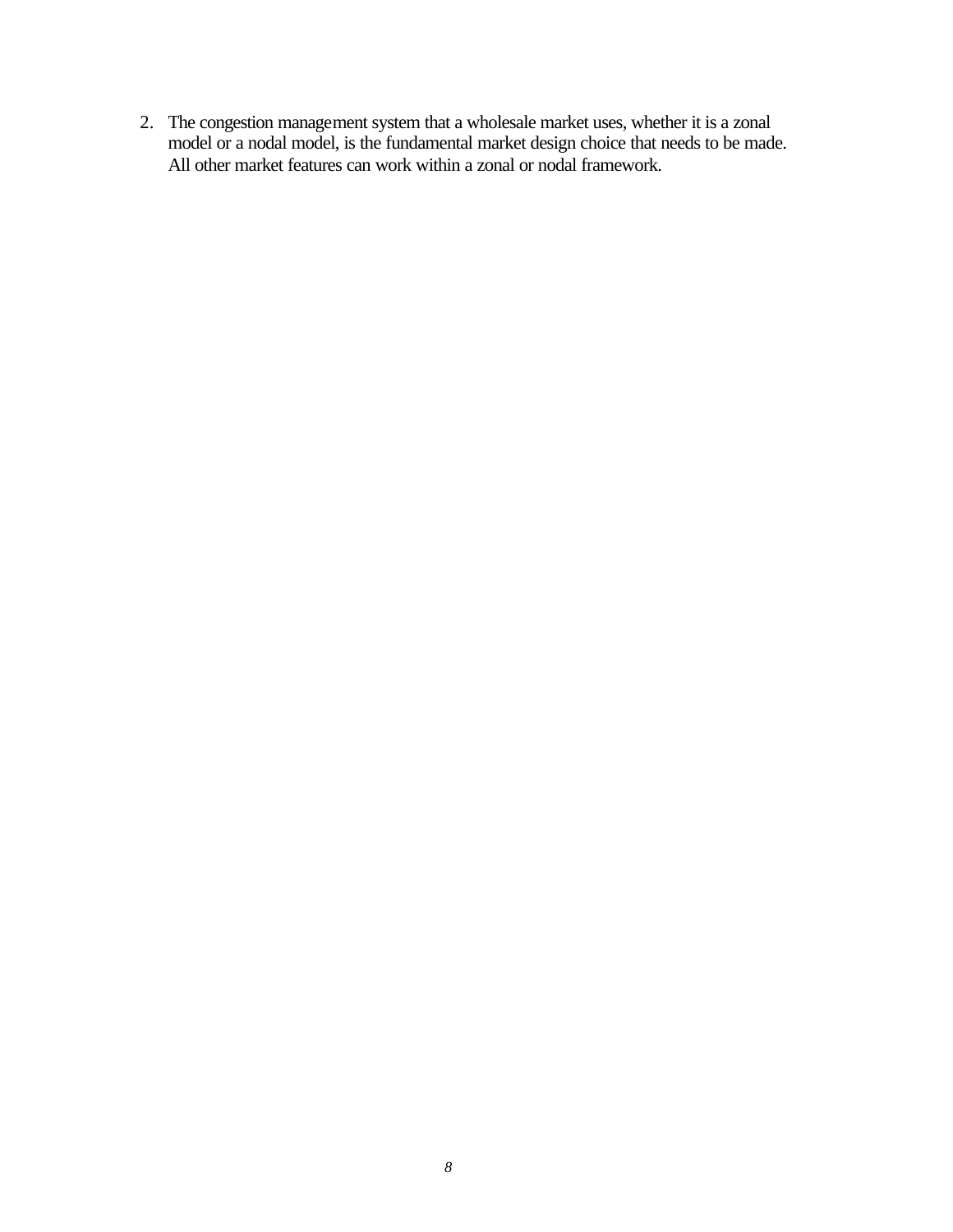*Table 1: Comparison of Nodal (LMP) and Zonal Market Designs*

|                  | Market Design Element                                                                                          | Specific to Market Design?                                                                                                                                                                                                                                                                                         |
|------------------|----------------------------------------------------------------------------------------------------------------|--------------------------------------------------------------------------------------------------------------------------------------------------------------------------------------------------------------------------------------------------------------------------------------------------------------------|
| $\mathbf{1}$     | Congestion management mechanism                                                                                | Fundamental market-design specific feature                                                                                                                                                                                                                                                                         |
| $\overline{c}$   | Treatment of pre-assigned<br><b>Transmission Congestion Rights</b><br>(PCRs) and grandfather FTRs (or<br>CRRs) | It is not specific to a particular market design. Both Zonal and<br>Nodal have to deal with this element. There may be less uplift due<br>to the fact that the majority of TCRs is auctioned.                                                                                                                      |
| 3                | Central dispatch                                                                                               | It is not specific to a particular market design. Both zonal and<br>Nodal model could require central dispatch.                                                                                                                                                                                                    |
| 4                | Treatment of bilateral contract in<br>central dispatch                                                         | It is not specific to a particular market design. Both zonal and<br>Nodal model could require bilateral contracts go through central<br>dispatch. In ERCOT, less than 3% to 5% of bilateral contracts may<br>go through central dispatch. These figure are 20% to 40% for PJM<br>and 100% for NYISO, respectively. |
| 5                | Portfolio vs. unit-specific resource plan                                                                      | While ERCOT has portfolio resource plan, unit specific resource<br>plan could also be implemented under Zonal market design.                                                                                                                                                                                       |
| 6                | Day-ahead energy and capacity markets                                                                          | It is not specific to a particular market design. Both zonal and<br>Nodal model could require day-ahead energy and capacity markets.                                                                                                                                                                               |
| $\boldsymbol{7}$ | Real-time energy market                                                                                        | It is not specific to a particular market design. Both zonal and<br>Nodal model could require same-day spot energy market.                                                                                                                                                                                         |
| 8                | Mechanism to mitigation market power                                                                           | It is not specific to a particular market design. Market power<br>mitigation procedures are required for both Zonal and Nodal market<br>designs.                                                                                                                                                                   |
| 9                | Load resources participation                                                                                   | It is not specific to a particular market design. While ERCOT has<br>good features to enhance load participation, more accurate price<br>signal in Nodal design may turn to be more effective for load<br>participation.                                                                                           |
| 10               | Balanced scheduled requirement and<br>allowable Schedule Control Errors<br>(SCEs)                              | It is not specific to a particular market design. ERCOT is working<br>of a PRR to require binding resource plans. A new penalty<br>mechanism could encourage more resource accuracy. Dynamic<br>scheduling can reduce this problem.                                                                                |
| 11               | Ancillary services procurement and<br>responsibilities                                                         | It is not specific to a particular market design. Both zonal and<br>Nodal model could have mechanism to adequately address this<br>issue.                                                                                                                                                                          |
| 12               | Generation adequacy and reserve<br>margin                                                                      | It is not specific to a particular market design. Both zonal and<br>Nodal model could have mechanism to adequately address this<br>issue.                                                                                                                                                                          |
| 13               | Data and market information<br>transparency                                                                    | Nodal will provide more transparent price information.                                                                                                                                                                                                                                                             |
| 14               | Economic efficiency (Don't let the<br>perfect be the enemy of the good<br>enough)                              | The implementation of any congestion management model has<br>imperfections, so the current versions of the nodal and zonal<br>models throughout the world are "second best" expressions of the<br>model's ideal state.                                                                                             |
|                  |                                                                                                                | MOD has not seen empirical study that demonstrates which of<br>these two "second bests" is superior with respect to economic<br>efficiency.                                                                                                                                                                        |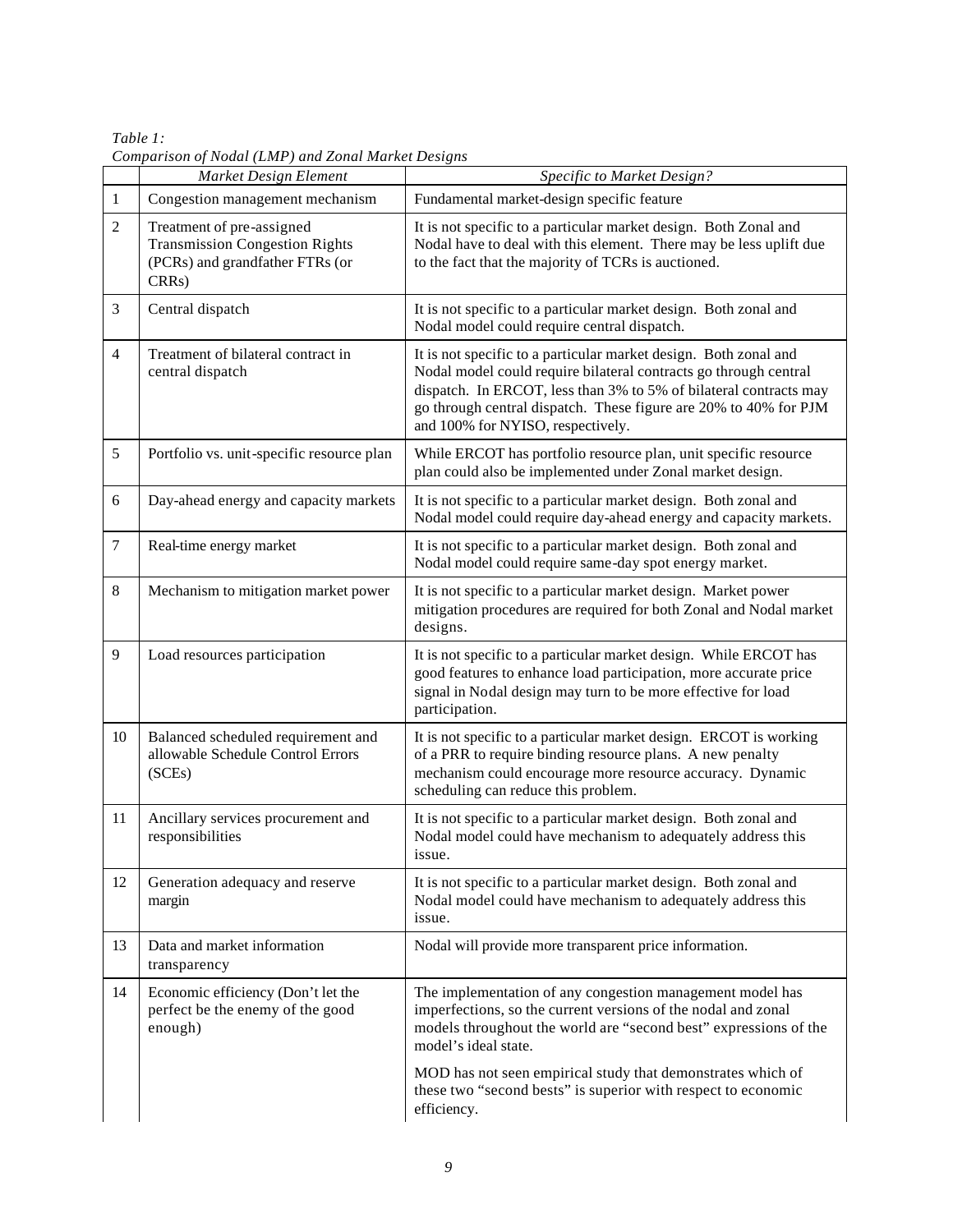# *Discussion on the Market Design Elements*

#### **Congestion Management Mechanism**

l

A zonal model makes a number of simplifying assumptions. When the system operator manages congestion and assigns locational prices in a wholesale electric market, not all transmission lines are considered equal. The model assumes that a number of commercially significant constraints (**CSCs**, also known as flowgates) are consistently and persistently limiting export or import. Congestion that occurs across a CSC is called **zonal congestion**. The model directly assigns congestion fees for these CSCs and sells financial transmission rights that allow market participants to hedge the cost of moving power across CSCs. The CSCs define zones that will have different RT balancing energy prices when at least one of the CSCs experiences congestion. In 2002, ERCOT has four CSCs that define four zones, and can have four distinctive zonal prices.

Congestion does not occur solely across CSCs. Congestion on lines within a zone is called **local congestion**. If CSCs are properly defined, the causes of zonal congestion differ from the causes of local congestion. Zonal congestion will occur regularly, even if the system operator directly assigns congestion fees. An example would be the STP-Dow transmission line that separates the South Zone from the Houston Zone in ERCOT. Local congestion occurs sporadically and randomly, often when a resource or transmission line is out of service for a period of time.

Clearing congestion in the ERCOT zonal model is a two-step process. First, the system operator determines which resources to deploy to relieve zonal congestion. After making that determination, ERCOT takes a second step by changing its planned deployment of resources within a zone to relieve local congestion while maintaining the total level of energy deployed within a zone.

Under the ERCOT protocols, local congestion costs are uplifted on a load-ratio share basis. On March 5, 2002, these costs crossed the \$20 million threshold that was established in the Order on Rehearing in Docket 23220, *Petition of the Electric Reliability Council of Texas for Approval of the ERCOT Protocols*. A proposal by MOD to implement direct assignment of local congestion fees, as ordered in that docket, is under consideration in this rulemaking. ERCOT stakeholders approved an interim step on July 31, 2002 that could reduce the size of the local congestion costs going forward, but it did not eliminate the potential for gaming local congestion.

To run a nodal model, the system operator needs to know the output level and bid price of each level of output of each resource in the system for each settlement interval as well as the location of each load that the resource is serving. The output level is needed to allow the simultaneous feasibility test (SFT) software to calculate the impact of the resource's output on each transmission line. The bid for each output level is necessary for the system operator to determine the cost of clearing one MW of congestion (shadow price) on each constrained line and to deploy those units that are centrally dispatched within the system.<sup>9</sup> Therefore, the QSE needs to submit a unit-specific bid curve, not just a premium bid as is done under the ERCOT protocols.

 $9$  Under a nodal system, QSEs do not have all their output available for central dispatch. For instance, a nuclear power plant under contract would reject decremental instructions except in emergency situations (when the market has broken down by definition). When a QSE submits a scheduled transaction between the nuclear power plant (source) and the load its serves (sink) without a bid curve, the system operator infers that QSE has submitted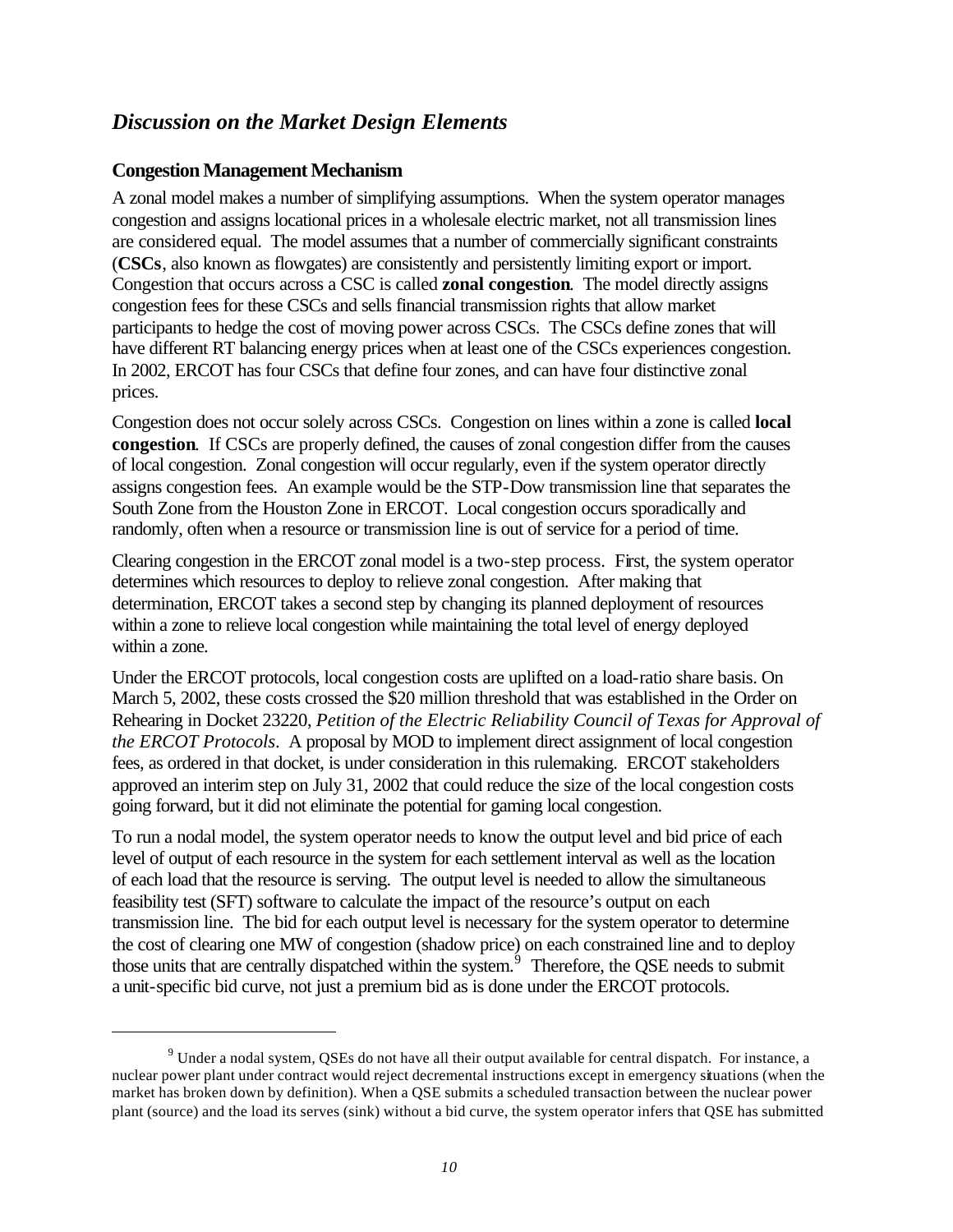In the past year, ERCOT stakeholders have discussed two alternatives in congestion management that would provide ERCOT with a sustainable market design: the current zonal model supplemented by MOD's proposal to directly assign local congestion fees and a nodal system.<sup>10</sup> The current ERCOT zonal model uplifts local congestion costs, provides incentives for gaming local congestion costs (and the incentives increase proportionately with increases in zonal MCPEs) and does not provide locational pricing within a zone. The changes ERCOT stakeholders made in July 2002 have reduced the need for immediate implementation of MOD's proposal and can be considered an interim step in meeting the requirements of Docket 23220 until the Commission resolves the issue of congestion management in this proceeding in the first quarter of 2003.

If the Commission decides to implement a nodal congestion management system by 2006, then for the interim the Commission has a choice between the current zonal model with uplift of local congestion costs or MOD's proposal to directly assign local congestion costs. The Commission will base this choice on the relative costs, benefits, and risks of each approach.

#### **Treatment of Pre-Assigned Congestion Rights**

Congestion rights under the current zonal model are flowgate rights, that is, financial rights across a specific transmission line or set of transmission lines. Under a nodal model, congestion rights can be flowgate rights, point-to-point rights, or a combination of both. A point-to-point right is a hedge from the source (i.e., where the power is injected, such as a combined cycle plant in the Valley) and the sink (i.e., where the power is withdrawn by load, such as an industrial customer in Corpus Christi). The hedge is not a specific path between the source and sink, because as is discussed in a section below, power flows follow the path of least resistance and are influenced by the topology of the grid and the pattern of injections and withdrawals at any given moment.

As listed in Table 1, both nodal and zonal models can accommodate pre-assigned congestion rights. Under a nodal system, the Commission will need to determine that whether any preassigned congestion rights it has granted NOIEs should be flowgate rights or point-to-point rights and price them accordingly.

#### **Central Dispatch**

Both zonal and nodal systems rely on central dispatch for some of the energy provided in the wholesale market. Under the current zonal model in ERCOT, the ERCOT system operator controls the output level of resources that provide ancillary services and balancing energy by sending centralized dispatch instructions. As part of the optimization routine embedded in ERCOT operational software, the system operator potentially will redispatch any resource that has an outstanding balancing energy bid that can improve economic efficiency (e.g., DEC an

l decremental bids with a price of negative infinity. A QSE, however, would have to submit enough incremental and decremental bids to allow the system operator to clear congestion and maintain reliability.

 $10$  For more on MOD's proposal to directly assign local congestion fees, see MOD's August 27, 2002 filings in this proceeding. On August 27, 2002, AEP and LCRA, made filings on the cost of implementing MOD's proposal and a nodal system for their QSEs, AEP made a filing on the cost to ERCOT of implementing a nodal system, and ERCOT staff made a filing on the cost to ERCOT of implementing MOD's proposal.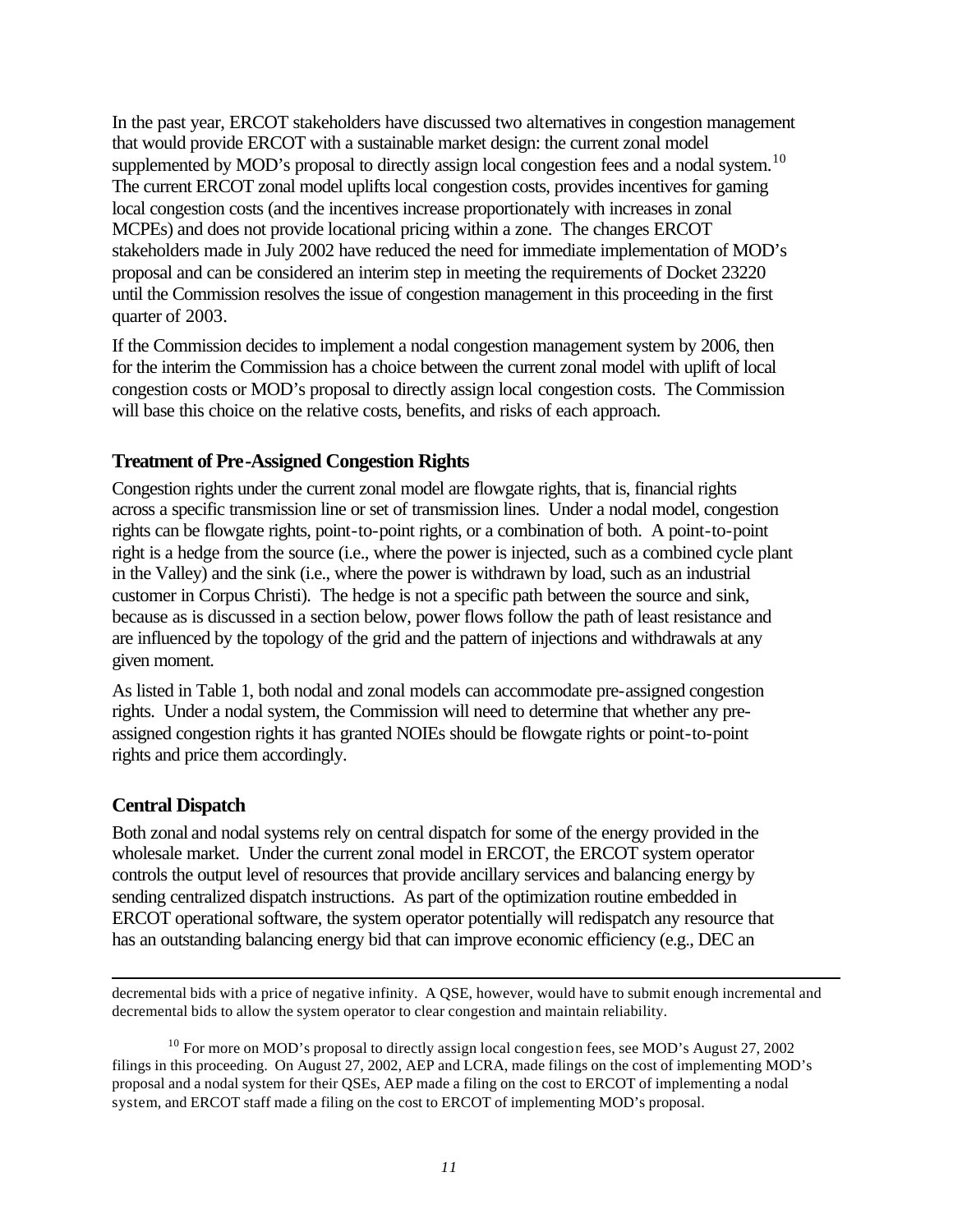expensive resource and INC a cheaper resource), even if the resource is not needed to clear congestion or provide an ancillary service. ERCOT also gives unit-specific OOME instructions to manage local congestion and voltage problems.

#### **Treatment of Bilateral Contracts in Central Dispatch**

Treatment of bilateral contracts in central dispatch is not specific to a particular market design. Under the current zonal model, the ERCOT protocols require that QSEs provide schedules and resource plans to the system operator, but the QSEs do not provide ERCOT the ability to centrally-dispatch resources associated with bilateral contracts as part of a system-wide optimization of resources. A zonal model, in theory, could require that QSEs have all their resources that are online available for central dispatch by the system operator. That would effectively require all spinning generation to be bid into the balancing market as DEC capacity, and all available unused capacity to be bid as INC capacity.

Under a nodal system, the system operator could require QSEs to submit all resources to the system operator for central dispatch as part of an optimization routine (as is done in the NYISO) or make such a submission optional (as is done in PJM).

#### **Portfolio vs. Resource-Specific Resource Plan**

The ERCOT zonal model allows QSEs to provide the system operator with a portfolio resource plan, giving the QSE flexibility in dispatching its resources in the market. The ERCOT system operator could require a resource-specific resource plan in the future within the context of an ERCOT zonal model to improve the operational efficiency of dispatch when using the current two-step method to clear congestion. A nodal model requires a resource-specific resource plan in order for the system operator to price each transmission line and node.

#### **Day-Ahead Energy and Capacity Markets**

l

Day-ahead energy and capacity markets are not specific to a particular market design. ERCOT currently operates a voluntary day-ahead capacity market for ancillary services in its role as provider of last resort for ancillary services. ERCOT could operate a day-ahead energy market within a zonal model and not even need to centrally-dispatch the energy that is committed in the ERCOT-procured day-ahead market.<sup>11</sup>

Designing a day-ahead market has a wide spectrum of options. It can be a simple energy-only market relying on self-commitment. Or it can be a fully centralized unit commitment optimization based on offers specifying economic and technical parameters for each resource (energy bids, start up and no load costs, ramp rates, minimum output, minimum and maximum down times, etc.). Such unit commitment can allow physical bilateral schedules as is done in PJM or require that all schedules including the bilateral ones be subject to redispatch as is done at the NYISO. The unit commitment may be voluntary or mandatory and may be applied to all scheduled energy or just to the net short positions (as is proposed in the California MD02 proposal). The unit commitment may include scheduling of energy only or combine energy and

 $11$  The QSEs could submit updated schedule and resource plans to the system operator that reflect the results of the auction in a day-ahead energy market.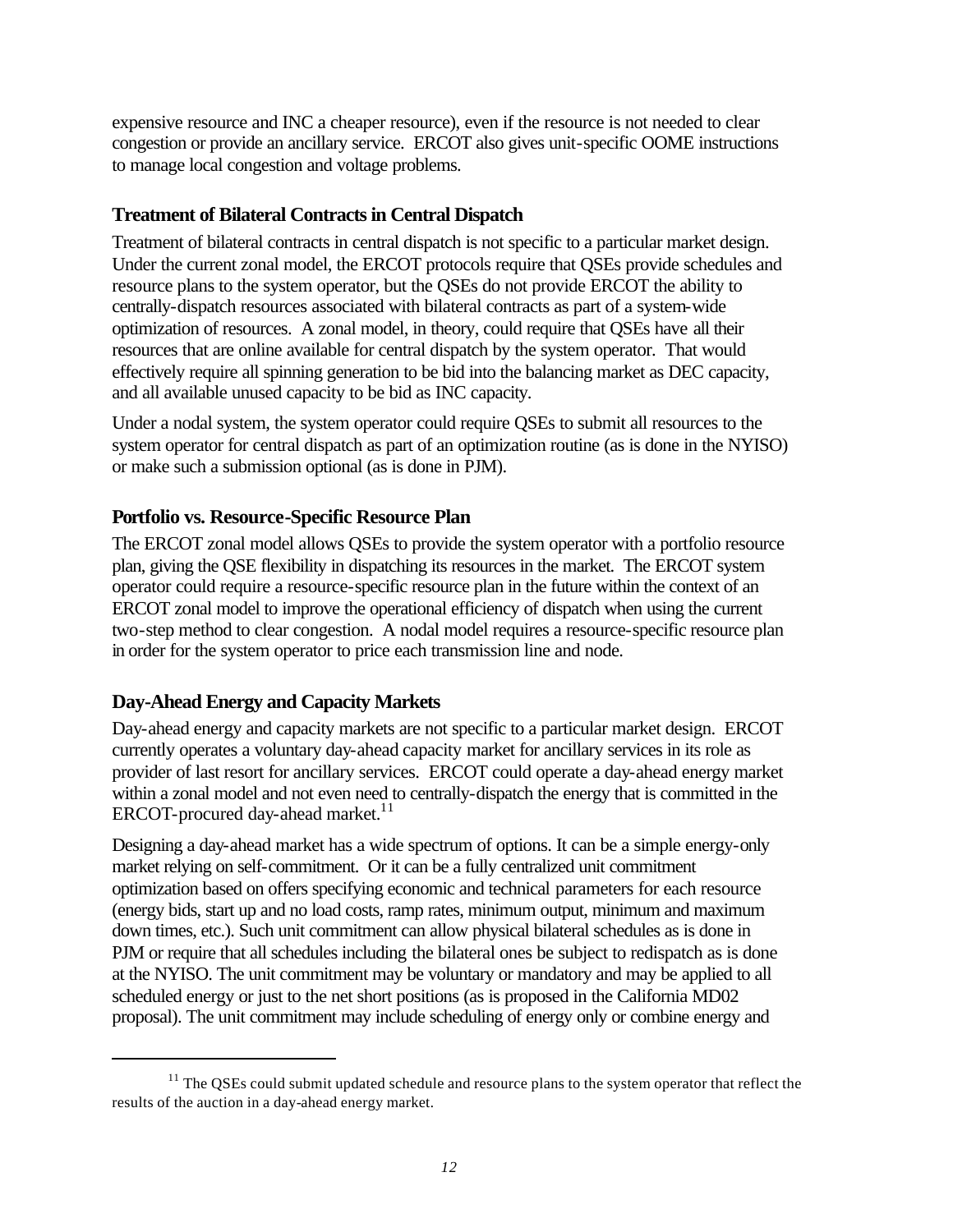ancillary service scheduling. The day-ahead market may or may not account for transmission constraints and it may or may not allow virtual bidding. There is also the question of whether the congestion settlement for bilateral transactions and transmission rights should be based on the day ahead nodal prices or on *ex post* real time locational prices.

#### **Real-Time Energy Market**

The real-time energy market is not specific to a particular market design. As mentioned above, the real-time energy market is in reality a physical market that the system operator must run.

#### **Mechanism to Mitigate Market Power**

The potential for market power abuse exists in both nodal and zonal models, though the potential impact of market power abuse may take a different form in a zonal model than it does in the nodal model. Both market designs would require mechanisms to mitigate market power.<sup>12</sup>

#### **Load Resources Participation**

Load resource participation is not specific to a given market design. The current ERCOT model has been successful in providing the means for load resources to participate in the ancillary services markets and balancing energy markets. The current ERCOT model does not provide sufficient granularity in locational pricing to encourage load resources to provide bids to help the system operator resolve local congestion. A nodal model or a zonal model using MOD's proposal to assign local congestion costs could encourage load resources to actively participate in resolving local congestion in the future.

#### **Balanced Schedule Requirement / Schedule Control Errors (SCEs)**

This issue is not related to specific market design. ERCOT is working on a PRR to require binding resource plans. A new penalty mechanism could encourage more resource plan accuracy. Wider use of dynamic scheduling could reduce this problem.

#### **Ancillary Services Procurements and Responsibilities**

Ancillary services procurements and responsibilities are not specific to a particular market design. Experience has shown that the system operator can acquire the appropriate amounts and types of ancillary services in both a zonal and nodal model.

#### **Generation Adequacy and Reserve Margins**

l

The need to ensure generation adequacy and reserve margins is not affected by a particular wholesale market design. In either market structure, the pressures of retail competition will create an incentive for retail electric providers to secure just enough capacity to meet their shortterm needs. As a result, the Commission will need to create a market-based mechanism to help REPs and NOIEs meet a generation adequacy requirement to ensure sufficient supply to

 $12$  MOD notes that LCRA's Zonal-ERCOT-Nodal (ZEN) model incorporates market power mitigation features in a nodal market structure.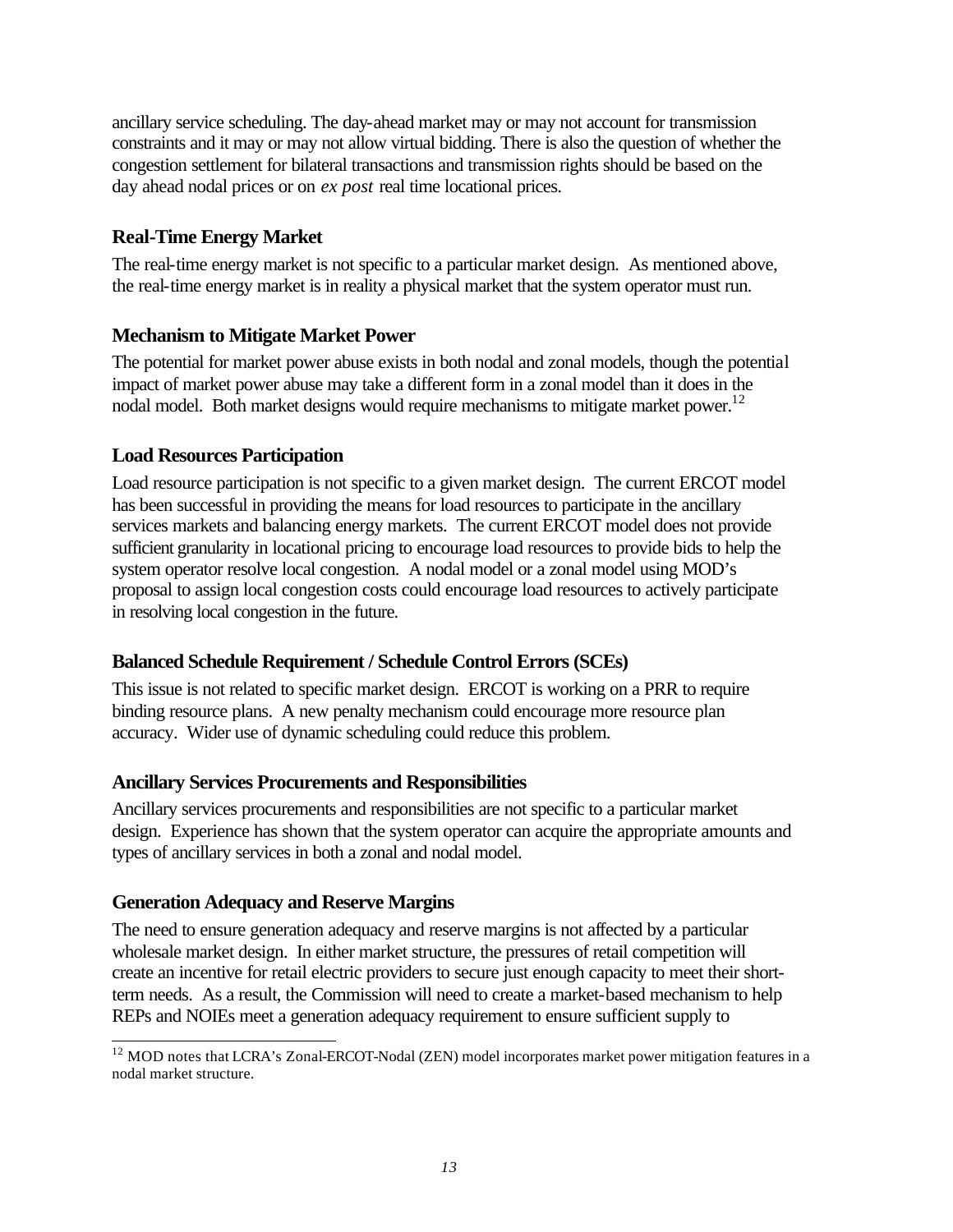maintain reliability and reduce "boom and bust" cycles in investment of generating capacity. MOD believes that Project 24255, *Rulemaking Concerning Planning Reserve Margin Requirements* is the proper forum to address this issue*.*

#### **Data and Market Information Transparency**

A nodal system will provide more transparent locational energy prices but additional flowgate pricing information is needed to provide transparent pricing for transmission investment because flowgate pricing presents the market with the value of relieving congestion on a set of physical lines rather than prices that result from a system-wide redispatch.

### **Economic Efficiency (Implementation of the Theoretical Model)**

The implementation of any congestion management model has imperfections, so the current versions of the nodal and zonal models throughout the world are "second best" expressions of the models' ideal state. Data provided to a system operator on the output of generating units, voltage levels, and status of transmission lines is not 100 percent accurate in every interval. Manual "workarounds" are a feature of every wholesale market. In certain nodal markets, resources do not respond to all prices that the system operator generates to encourage optimal dispatch in real time. On occasion, ERCOT has given OOME instructions to address zonal congestion.

The ERCOT and PJM markets, though based on different premises, both work. MOD has not seen any empirical study that demonstrates which of these two "second best" implementations is superior with respect to economic efficiency. Whatever market design elements the Commission chooses, the choices should reflect the tradeoffs and imperfections inherent in any functioning market, not a comparison of a working zonal market with an idealized nodal market.

# **Basic Economics of Congestion Management and Day-Ahead Markets**

*This section is based on Chapters 3 and 5 of the book Power System Economics – Designing Markets for Electricity by Dr. Steven Stoft and is used with permission of the author. This section of the white paper highlights the consensus among leading experts in electricity economics on the basic economic principles of electricity markets with respect to locational pricing, congestion management, day-ahead markets, and real-time markets. MOD has chosen this text to include in the white paper because as Dr. Stoft states in the Preface of his book:*

*My original purpose in writing this book was to collect and present the basic economics and engineering used to design power markets. My hope was to dispel myths and provide a coherent foundation for policy discussions and market design….*

*Though in the book Dr. Stoft states his preferred market design with respect to congestion management and day-ahead markets, his choices are a subset of a larger range of possible choices for the ERCOT market that would be consistent with the basic economic principles detailed below.*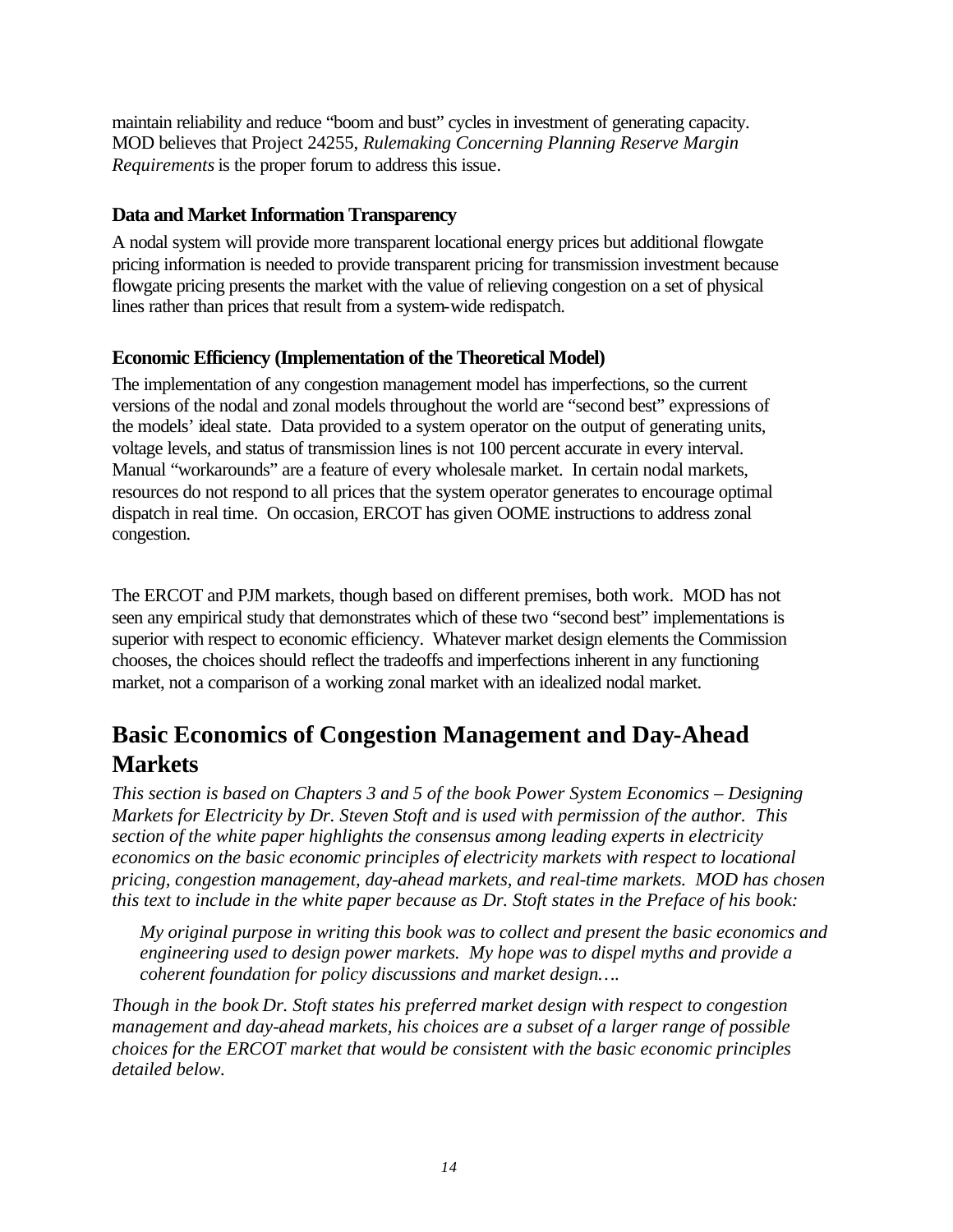# *Forward vs. Real-Time Markets*

l

Trading for the power delivered in any particular minute begins years in advance and continues until real time, the actual time at which the power flows out of a generator and into a load. This is accomplished by a sequence of overlapping markets, the earliest of which are forward markets that trade nonstandard, long-term **forward contracts**. **Futures contracts** are standardized, exchange-trade, forward contracts. Electricity futures typically cover a month of power delivered during on-peak hours and are sold up to a year or two in advance. Most informal forward trading stops about one-day prior to real time. At that point, in a number of RTOs, the system operator holds its day-ahead  $(DA)$  market for energy and capacity.<sup>13</sup> This is sometimes followed by an hour-ahead market and a real-time (RT) market that the system operator also conducts. All of these markets except the RT market will be classified as **forward markets**.

All markets except the RT market are financial markets in the sense that delivery of power is optional, and the seller's only real obligation is financial. If power is not delivered, the supplier must purchase replacement power or pay liquidated damages. In many forward markets, including many DA markets, traders need not own a generator to sell power. The RT market is a physical market, as all trades correspond to power flows. While the term **spot market** is often used to include the DA and hour-ahead markets, this white paper will use it to refer to the **RT market**. A customer who buys power in a forward market will receive either electricity delivered by the seller or financial compensation. This financial compensation is called liquated damages, meaning the damage to the customer has been expressed as a liquid financial sum. This cost defines liquidated damages.

Because customers are virtually never disconnected when the forward contract falls through, power is often delivered in the RT market. Any power that is sold in the DA market but not delivered in real time is deemed to have been purchased in real time at the spot price of energy. This arrangement is called a two-settlement system and has a number of useful economic properties.

# *Two-Settlement System: Day-Ahead and Real-Time Markets*

The RT price always differs from the DA price. Which is in control? In a competitive market the RT prices are true marginal cost prices at a particular snapshot in time, and forward prices are estimates or predictions of future RT prices or are a bundling or averaging a series of projected RT prices for the length of the contract. Forward contracts often include an implicit risk premium because parties that arrange a long-term forward contract cannot know the real-time conditions of the grid for each settlement interval for the life of the contract.<sup>14</sup> The RT market reflects the operational realities and related prices of generation and transmission.

Contracts for differences (CFDs) insulate bilateral trades from all risks of spot price fluctuations while allowing the inevitable inefficiencies of forward trading to be corrected by RT price signals. A CFD requires the load to pay the generator the difference between the contract price

 $13$  MOD notes that the ERCOT market has functioned well without a formal DA market, and that nothing prevents a private entity from operating a successful centralized DA market.

<sup>&</sup>lt;sup>14</sup> Although the original text of Stoft's book does not mention a risk premium, MOD spoke with the author to confirm that he did not mention risk in order to simplify his presentation.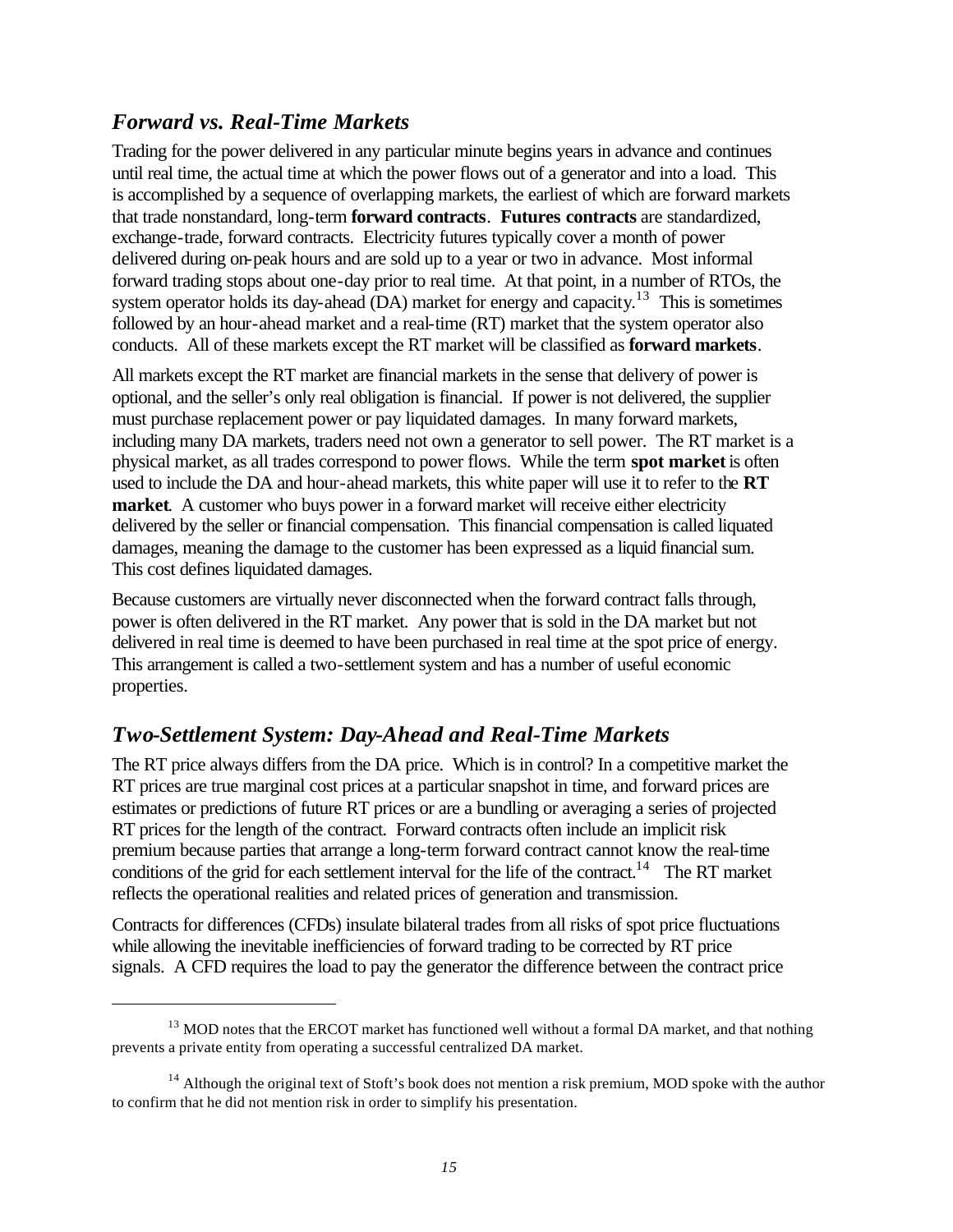and the spot price whether it is positive or negative. Both the two-settlement system and CFDs allow efficient re-contracting – a standard economic solution to problems of decentralized forward trading.

If a generator sells its output in the DA market, the two-settlement system lets it respond efficiently to the spot price without any risk from the volatility of that price. The generator can only profit from an unexpected spot price, and never suffer a loss. If a generator sells its power to a load in a bilateral contract months in advance, a CFD will let them profit efficiently from an unexpected spot price. If they trade over lines that may be congested, purchasing a congestion revenue right (CRR) will provide the same guarantee with respect to transmission prices.

If the system operator runs a DA and a RT market, generators should be paid for power sold in the DA market at the DA price, regardless of whether or not they produce the power. In addition, any RT deviation from the quantity sold in the DA should receive the RT price.

A two-settlement system preserves real-time incentives. When the RT market is settled by pricing deviations from forward contracts at the RT price, suppliers and customers each have the same performance incentives in real time as if they had traded all their power in the RT market.<sup>15</sup> Differences in prices between source and sink reflect the real-time transmission constraints.

Contracts for differences preserve real-time incentives. Bilateral traders using contracts for differences feel the full incentive of RT prices. Because they could ignore this incentive, any deviation from their contract can only be profitable.

# *Congestion Management and Locational Pricing*

l

The key properties of these prices are that  $(1)$  they are competitive prices,  $(2)$  the locational energy-price difference is the price (opportunity cost) of transmission, and (3) a single congested line makes the price of energy different at every location. Because they are competitive prices, any perfectly competitive market will determine the same locational prices.

Energy prices differ by location for the simple reason that energy is cheaper to produce in some locations and transportation (transmission) is limited. A transmission line becomes congested when the flow over a line reaches a thermal or stability limit. Congestion keeps energy prices different in different locations.

Supply and demand determine locational prices and have nothing to do with the architecture of the market, provided that it is a competitive market. A purely bilateral market that is perfectly competitive will trade power at the same locational prices as a perfectly competitive, centralized nodal-pricing market. Of course, a bilateral market is likely to be less precise with its pricing, but on average it should find the full set of competitive nodal prices.

Because there is a unique set of locational prices, there is also a unique set of "congestion" prices, also called transmission prices. Again, these are determined by competition and supply and demand conditions. They have nothing to do with market architecture, provided that the market is perfectly competitive.

<sup>&</sup>lt;sup>15</sup> MOD notes that this condition is true only for price takers. The incentive of a generator to exercise market power depends on how much is traded in the spot market.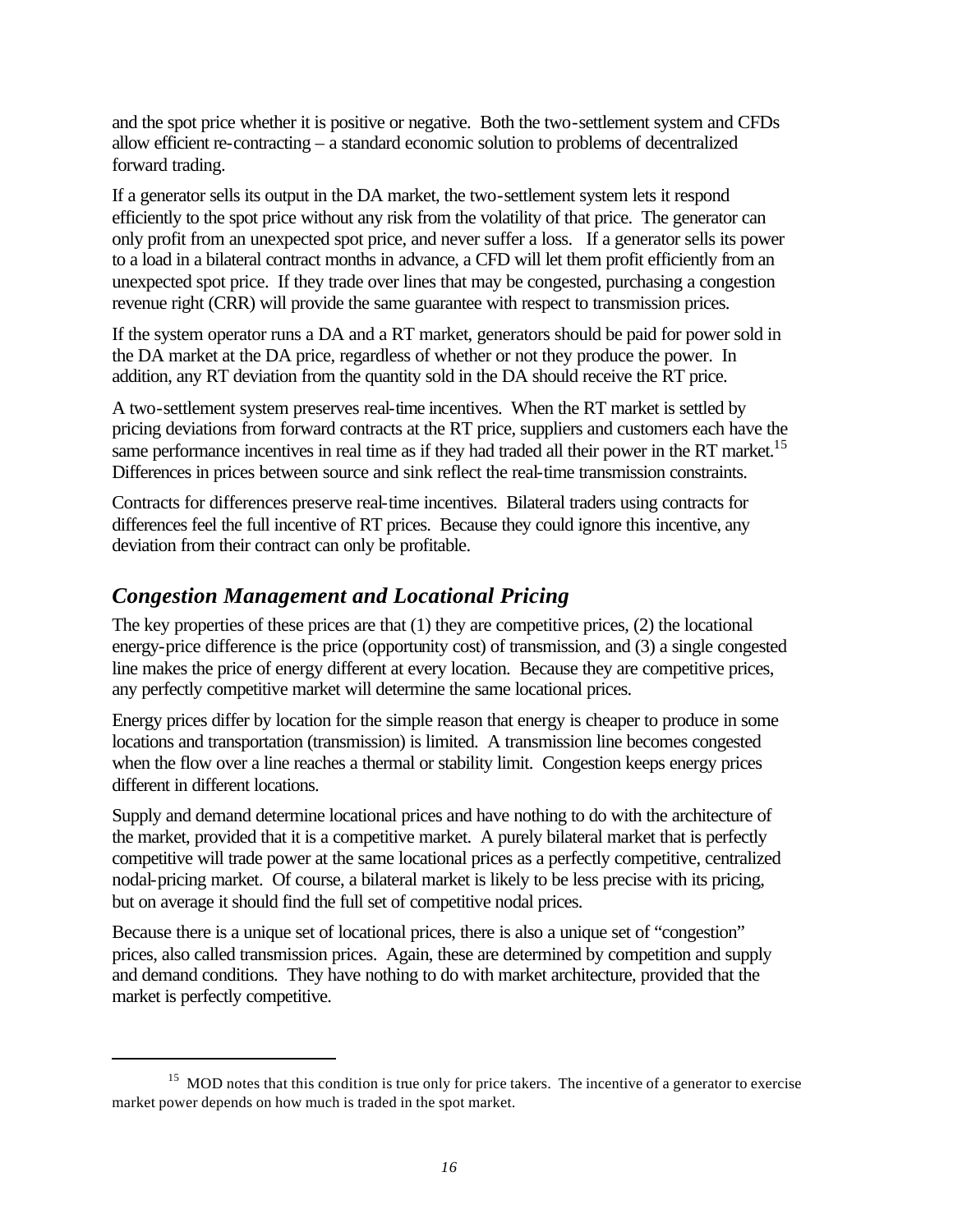If the competitive energy price at X is  $$20/MWh$  and at Y is  $$30/MWh$ , the "no arbitrage price" of transmission from X to Y is \$10/MWh. Transmission prices are always equal to the difference between the corresponding locational energy prices. If this were not true, it would pay to buy energy at one location and ship it to the other. In that case arbitrage would change energy prices until this simple relationship held.

Ideally, central computation finds the optimal dispatch and then computes prices from the marginal benefits of a free megawatt at each location. Transmission constraints make power more valuable in some locations than others. Arbitrage produces a single price at each location, but transmission constraints can prevent it from leveling prices between locations.

The cost of transmitting power from  $X$  to  $Y$  does not depend on the path chosen. This result is not surprising, although contracts may stipulate a "contract path" for power, there is no way to influence the actual path taken. Locational prices reflect this reality by making sure that  $P_{XZ}$  +  $P_{ZY} = P_{XY}$  for any intermediate point Z.

Not only is it impossible to select the path of a power flow, power takes every possible path between two points, with more flowing on the easier routes. The consequence for a network with a single congested line is that every location has a unique price. In effect there is a price for using the congested line, and every transaction uses that line to one extent or another. Sending power from X to fifty different locations will use fifty different amounts of the congested line, so there will be fifty different transmission prices and fifty different energy prices (plus the energy price at X). One congested line in PJM produces 2000 different locational prices. A centralized, real-time market will compute these so accurately that the true locational differences become visible.

Congestion charges are based entirely on scarcity. Congestion charges are typically zero because there is plenty of transmission capacity most of the time. When transmission capacity is scarce, competition for transmission can raise its price steeply. To some extent these prices are predictable, but they contain a significant random component that can be problematic for traders. The uncertainty in congestion price can be hedged by buying energy forwards or options contracts in the two locations or buying transmission rights between the two locations.

Spot prices that differ by location impose transmission costs on traders. These cannot be avoided by the use of CFDs, and they make trading risky. Some markets in transmission rights exist to provide a hedge for transmission costs. Since a trade always is allowed in the RT market, a financial transmission right is as good as a guaranteed physical transmission right.

Why is it so easy to insulate a bilateral trade from the spot energy price and so difficult to insulate it from the spot transmission price? A buyer and seller (or source and sink), considered as a unit, are unaffected by the energy price because their net position is zero. As a unit, however, they always take a net position in the transmission market; they consume transmission from generator to load. Because they take a nonzero net position in the transmission market, they are affected by the price of transmission.

The complaint of traders is that the transmission price is "ex-post: - it is established after they commit a trade instead of being posted ahead of time. Real-time transmission prices are impacted by the real-time physical conditions. They are susceptible to weather, generation outages, transmission outages, and other factors.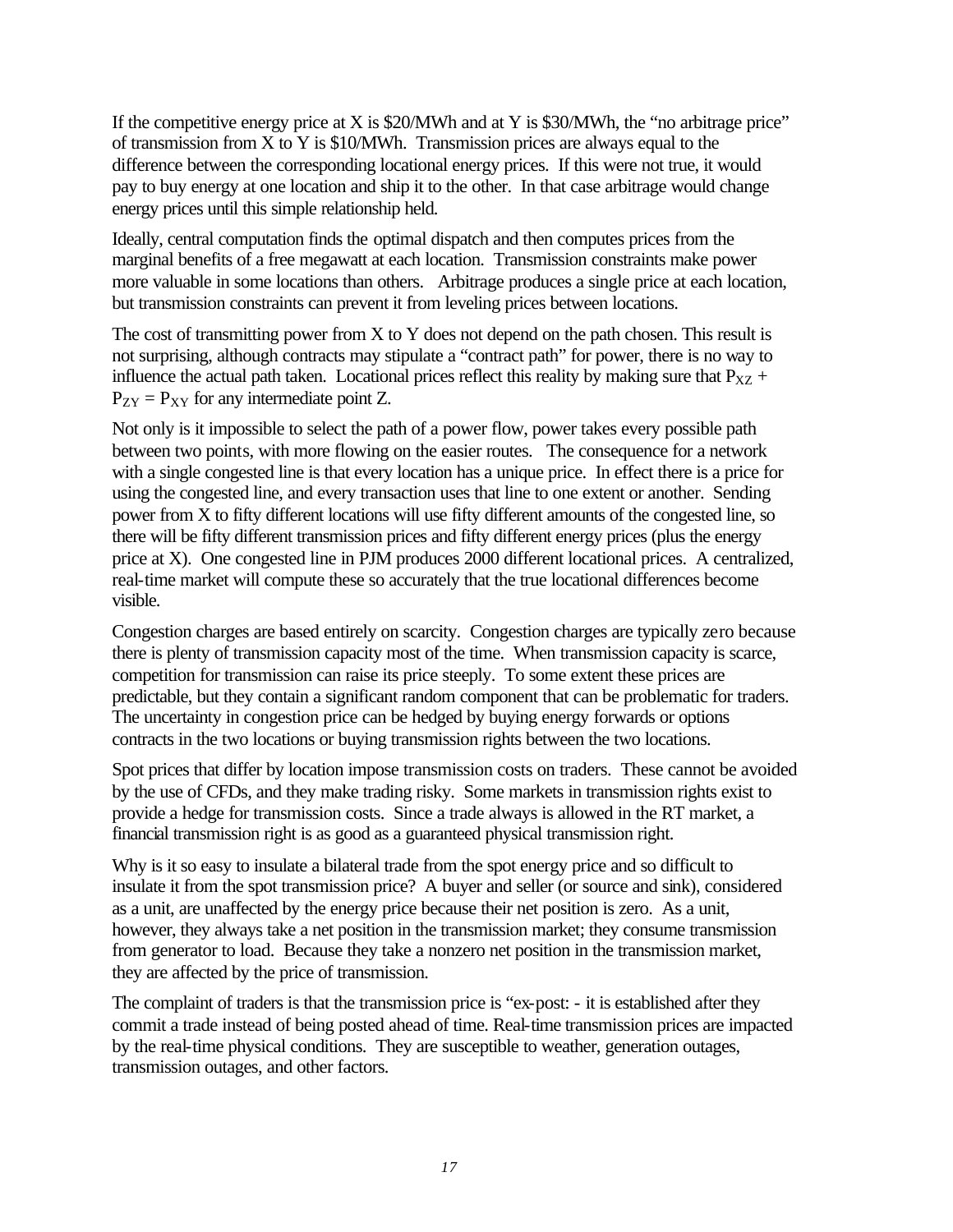Transmission lines have capacity limits that must be enforced in order to protect the lines and the stability of the system. When these limits are binding, that is, when trades would like to have more capacity than is safely available, transmission is a scarce resource. Economics recommends that, whenever practical, a market be used to allocate what is scarce.

Financial rights reflect electrical reality; physical rights reflect an illusion – the notion that suppliers actually deliver *their* product to *their* load. (Emphasis in original) If supplier A sends power to load B and supplier B send power to load A, their shipments may physically cancel each other on the connecting power line with the result that no power flows from A to B or from B to A. Instead, supplier A's power goes to supplier B's customer and *vice versa*.

Supply and demand curves are neither constant nor completely predictable, so prices are risky. In a market with fully competitive transmission pricing, if a generator trades with load at the local bus, there is no charge for congestion. If a generator trades with a remote load, and there is a chance of congestion, the trade is exposed to transmission-price risk.

Transmission rights are needed to hedge long-distance forward trading but not to protect power lines. If the rights are well-designed, they will minimize forward-trading risks and the market will work much like the above example that has transmission costs but assumed no transmissionprice risk. Trading at a distance, in any direction, will be uninhibited by price risk. Within the optimal set of generators, the matching of generators to loads is quite random. This will result in many counterflows between loads and generators, but because of physics, these flows will be netted out before they happen and the same optimal power flow will result as if local trading had been maximized. Similarly, transmission costs will net out and every generator and load will pay and be paid as if it had traded locally. Financial arrangements will reflect the physical properties of electricity.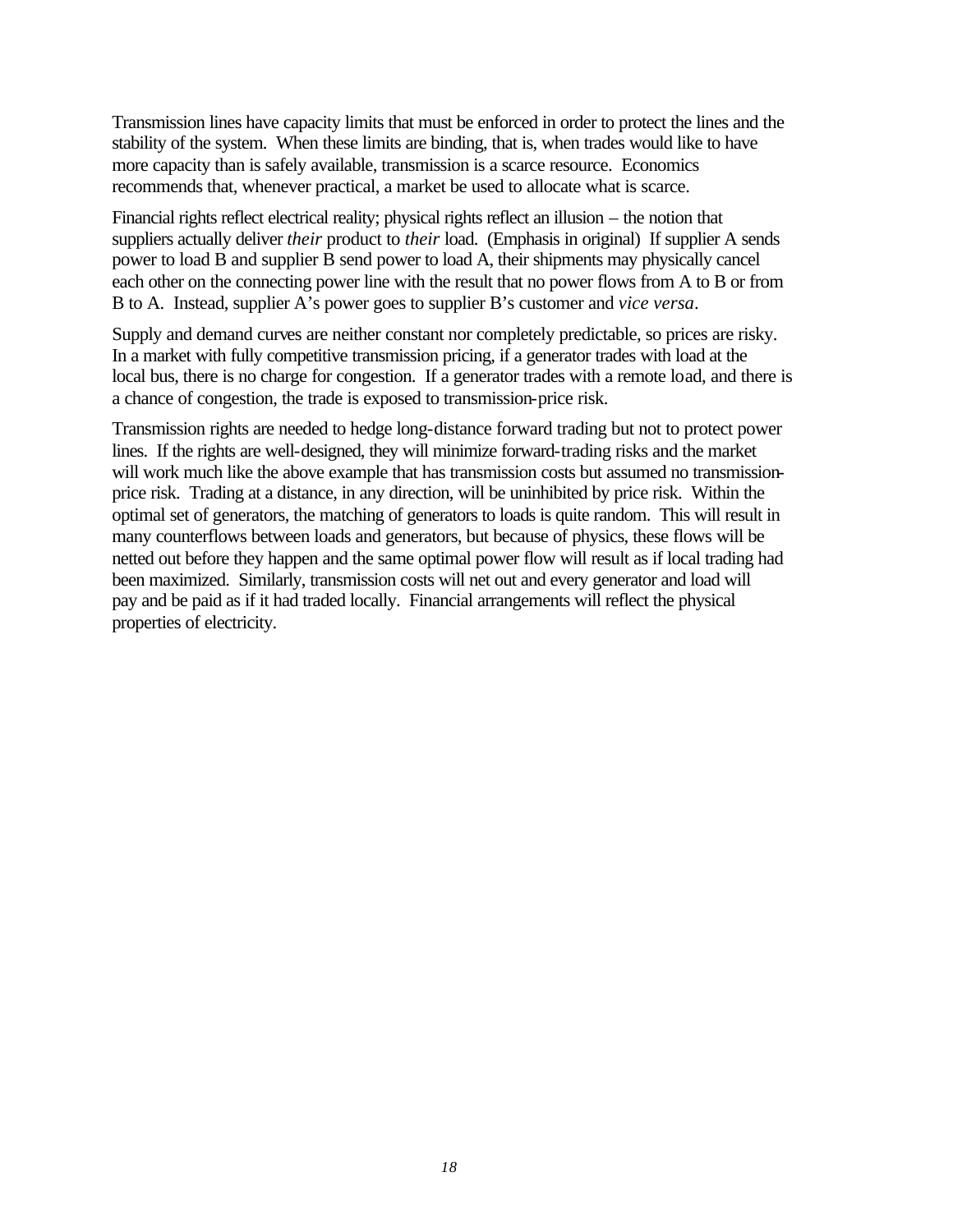# **PJM Market**

Pennsylvania-New Jersey-Maryland (PJM) system operates the day-ahead energy market, the real-time energy market, the daily capacity market, the monthly and multi-monthly capacity markets, the regulation market and the monthly Financial Transmission Rights (FTRs) auction market. PJM introduced nodal energy pricing with market-clearing prices on April 1, 1998 and nodal, market-clearing prices (Locational Marginal Pricing (LMP): Appendix II) based on competitive offers on April 1, 1999. PJM implemented a competitive auction-based FTR market on May 1, 1999. Daily capacity markets were introduced on January 1, 1999 and were broadened to include monthly and multi-monthly markets in mid-1999. PJM implemented the day-ahead energy market and the regulation market on June 1, 2000. PJM plans to add a market in spinning reserves in near future.



\* The difference with FERC Standard Market Design (SMD) is lack of Automatic Mitigation Procedure (AMP), though AMP is optional in FERC's SMD.

PJM's two-settlement system consists of two markets – a day-ahead market and a real-time balancing market. Separate accounting settlements are performed for each market. For the full year of 2001, real-time spot market activity averaged 6,563 MW during peak periods and 6,395 MW during off peak periods, or 21% of average loads. In the day-ahead market, spot market activity averaged 4,794 MW on peak and 4,877 MW off peak, or 15% of average loads.

# *Day-Ahead Market*

The day-ahead market is a forward market in which clearing prices are calculated for each hour of the next operating day based on generation offers, demand bids, and bilateral transaction schedules and incremental and decremental bids which are purely financial bids to supply and demand energy in the day-ahead market. The balancing market is the real-time energy market in which hourly clearing prices are determined by the actual bid-based, least-cost, security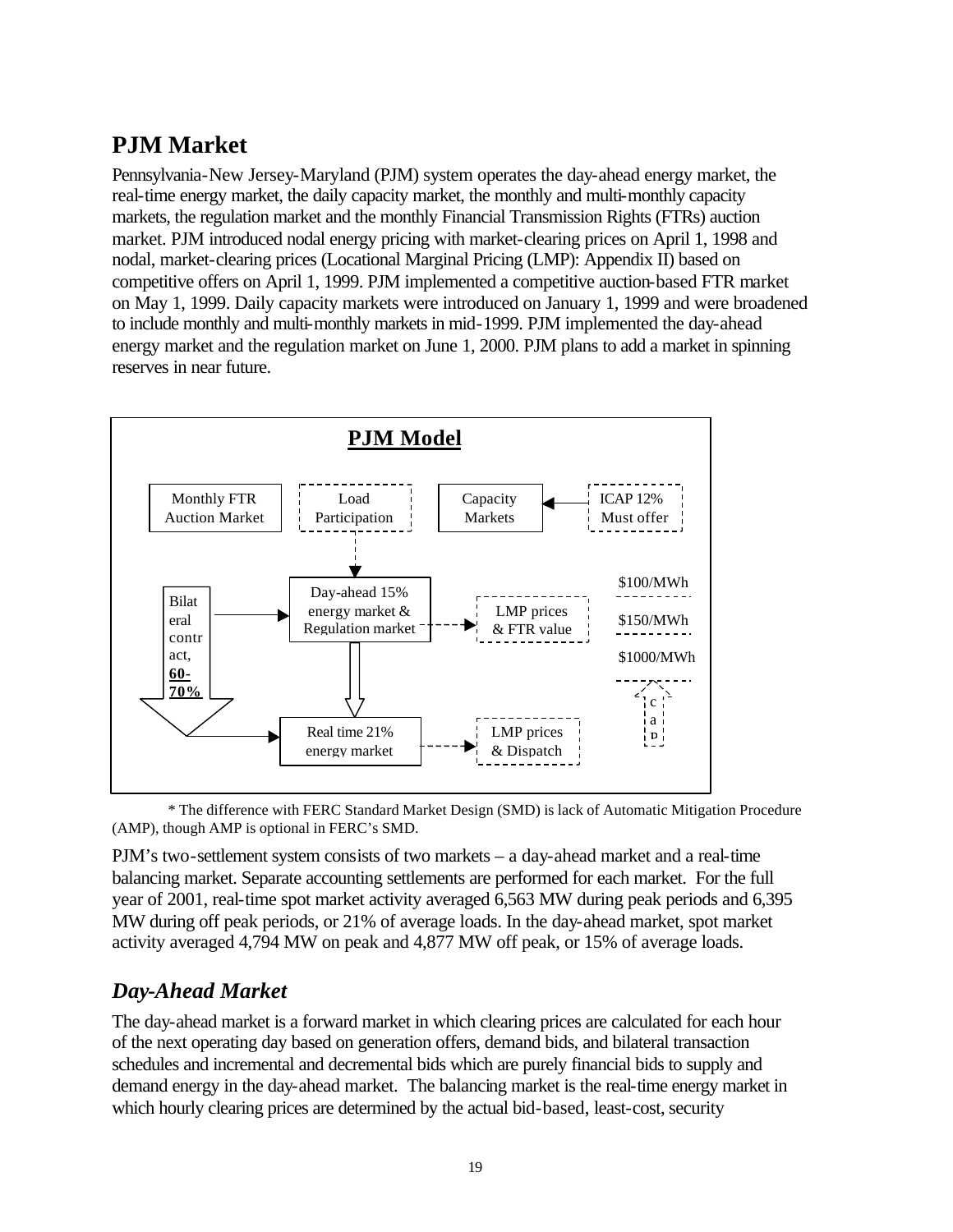constrained unit commitment dispatch. Separate accounting settlements are performed for each market.

PJM's day-ahead market enables market participants to purchase and sell energy at binding dayahead nodal prices. It further permits customers to schedule bilateral transactions at binding dayahead congestion charges based on the differences in the day ahead LMP between a transaction's source and sink locations. FTRs are available to hedge congestion in the day-ahead market.

All spot purchases and sales in the day-ahead market are settled at the day-ahead prices. PJM allows virtual bids so market participant can submit bids that are purely financial in order to arbitrage between the day ahead and real time market prices. Such bids are treated in the unit commitment process as if they were physical. PJM calculates the day-ahead final schedule based on the bids, offers and schedules submitted. Day ahead bids are of three types: energy bids by generators that self-commit, virtual bids, and multidimensional bids including cost and operating parameters by generators that want to be committed by PJM's central unit commitment algorithm. Generators that are committed by PJM are made whole on a 24 hour basis (i.e., PJM guarantees cost recovery). All self-committed and centrally committed units are scheduled for each hour in the day ahead through a security constrained bid based dispatch and the corresponding hourly LMPs are calculated. The day-ahead scheduling process will incorporate PJM reliability requirements and reserve obligations into the analysis. The resulting hourly schedules and LMPs represent binding financial commitments to market participants.

# *Real-Time Balancing Market*

The real-time balancing market is based on actual real-time operations. Generators that have sold capacity and thus represent capacity resources must offer their energy in the day-ahead market. Any resource that is a capacity resource must offer its energy in the day-ahead market, regardless of any associated bilateral energy contracts. Available capacity resources that are not selected in the day-ahead scheduling (e.g., the offer price was higher than other generators and therefore the resource was not economically dispatched) may alter their bids for use in the real-time balancing market. If a generator chooses not to alter its bid, its original bid in the day-ahead market remains in effect.

A load-serving entity (LSE) has the obligation to own or acquire capacity resources greater than or equal to the peak load that it serves plus a reserve margin of about 18%. LSEs have the flexibility to acquire capacity in a variety of ways. Capacity can be obtained by building units, by entering into bilateral arrangements with terms determined by the parties or by participating in the capacity credit markets operated by PJM. Collectively, these arrangements are known as the Installed Capacity Market, or ICAP. The PJM capacity credit markets are intended to provide the mechanism to balance the supply of and demand for capacity not met via the bilateral market or via self-supply. Capacity credit markets were created to provide a transparent, market based mechanism for new, competitive LSEs to acquire the capacity resources needed to meet their capacity obligations and to sell capacity resources when no longer needed to serve load. PJM's daily capacity credit markets ensure that LSEs can match capacity resources with changing obligations caused by daily shifts in retail load. Monthly and multi-monthly capacity credit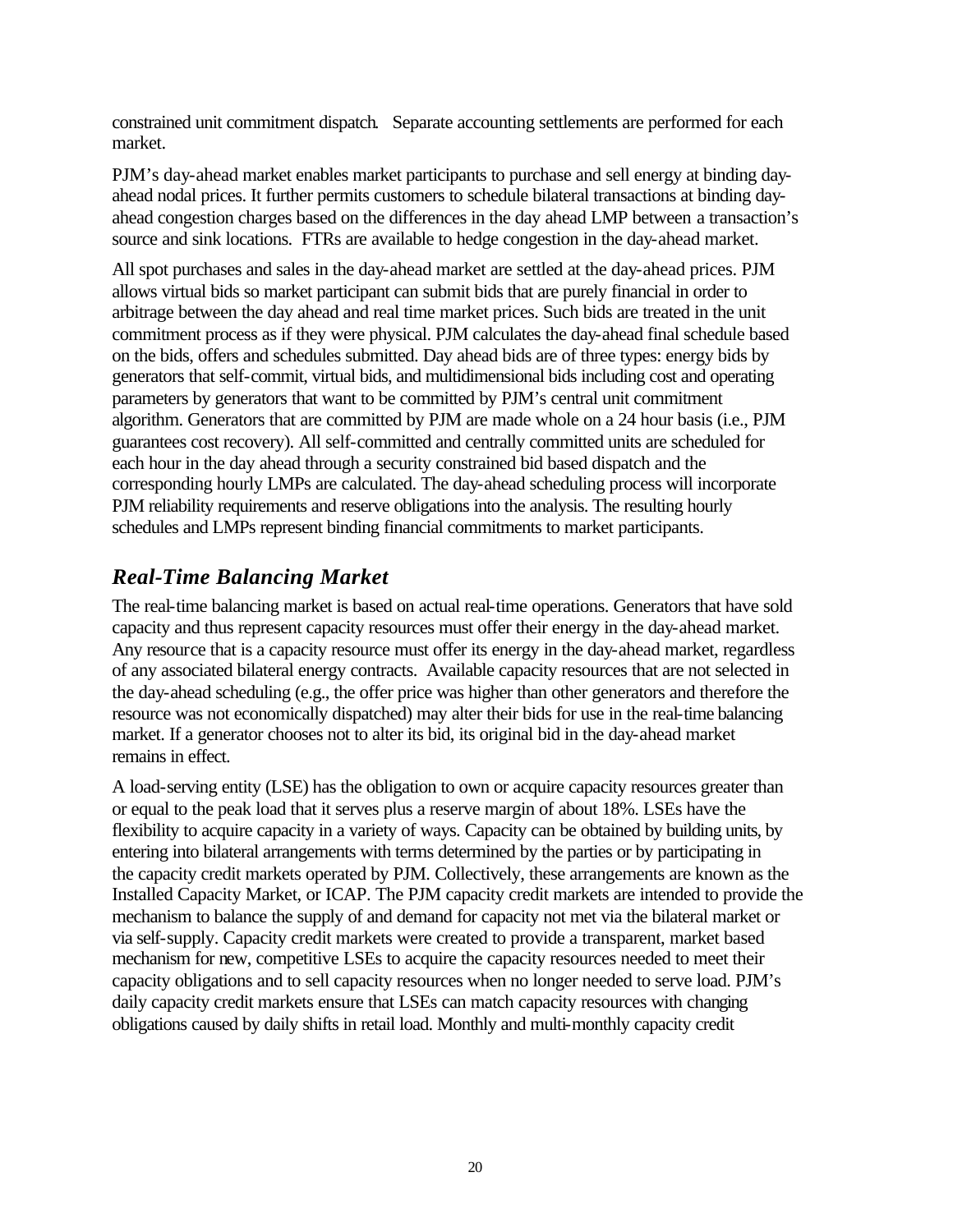markets provide a mechanism that matches longer-term capacity obligations with available capacity resources.<sup>16</sup>

PJM's mitigation consists of the \$1,000/MWh bid cap in the PJM energy market and the \$100/MW bid cap in the PJM regulation market. To mitigate local market power, PJM limits the offers of units that are dispatched out of merit order to relieve transmission constraints to marginal cost plus ten percent. PJM has a number of additional rules designed and implemented in order to limit market power. PJM is investigating other rule changes to reduce the incentives to exercise market power.

PJM introduced fixed transmission rights (FTRs) in its initial market design in order to provide a hedge against congestion to firm transmission service customers, who pay the costs of the transmission system. PJM introduced the monthly FTR auction market to provide increased access to FTRs and thus increased price certainty for transactions not otherwise hedged by allocated FTRs. In PJM, firm point-to-point and network transmission service customers may request FTRs as a hedge against the congestion costs that can result from locational marginal pricing (LMP).

l

<sup>&</sup>lt;sup>16</sup> MOD would note that most ERCOT stakeholders have expressed the opinion that ICAP markets are not effective in providing an RTO with adequate generation reserves at reasonable prices. The PUCT has taken a different approach in its Generation Adequacy rulemaking (Project No. 24255).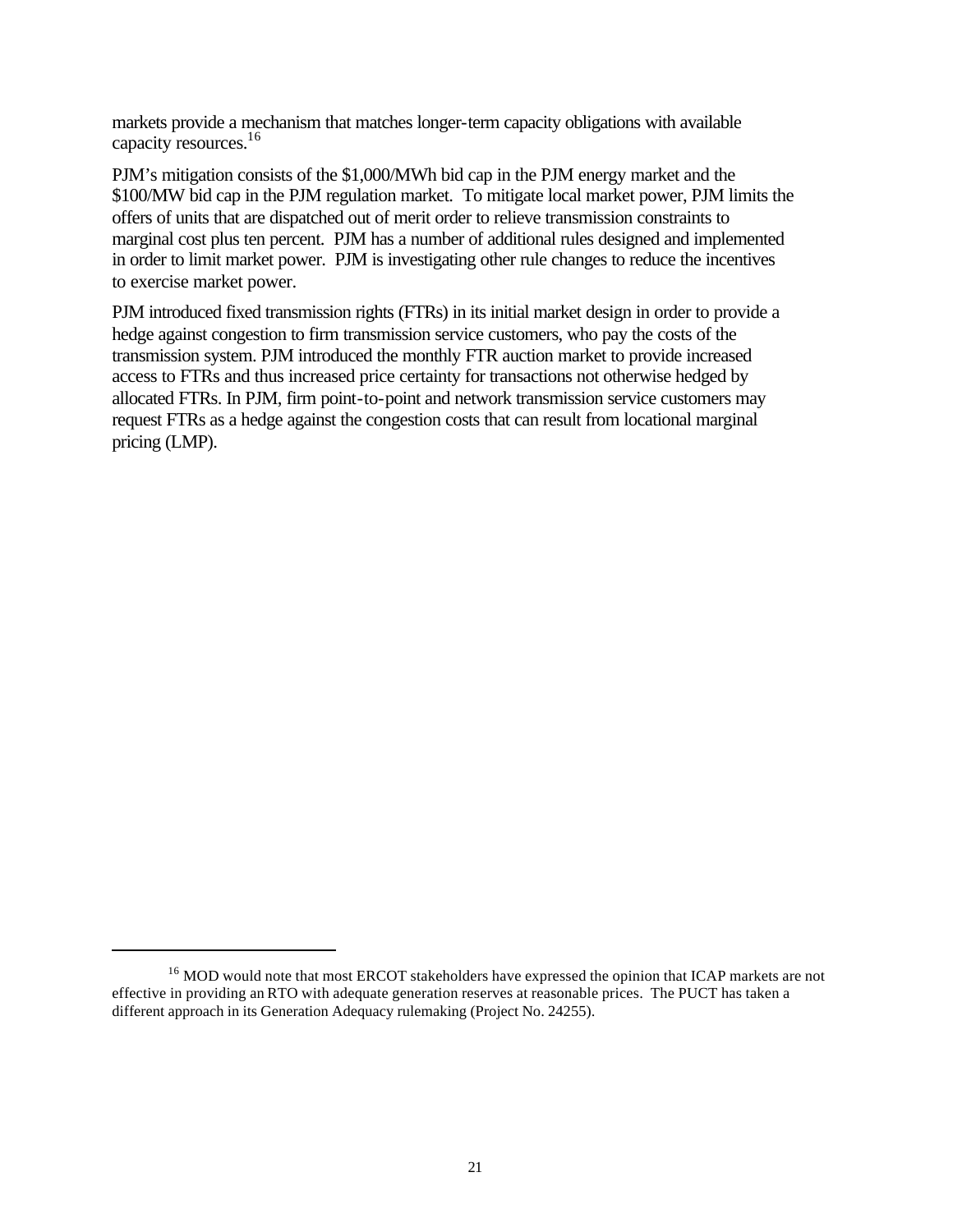# **New York ISO Market**

The NYISO's existing market design includes a Locational-Based Marginal Pricing ("LBMP") congestion management system, day-ahead and real-time energy markets (with limited demand bidding), and fully optimized markets for ten- minute synchronized reserves, ten-minute nonsynchronized reserves, thirty-minute reserves and regulation. The day-ahead market determines LBMPs at each generator bus and for each load zone for each hour of the next day, while the realtime market determines the spot price used to settle real-time transactions and differences between day-ahead schedules and real-time generation and load. LBMPs in New York employ s a fully nodal approach for supply, with a zonal approach for loads The NYISO also administers separate ICAP and Transmission Congestion Contract ("TCC") markets. In addition to a day-ahead market and a real time energy market, the NYISO operates an hour-ahead Scheduling Model to facilitate market operation. The Scheduling Model includes processes to dispatch generation, procure ancillary services, schedule external transactions, and set market-clearing prices in the day-ahead and the realtime markets based on supply offers and demand bids.

non-synchronized reserves, thirty-minute reserves and regulation. The NYISO also administers separate ICAP and Transmission Congestion Contract ("TCC") markets. In addition to a day-ahead market and a real time energy market, the NYISO operates an hour-ahead Scheduling Model to facilitate market operation. The Scheduling Model includes processes to dispatch generation, procure ancillary services, schedule external transactions, and set market-clearing prices in the day-ahead and the real-time markets based on supply offers and demand bids.



\* The differences with FERC SMD is a Hour-ahead Schedule Model in NYISO

# *Day-Ahead Market*

The day-ahead market clearing prices are calculated for each hour of the next operating day based on generation offers, demand bids, and self schedules. The day-ahead scheduling process will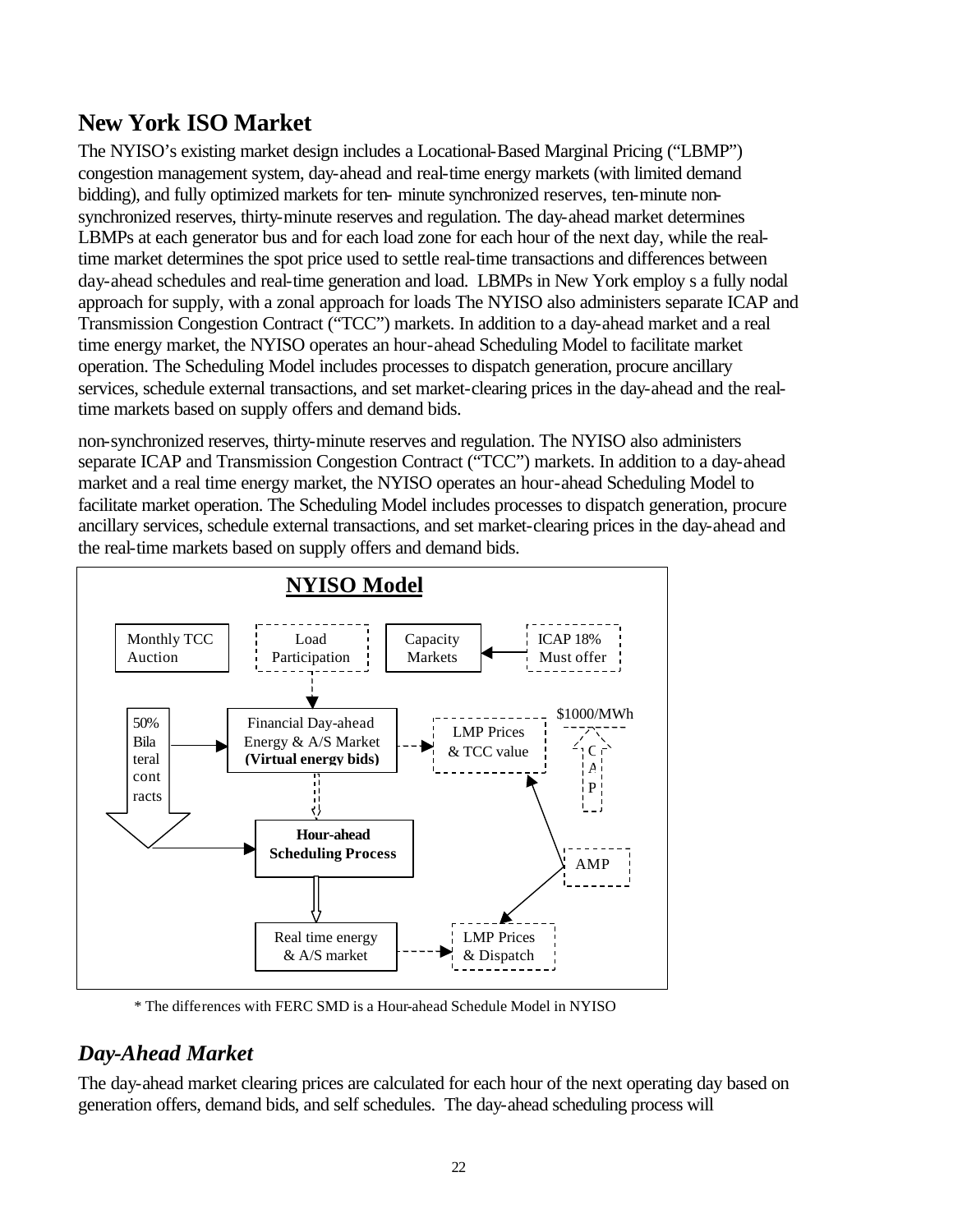incorporate NYISO reliability requirements and reserve obligations into the analysis. Based on the load forecast, NYISO will issue day-ahead unit commitments to meet forecast demand and reserve requirements, and establishes day-ahead schedules for each generator. The resulting day-ahead hourly schedules and day-ahead LMPs represent binding financial commitments to the Market Participants. Financial transmission rights (FTRs) are accounted for at the day-ahead LMP values. NYSO is in the process of implementing a transmission constrained unit commitment algorithm that co-optimizes energy and ancillary service deployment on a locational basis. All schedules including bilateral transactions are subject to central commitment and redispatch. The resulting day-ahead hourly schedules and day-ahead LMPs represent binding financial commitments to the Market Participants. Transmission Congestion Contracts (TCC) and congestion charges for bilateral transaction are settled based on the day-ahead LMP values. The NYISO is in the process of implementing a state estimator, however its current LMP is limited to metered locations which are primarily generation buses. The NYSO control area is divided into 11 zones and load is charged zonal prices reflecting the average LMP within the zone.

The hour-ahead scheduling process updates the day-ahead commitment of resources based on forecast load for the next hour, using the Balancing Market Evaluation ("BME") model. This model also schedules non-dispatchable resources (resources that cannot receive updated dispatch instructions every 5 minutes) and external transactions. Approximately 90 minutes ahead of each hour, an evaluation takes place to ensure that the Day-Ahead First Settlement schedules meet all of the reliability requirements. Any new firm transactions will be scheduled by BME which could displace some of the day-ahead non-firm transactions. The results are then posted by 30 minutes before the hour as the schedule for the next hour.

# *Real-Time Market*

The real-time energy market establishes the final dispatch of supply to meet demand in each fiveminute interval. Each of these markets utilizes locational marginal pricing that reflects transmission constraints and losses. In the real-time dispatch, Security-Constrained Dispatch (SCD) uses bid curves of the New York City Area (NYCA) generators to dispatch the system to meet the load while observing transmission constraints. Bid curves will consist of a combination of incremental bid curves provided by generators bidding into the LBMP market and decremental bid curves provided by generators serving bilateral transactions.

NYISO market allows virtual bidding by various resources. Virtual trading began in November 2001, allowing entities that do not serve load to make purchases in the day-ahead market. Such purchases are subsequently sold into the real-time spot market. Likewise, entities without physical generating assets can make power sales in the day-ahead market that are purchased in the real-time market. By making virtual energy sales or purchases in the day-ahead market and settling the position in the real-time, any market participant can arbitrage price differences between the day-ahead and real-time markets. For example, a participant can make virtual purchases in the day-ahead if the prices are lower than it expects in the real-time market, and sell the purchased energy back into the real-time market. The result of this transaction would be to raise the day-ahead price, due to additional demand, slightly and improve the convergence of the day-ahead and real-time energy prices, due to additional supply in the real-time.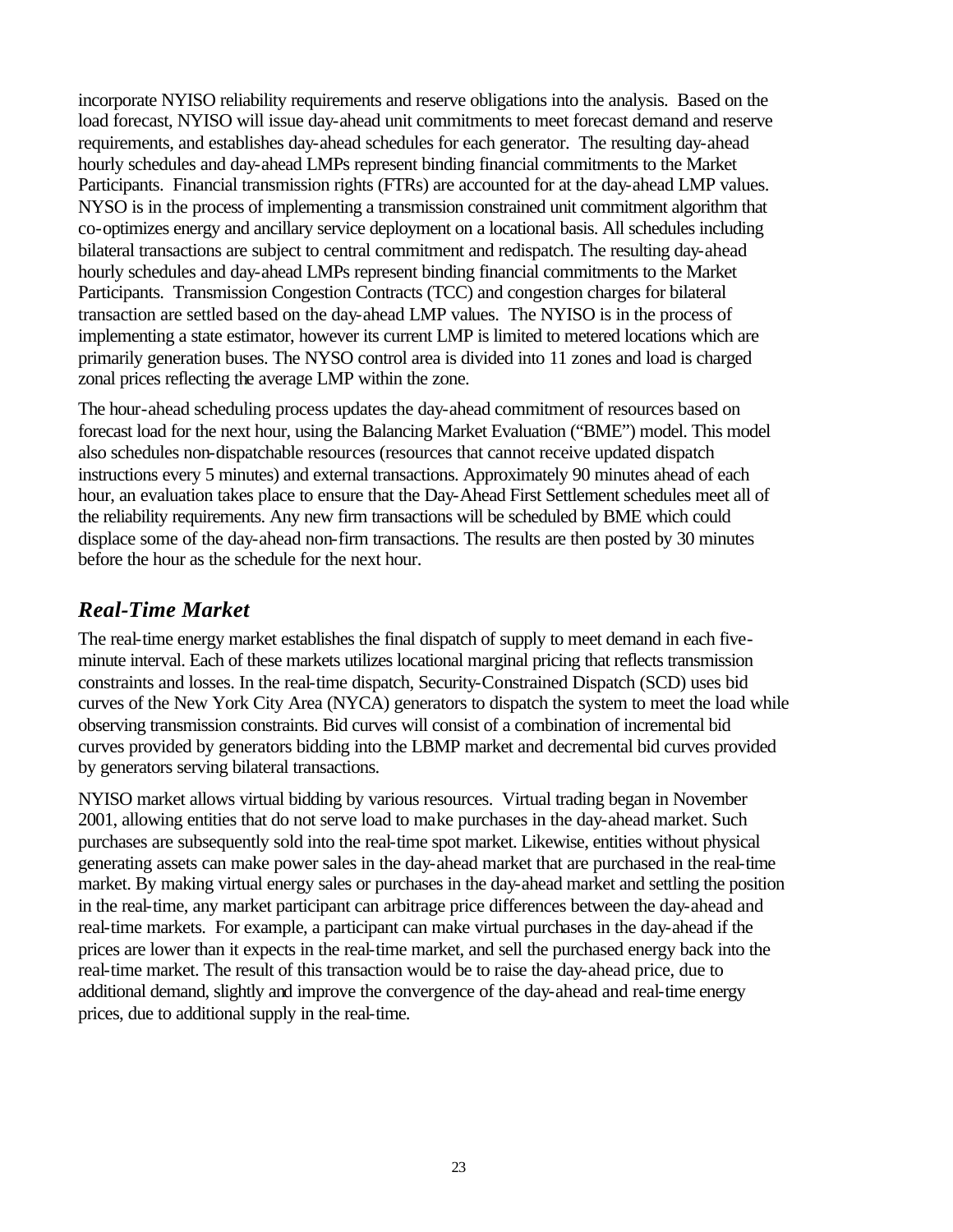# **ISO-New England**

On May 1, 1999, ISO-NE, on behalf of New England Power Pool (NEPOOL), began to administer a wholesale marketplace for energy, automatic generation control, 10-minute spinning reserve, 10 minute non-spinning reserve, 30-minute operating reserve and operable capacity. With the exception of operable capacity, these products are currently bought and sold daily, by the hour. Market participants bid their resources into the market the day before, submitting separate bids for each resource for each hour of the day.

Early in 2003, New England will replace NEPOOL's existing bid-based single-settlement system with bid-based, security-constrained Day-Ahead and Real-Time hourly markets with locational marginal pricing ("LMP") including Financial Transmission Right (FTRs) and ICAP. At the outset, LMPs in New England will employ a fully nodal approach for supply, with a zonal approach for loads. All FTRs will be auctioned with the revenues produced by such auctions allocated to entities receiving Auction Revenue Rights ("ARRs"). NEPOOL's current Operating Reserve markets will be eliminated and a new spinning reserve market that is currently under development by PJM is expected to be implemented in New England in 2003. Similar to PJM, ISO-NE would schedule resources for energy to meet Operating Reserve objectives. Cleared/accepted offers for poolscheduled generation in the Day-Ahead and Real-Time markets would be guaranteed to recover their as-bid costs through the receipt of Operating Reserve credits. SMD will also revise the Installed Capability ("ICAP") arrangements for New England by adopting a comprehensive new ICAP regime based upon the New York ICAP Market.



The differences with SMD are Virtual bids and Hour-ahead Schedule Model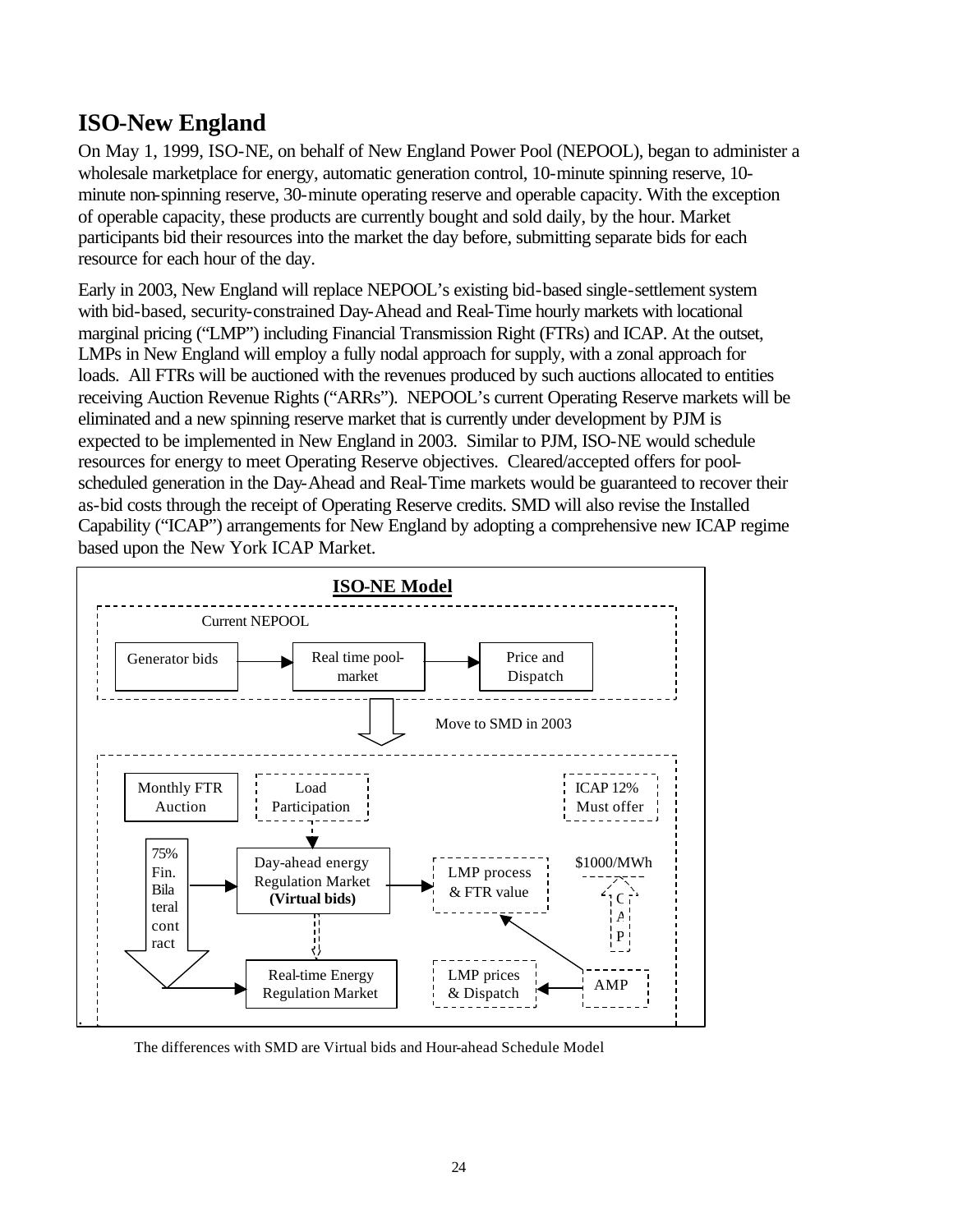The proposed SMD is very similar to what is currently operating in New York ISO but not operates a hour-ahead schedule model. The Day-Ahead Energy Market will produce financially binding schedules. The real-time market will address real-time differences in available resources, load and contingencies from the Day Ahead Schedule. Whereas NEPOOL's current single-settlement system establishes prices and schedules for five products, the proposed SMD will initially determine prices in the Day-Ahead and Real-Time Markets for only two distinct products: Energy and Regulation.

 Participants who successfully schedule purchases, sales and/or transmission service in the Day-Ahead Energy Market will face associated obligations settled at the applicable Day-Ahead Energy Prices for the amounts scheduled. Consistent with the PJM design, the SMD will also permit Demand Bids, Decrement Bids, and Increment Offers and require Supply Offers for all available output of NEPOOL Resources receiving credit for Installed Capacity ("ICAP Resources"). Units not receiving credit for Installed Capacity in NEPOOL ("non-ICAP Resources") must offer all available energy not offered to another Control Area or to ISO-NE in the Real Time dispatch.

The Real-Time Energy Market will clear for any differences between the amounts of energy and ancillary services scheduled Day-Ahead and reflect Real-Time load, Participant re-offers (Day-Ahead), hourly Self-Schedules, self-curtailments, and any changes in general system conditions.

In addition, reserve bids were to be capped at the energy clearing price (ECP) rather than the hourly clearing price for reserves, and the \$1000/MWh energy bid caps were to be extended during periods of capacity shortage. Because the rule specified that reserve bids were to be capped at the ECP, reserve caps were to be administered at the five-minute level. This process fosters convergence of day-ahead prices to their real-time values, so that inefficient price differentials will not be allowed to persist within a load zone. Similarly, FTR revenues may be capped if necessary to prevent persistent differentials between day-ahead and real-time LMPs for the same delivery and receipt locations within an hour.

ISO-NE anticipates that Load Serving Entities (LSE) may still desire to manage their peak load. The ISO encourages LSEs to develop with their customers peak-shaving programs that are fully controlled by the LSE. Such programs would not involve the ISO-NE settlement process in any manner. In submitting their Demand Bid in the Day-Ahead Market, the LSE can decide either to incorporate the managed load that they control or to wait for real-time to decide if they wish to activate it.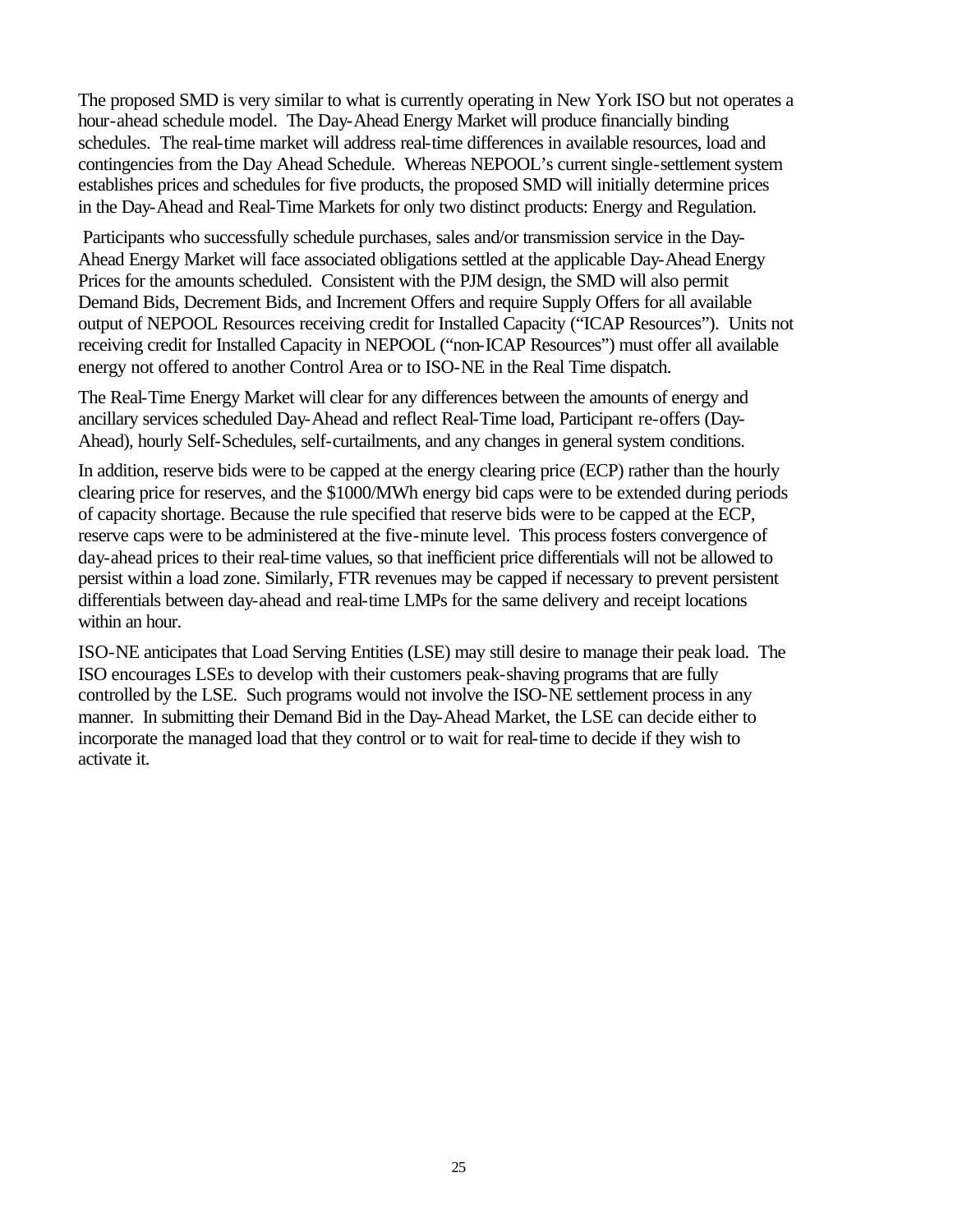# **California ISO**

The California Independent System Operator (CAISO) is a not-for-profit, public benefit corporation that is subject to FERC regulation. California ISO serves a population of 34 million. In 2000, the California economy consumed a total of 264 terawatthours of electric energy with a peak demand of about 53,000 MW. The 53.2 GW of industry generating capacity in California (1999) represents 7.7 percent of the 687 GW of utility generating capacity in the U.S. The industry generating capability in California is dominated by natural gas (36.3 percent) and hydroelectric (26.5 percent), while U.S. capacity relies heavily on coal (40 percent), followed by natural gas (21 percent).

The California  $MD02^{17}$  proposed a three-settlement system, including the day-ahead market, the hour-ahead market, the real-time market based on Locational Marginal Pricing (LMP). The new market design also includes the Available Capacity (ACAP) Obligations, Firm Transmission Rights (FTRs), Price Cap and Automated Mitigation Plan (AMP), which are similar to the ISOs in the Northeastern of the U.S.



# *Day-Ahead Market*

The ISO proposes to use a fully accurate model of the ISO transmission grid to adjust generation and load (and import and export) schedules to mitigate transmission overloads, ensure local reliability and

l <sup>17</sup> California Independent System Operator Market Design 2002 Project Comprehensive Market Design Proposal April 19, 2002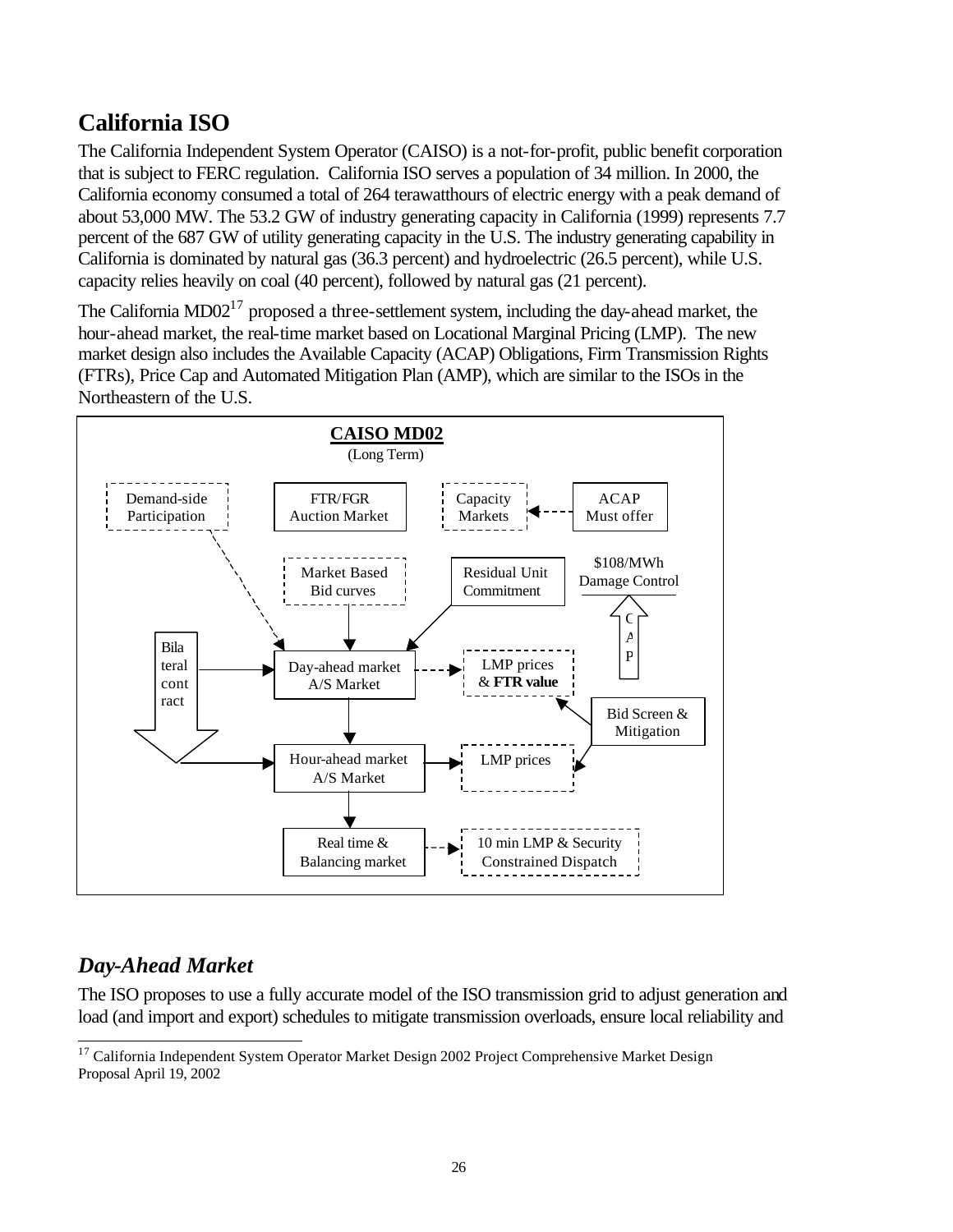produce locational marginal energy prices at each node of the grid. With this change the ISO will eliminate the distinction between zonal and local congestion and will accommodate commercial energy trading at a few key "trading hubs." Under the proposal, the ISO would evaluate whether day-ahead schedules include enough on-line resources to meet the next day's demand forecast, and if not, the ISO would be able to commit additional units.

# *Hour-Ahead Market*

Numerous parties in California have expressed a need to move the hour-ahead market closer to real time, to enable late energy trades and schedule changes to shape supplies as accurately as possible to meet demand. The ISO is considering a simplified hour ahead market that would perform congestion management and energy trading, and would close to submissions perhaps as late as 60 minutes before the start of the operating hour. This change would also satisfy a longstanding demand by many parties for a 60-minute dispatch market, since real-time energy bids submitted to the hour-ahead market could be matched against load bids for the next hour or pre-dispatched by the ISO for imbalance energy.

## *Real-Time Market*

Every ten minutes during each operating hour the ISO would run a "security-constrained economic dispatch" program to determine which resources to dispatch at what operating levels to meet real time needs. This approach would meet the ISO's operating needs most accurately and efficiently by fully taking into account all transmission constraints, local reliability needs, and generator operating constraints, as well as system imbalance energy needs. This approach would produce nodal real-time energy prices, which would be paid to supply resources but could be aggregated to larger geographic areas for settling imbalance energy purchases by load serving entities.

# *Ancillary Services Markets*

The ISO proposes to perform ancillary service procurement simultaneously with day-ahead congestion management and the energy market, to obtain Operating Reserves and Regulation. The proposed Comprehensive Design will allow the ISO to eliminate Replacement Reserves.

# *Firm Transmission Rights (FTRs)*

With the changes to congestion management as proposed above, the ISO will also need to change the design of its FTRs from the current path-specific variety to a point-to-point design that specifies explicit generator and load locations without explicit reference to the network pathways affected.

# *Price Cap and Automated Mitigation Plan (AMP)*

To mitigate against excessive market power abuse, the ISO proposes a Damage Control Bid Cap (DCBC) that will limit the maximum bid allowed in the ISO's energy and ancillary service capacity markets. Beginning on October 1, 2002 and until market conditions are competitive enough to support a higher DCBC, the ISO proposes to set the DCBC at two times the estimated variable cost of a gas-fired generating unit with an incremental heat rate of 20,000, or \$250/MWh, whichever is greater. The ISO plans to increase the level of the DCBC over time as the structural elements necessary to support a competitive market improve and believes that the DCBC could eventually be increased to \$1,000/MWh, which is the bid cap level currently in place in the eastern ISOs.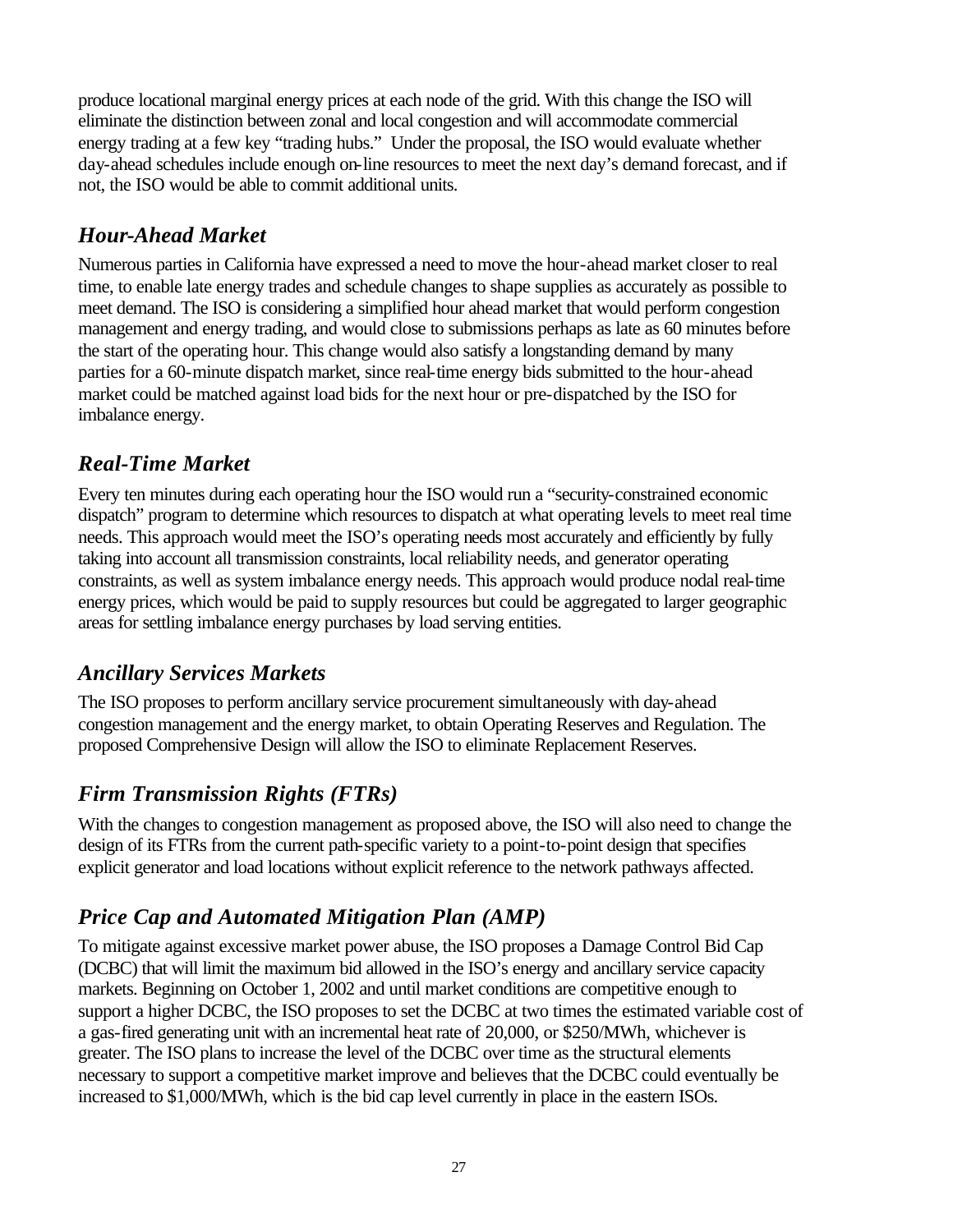# *Bid Screens and Mitigation*

Beginning on October 1, the ISO proposes to implement individual resource bid screens and mitigation procedures in the day-ahead Residual Unit Commitment process and in the real time predispatch process that occurs 45 minutes prior to the start of the operating hour. This mitigation element is similar to the Automatic Mitigation Procedures (AMP) utilized by the NY ISO, but would have more stringent bid and impact threshold levels. The ISO is recommending that bid reference levels be based on historical bids for all resources. The ISO further proposes a bid threshold equal to the lower of a 100% increase from a resource's reference level or \$50/MWh, and a market impact threshold equal to the lower of a 100% increase or an increase of \$50/MWh in the projected real-time market clearing price. This procedure would apply to all bidders into the markets to which the procedure is applied. As the ISO gains experience with the bid screen and mitigation procedures and if the overall competitiveness of the ISO markets improves, the ISO will consider raising the bid and price impact threshold levels.

### *Available Capacity (ACAP) Obligations*

The main purpose of the ACAP obligation is to enable the ISO to verify in advance that adequate capacity is available on a daily basis to meet system load and reserve requirements. Thus, the ISO believes that the proposed ACAP Obligation is essential to the ISO's core function – that of providing reliable transmission service. The ACAP Obligation will support reliable system operations by requiring LSEs to procure, in a forward-market timeframe, resources sufficient to satisfy the ISO's peak daily operating requirements. By requiring that such ACAP resources are made available to the ISO in the day-ahead market, the ISO can satisfy its objective of moving operating decisions from real time into the forward market – further supporting stable and reliable operations.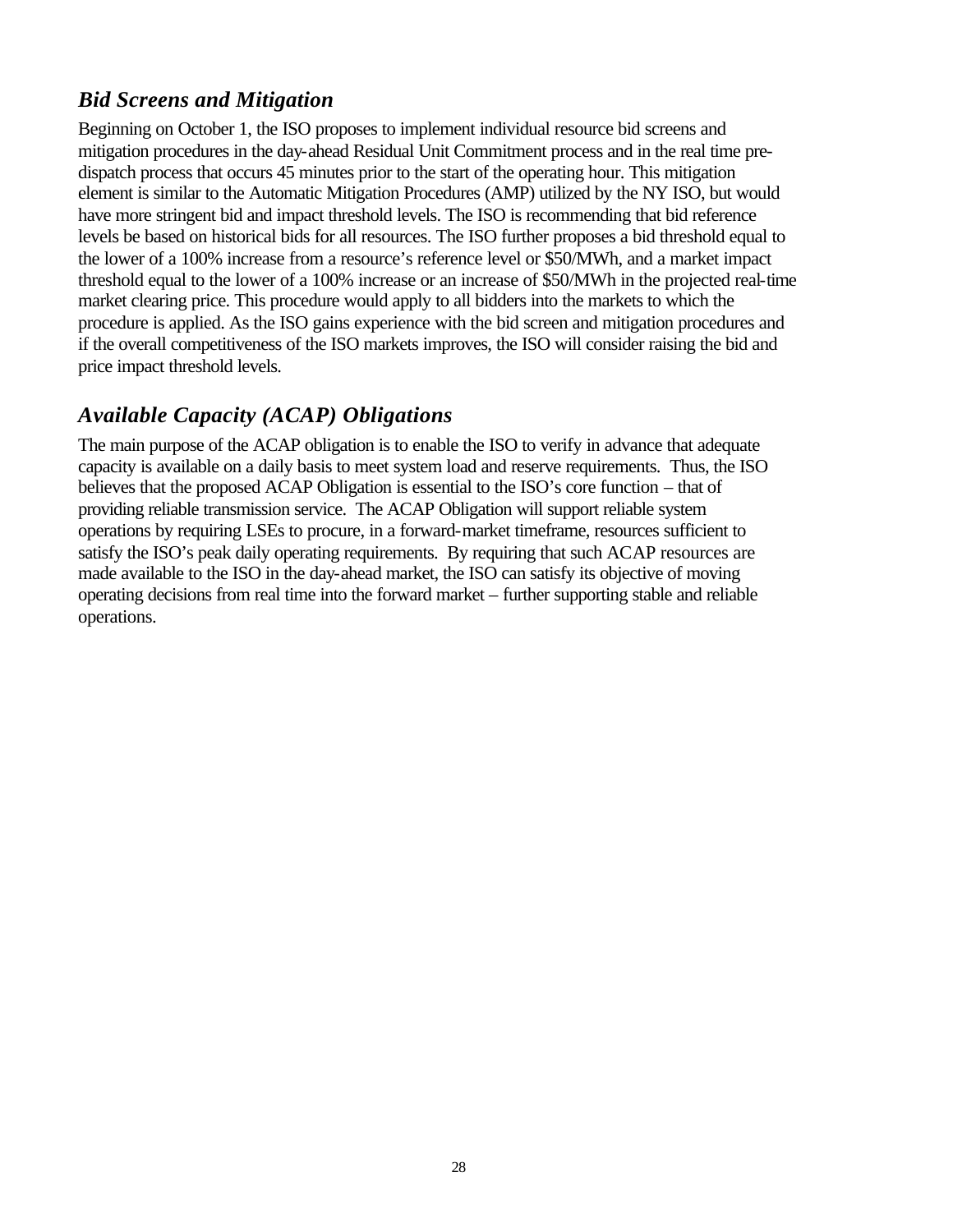# **Northeast Market**

In 2003, pending the appropriate approvals, the NYISO and ISO-NE will merge to establish Northeast Regional Transmission Operator (NERTO). The Petitioners expect the NERTO to reach its full implementation in the 2005/2006 timeframe. The seven-state NERTO region will encompass approximately 110,000 square miles with a population of over 33 million. This area includes two of the country's largest metropolitan areas, New York and Boston. The NERTO will have operational authority for the region's bulk power system, which includes 64,000 megawatts of generating capacity and 18,000 miles of transmission lines. The NERTO will have a number of interconnections with neighboring control areas (with their approximate nominal transfer capabilities): PJM (2,500) MW), Ontario (2,400 MW), Quebec (3,425 MW) and New Brunswick (700 MW). The wholesale markets in the 21 NERTO regions will supply electricity to over 14 million customers with a 2001 peak load of over 58,000 MW.

NERTO is developing its SMD in stages. ISO-NE is currently developing SMD 1.0, and SMD 2.0 will be developed for New York. SMD 2.X will be based on SMD 1.0 and SMD 2.0, including modifications to incorporate identified best practices. When fully implemented, the NERTO Market will include day-ahead and real time energy markets co-optimized with regulation and reserves markets, LMP-based dispatching and congestion management, a system of FTRs, securityconstrained unit commitment, nodal ex post pricing, and a uniform ICAP market. Both physical and "virtual" bids and offers will be permitted in the NERTO-administered day-ahead energy market. Participants will be able to engage in bilateral or self-supply transactions as well as participating in the NERTO Market.



\* The differences with SMD are virtual bids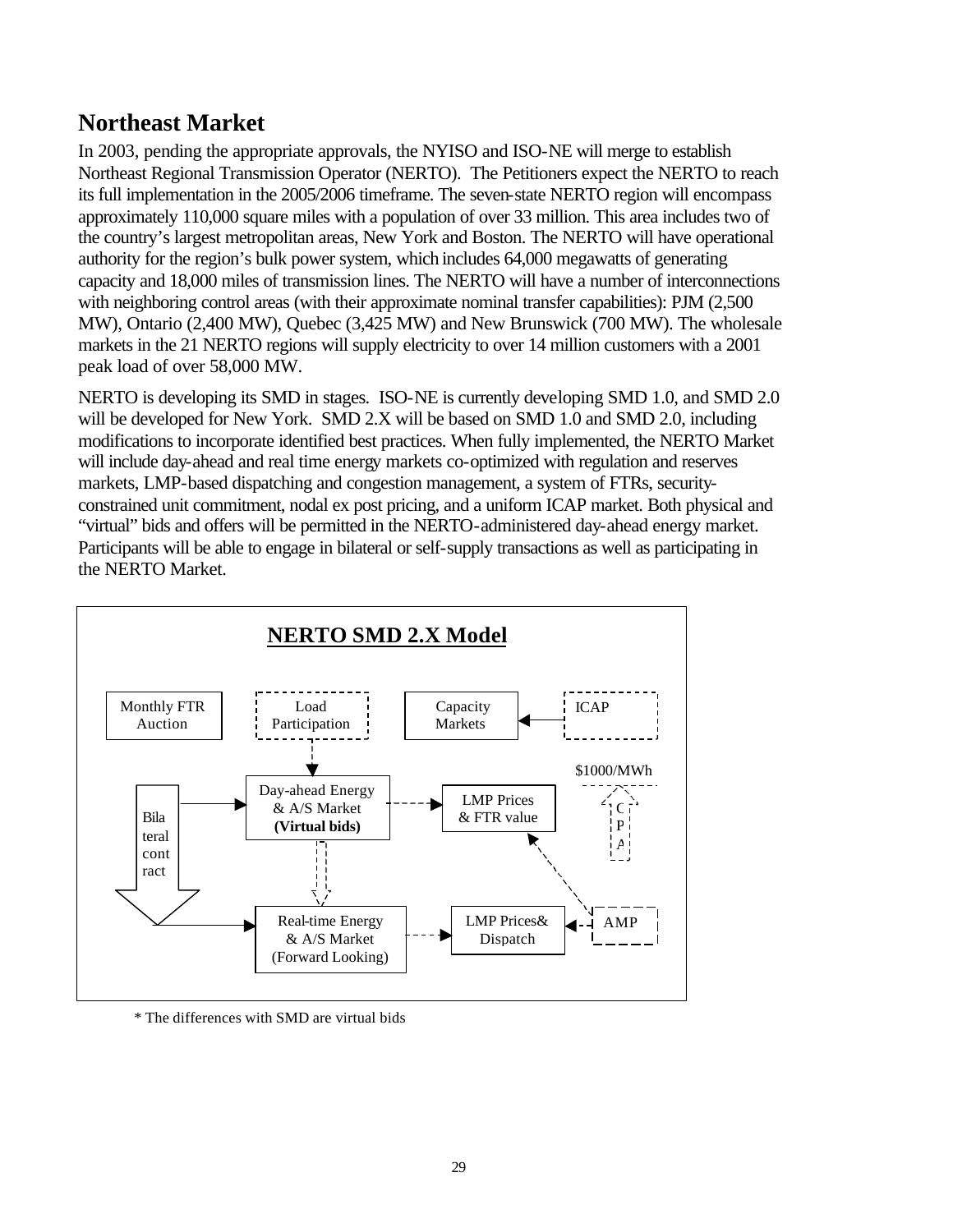## *Day Ahead Market*

The day-ahead market commits generation to meet forecast demand and reserve requirements, and establishes day-ahead schedules for each generator. These schedules are financially binding and may be satisfied by generating or purchasing the scheduled quantity from the real-time market. The ISO also runs a Reserve Adequacy Assessment after the day-ahead market. If the purely financial dayahead market with virtual bidding falls short of needed reserve, the ISO can commit to satisfy the reserve requirements. This arrangement allows all the freedoms of the day-ahead market to occur without endangering reliability.

## *Short-Term Scheduling*

Short-term commitment software will be employed to update the day-ahead commitment of resources continuously based on forecast load and energy. This software also schedules fixed output resources such as block loaded combustion turbines (resources that cannot receive updated dispatch instructions every 5 minutes) and external transactions.

## *Real-Time Market*

The NERTO real-time market will use a real- time scheduling and dispatch process consistent with its day-ahead security constrained unit commitment ("SCUC") model. This model includes a real-time, security-constrained scheduling process that looks ahead three hours and executes at 15- minute intervals and a dispatch process that looks ahead one hour and executes on five- minute intervals. The SCUC will replace the separate Balancing Market Evaluation and Security Constrained Dispatch mechanisms currently used in New York.

The NERTO will promote robust demand-side response mechanisms, including a day-ahead demand response program based on the current New York model, to be expanded through the Northeast. These demand-side mechanisms will ultimately include the ability for qualified demand resources to participate in the ancillary services markets.

The NERTO will also administer an ICAP market based on the unforced capacity design currently used in New York and PJM, or a new design in line with the FERC SMD NOPR. Under SMD 2.X, the NERTO will establish locational requirements for reserves and ICAP. It will also employ prospective mitigation measures that will be incorporated into its software to remedy market power abuses in the day-ahead market and in real-time.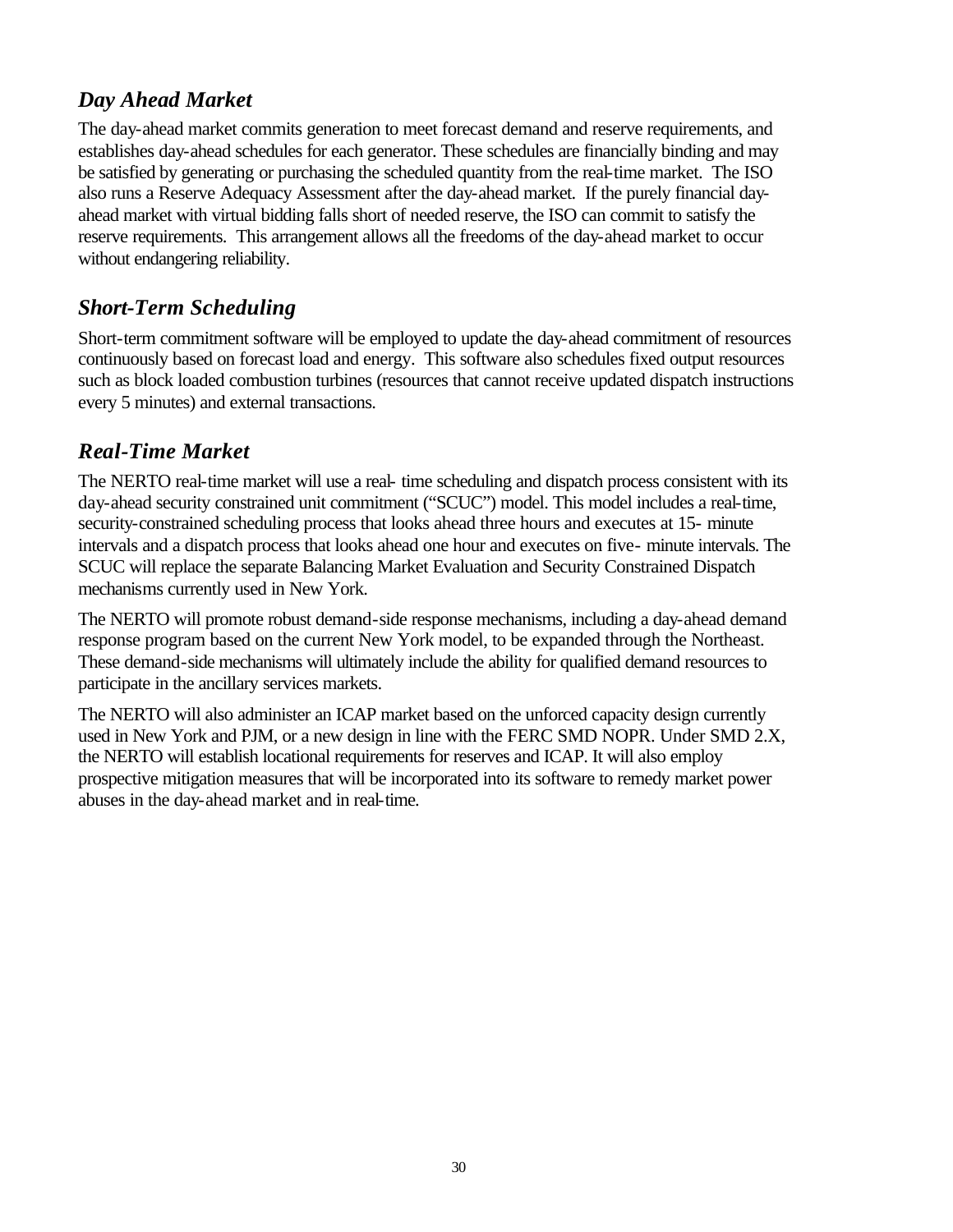# **MISO Market**

The Midwest ISO was formed in 1996 as a voluntary association of electric transmission owners in the Midwest. The Midwest ISO is responsible for the electric transmission system spanning 15 states and parts of Canada. On December 20, 2001, the Midwest ISO became the first FERCapproved RTO in the nation.

In 2003 the MISO will implement a hybrid LMP approach. The MISO hybrid approach will build upon existing approaches commonly referred to as Locational Marginal Pricing for real time balancing, congestion mitigation and settlement, and the flowgate rights (FGRs) concept for the forward markets. MISO's SMD includes a day-ahead energy market, an hour-ahead scheduling model, a real-time energy market, a daily capacity market, an ICAP capacity market, a regulation market and a auction market of financial transmission rights that are a combination of point-to-point and flowgate rights. Both the day-ahead energy market and the real-time energy market markets utilize locational marginal pricing that reflects transmission constraints and losses.



The differences with SMD are Virtual bids allowed

# *Day-Ahead Market*

In the day-ahead, market clearing prices are calculated for each hour of the next operating day based on generation offers, demand bids, and bilateral transaction schedules submitted. As is the case with NYISO, the day-ahead market also accepts virtual supply offers and virtual demand bids. The day-ahead scheduling process will accommodate MISO reliability requirements and reserve obligations. The resulting day-ahead hourly schedules and day-ahead LMPs represent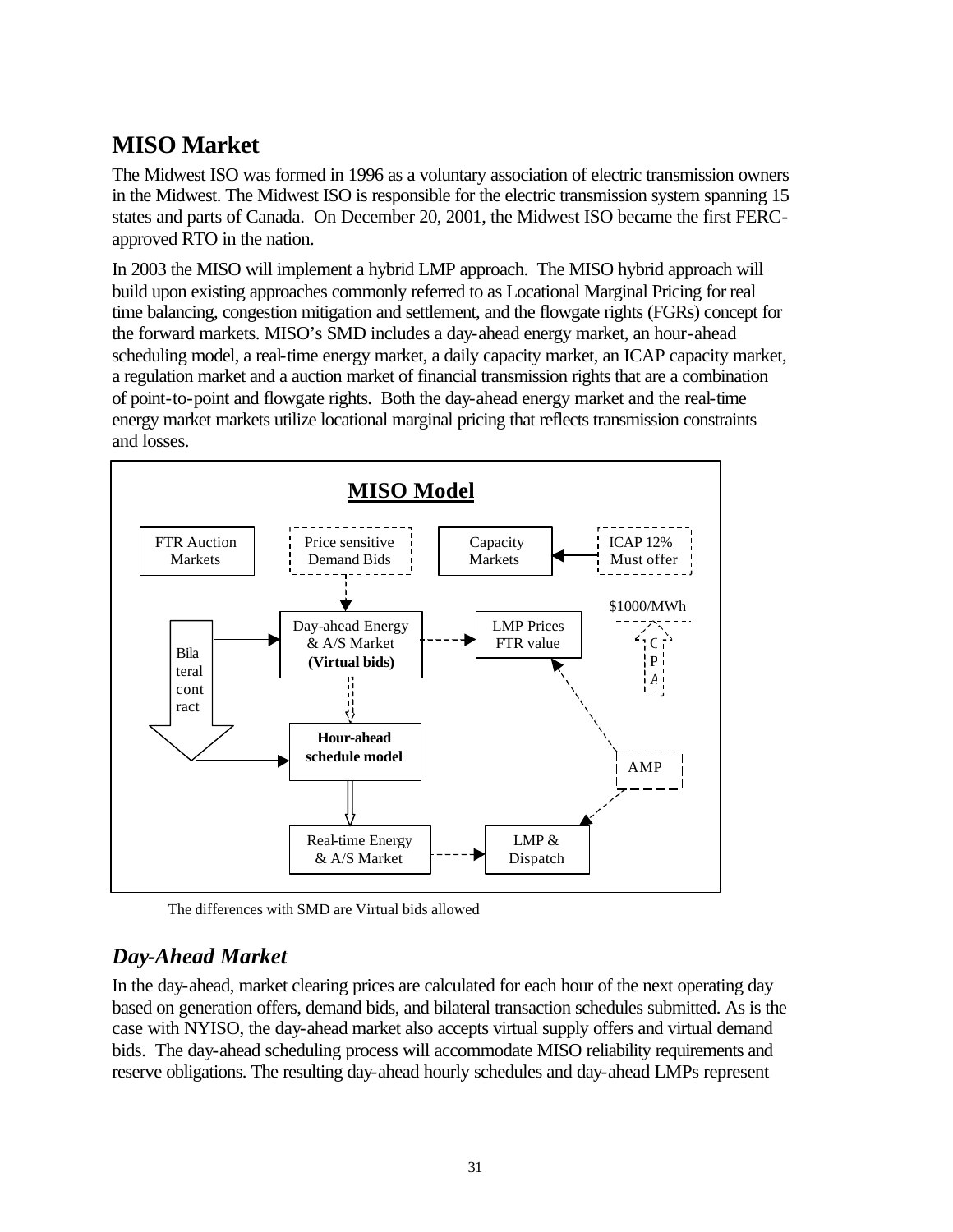binding financial commitments to the market participants. Financial transmission rights (FTRs) are accounted for at the Day-ahead LMP values.

The scheduling philosophy in the day-ahead energy market aims to schedule generation to meet the aggregate demand bids, virtual demand bids and external demand bids that result in the leastpriced generation mix, while maintaining the reliability of the MISO footprint. MISO will also schedule additional generation in a reliability commitment as needed to satisfy the MISO load forecast and maintain operating reserves based on minimizing the cost to procure such reserves. MISO will also schedule generation resources based on basic principles of market economics to control potential transmission limitations that are binding in the transmission reliability analysis that is performed in parallel with and subsequent to the day-ahead market analysis.

# *Real-Time Market*

In the real-time energy market, the clearing prices will be calculated every five minutes based on the actual system operations security-constrained economic dispatch. Separate accounting settlements are performed for each market. The day-ahead market settlement is based on scheduled hourly quantities and on day-ahead hourly prices. In contrast, the real-time settlement is based on actual hourly (integrated) quantity deviations from day-ahead scheduled quantities and on real-time prices integrated over the hour. The day-ahead price calculations and the realtime price calculations are based on LMP.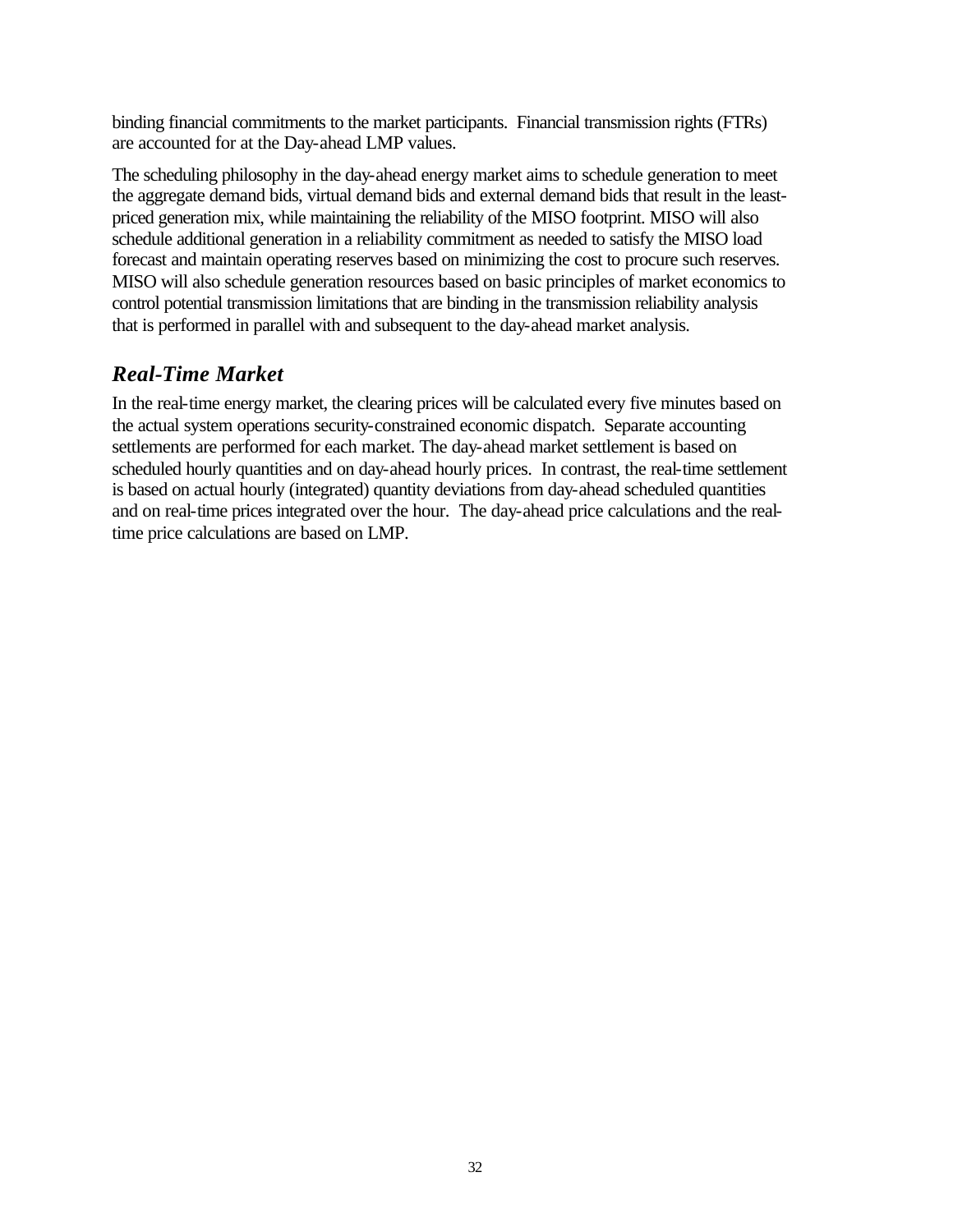# **Nord Pool**

Nord Pool ASA, the Nordic Power Exchange, is the world's first multinational exchange for trade in electric power contracts. Nordel is a cooperative body made up of the transmission system operators (TSOs) in the Nordic countries (i.e., Denmark, Finland, Iceland, Norway, and Sweden). The objective of the organization is to "create the conditions for, and to develop further, an efficient and harmonized Nordic electricity market."

The population of Norway, Sweden, Finland, and Denmark totals about 24 million, which is about the same size as the PJM service territory (23 million) but significantly less than the population of California (34 million). Yet these four countries consumed about 392 TWh of electricity in 2000, compared to 262 TWh and 264 TWh in PJM and California, respectively.

Electric power production in Norway is almost 100% hydropower. Sweden and Finland use hydropower, nuclear and fossil-fuel-powered generation plants. Over 90% of Denmark's electricity comes from conventional thermal plants and combined heating and power (CHP) facilities. The table below shows the generating capacity in the four countries that make up the Nordic Power Exchange area served by Nord Pool.



Nord Pool operates the following marketplaces and market services:

- A day-ahead spot market for physical contracts (Elspot)
- A hour-ahead spot market for physical contracts (Elbas)
- A financial derivatives market –futures, forward, and option contracts (Eltermin, Eloptions)
- Clearing services for financial electricity contracts Nordic Electricity Clearing House ASA (NECH)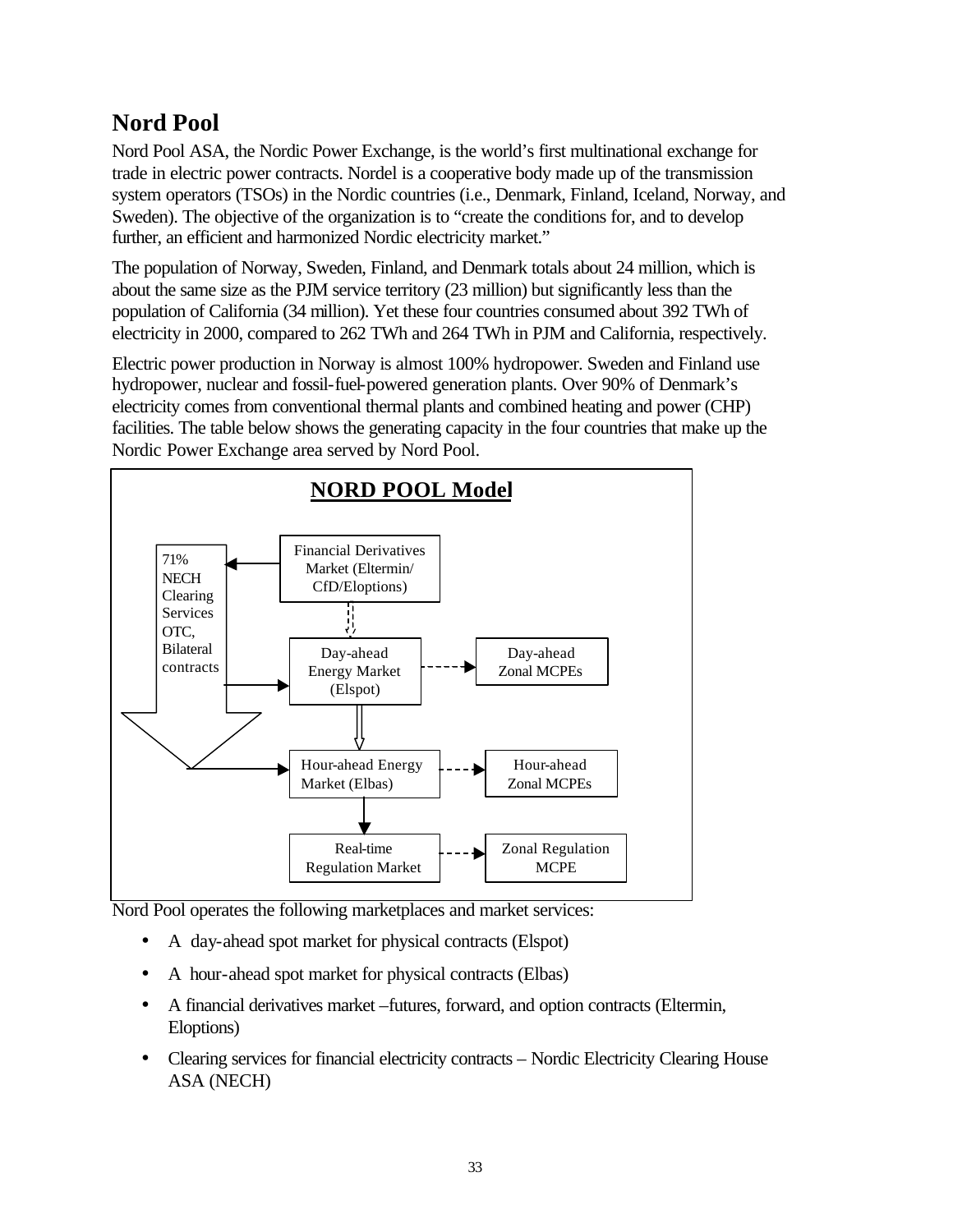• A real-time market for system operators to balance generation to load at any time during real-time operations, and to provide a price for participants' power imbalances.

# *Nord Pool Markets*

The Nordic market is partitioned into separate bidding areas (Zones) each of which can have different prices if the contractual flow between bidding areas exceeds the capacity allocated by transmission system operators (TSOs) for spot contracts. Finland and Denmark each are a zone, with Sweden and Norway having two zones each. If there are no such capacity constraints, the spot system price is also the spot price throughout the entire Nordic Power Exchange area.

Within Sweden, Finland, and Denmark, grid congestion is managed by "counter-trade," based on bids from generators. Grid congestion that occurs in real time is managed by Nordic transmission system operators, by calling on bids in the real-time market.

## *Day-Ahead Market*

Nordic market participants trade power contracts for next-day physical delivery at the spot market; hence the market is referred to as a day-ahead market. Trading is based on an auction trade system. The spot concept is based on bids for purchase and sale of power contracts of onehour duration that cover all 24 hours of the next day. The market clearing price or system price for a particular hour is first calculated using only the bids for purchase and sale that participants have submitted. To do this, all purchase bids are summed to create a demand curve, and all sales bids are summed to create a supply curve. The point where the two curves intersect determines the system price for that hour.

# *Hour-Ahead Market*

The day-ahead physical market aspects of Elbas allow its market participants to trade one-hour spot contracts after the Nordic Power Exchange's Elspot market results are published (at noon) to bids for next-day deliveries. Once Elbas changes are implemented during autumn 2001, the market will offer hour-ahead trading (down from the current two-hour gap before the closest delivery hour).

# *Real-Time Market*

Bids in the real-time market are submitted to a transmission system operator (TSO) after the spot market has closed. Bids may be posted or changed close to the operational time, in accordance with agreed rules. Real-time market bids are for upward regulation (increased generation or reduced consumption) and downward regulation (decreased generation or increased consumption). Both demand-side and supply-side bids are posted, stating prices and volumes. Real-time markets are organized by Transmission System Operators (TSOs); market participants must be able to commit significant power volumes on short notice. TSOs list bids for each hour in priority order, according to price. TSOs use the priority-ordered lists for each hour to balance the power system, as needed. To resolve a grid power deficit, upward regulation is applied: the real-time market price is set at the highest price of the units called upon from the priority listing. Similarly, in a grid power surplus situation, downward regulation is applied: the lowest price of the units called upon from the list sets the real-time price.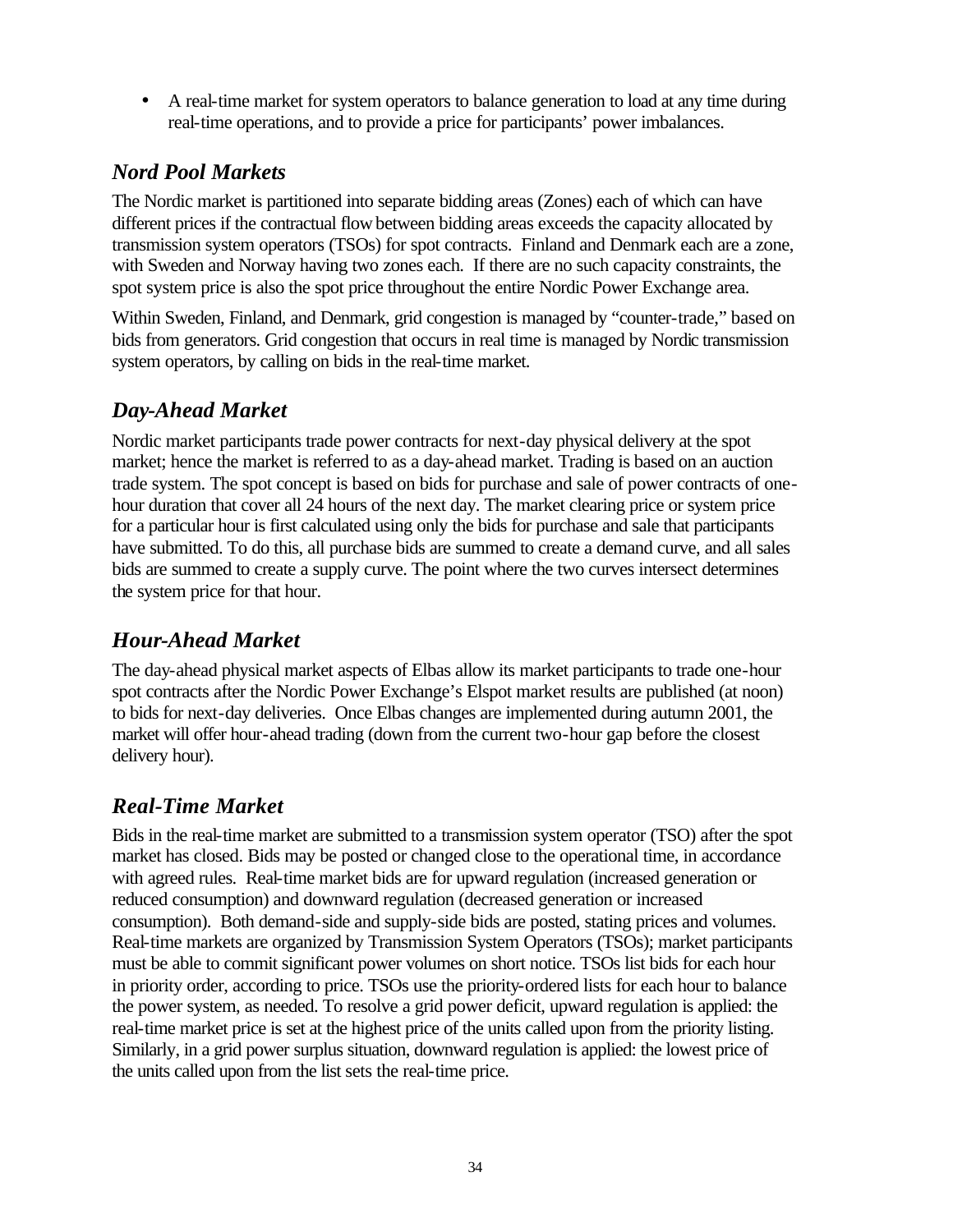The specific rules for determining the hourly price of power imbalances, based on the real-time market price, differs among the Nordic TSOs. Nevertheless, an imbalance always carries the risk of a financial loss, compared to balanced trade.

## *Ancillary Service Market*

In Scandinavia, Nord Pool allocates to each member country the required amounts of regulation and reserves, each of which contracts separately for these services. This practice ensures that each control area contributes its fair share to maintain reliability of the system.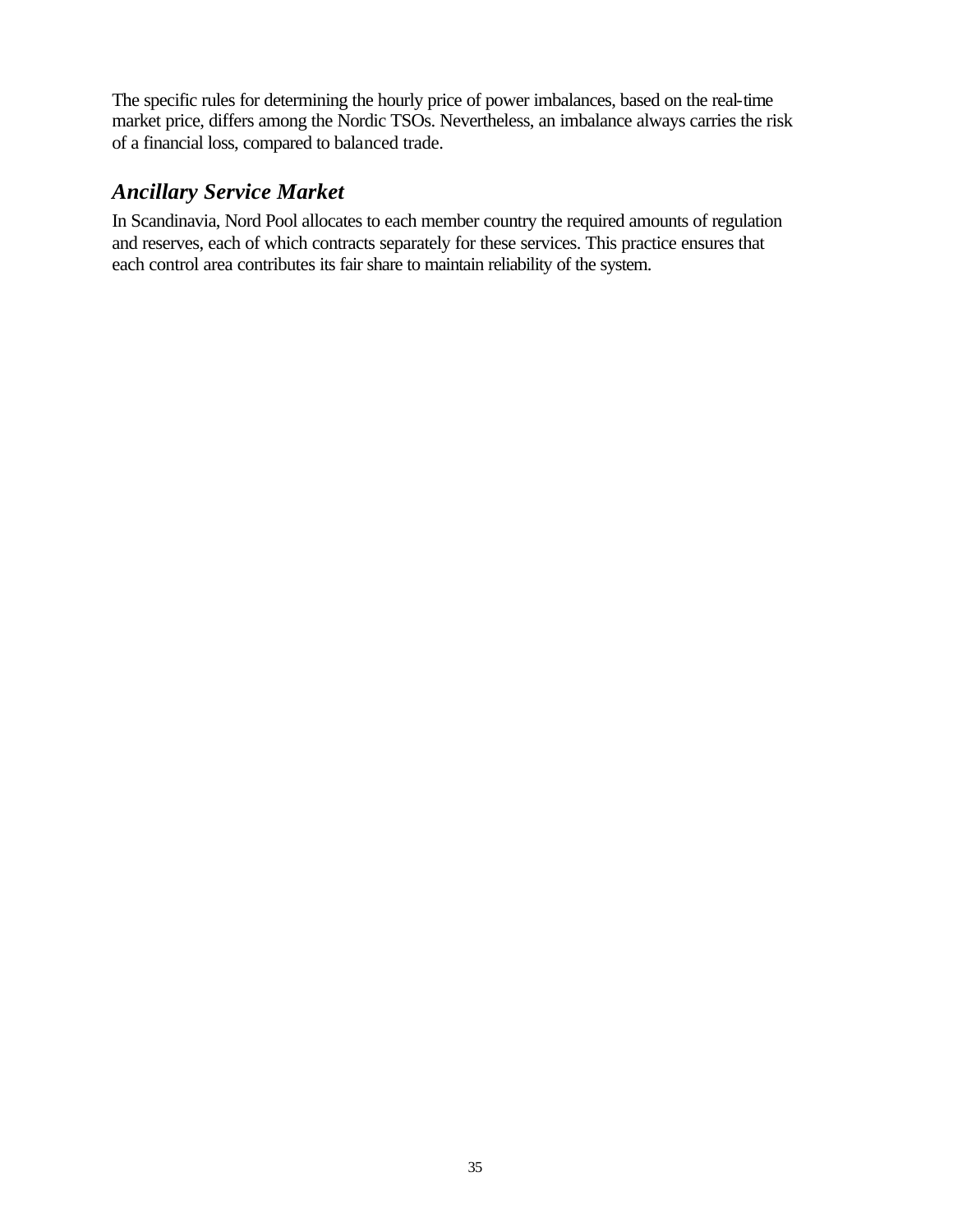# **England and Wales**

A key feature of the Electricity Act of 1989 was establishment of the Electricity Pool of England and Wales in 1990. The pool was the market for electricity trading in England and Wales from its opening in March 1990 until the New Energy Trading Arrangements (NETA) took effect in March 2001. A winter-peaking power system, England and Wales demand peaked at 51,012 MW on January 16, 2001. Total generating capacity in England and Wales in the winter of 2000/2001 was 67,695 MW, which translates to a reserve margin of 33 percent.

NETA began operation in England and Wales on March 28, 2001. Its extension to Scotland, called the British Electricity Trading and Transmission Arrangements (BETTA), starts in 2004. In its first year of operation, NETA increased competition and placed considerable pressure on wholesale prices, which had been kept artificially high by the arrangements under the Electricity Pool which NETA replaced.

## *Bilateral Markets*

Under NETA, almost all electricity is bought and sold by contracting between willing buyers and sellers in over the-counter markets or in power exchanges. A small amount of sales, about two percent, are made in the Balancing Mechanism, the tool that National Grid Company (NGC) has as system operator to ensure that supply and demand match on a second-by-second basis.



# *3.5-Hour-Ahead Markets*

Load-service entities must declare their positions not less than 3.5 hours before physical delivery. NGC then works to ensure that the "lights stay on" and the system is truly balanced and secured. NGC purchases long-term options on capacity and to purchase balancing services via long-term contracts – in each case via open and competitive procedures. A scheme of performance-based regulation (PBR) system allows NGC to intervene in energy markets to acquire reserves and balancing services, and also implicitly to discipline market participants by acting as a countervailing power to the monopoly power of some generators. The performance based regulation under the NETA system rewards NGC for reducing the congestion uplift below a bench mark level that is negotiated annually with the regulator and requires NGC to share cost overruns above that level. This mechanism creates incentives for NGC to optimize its congestion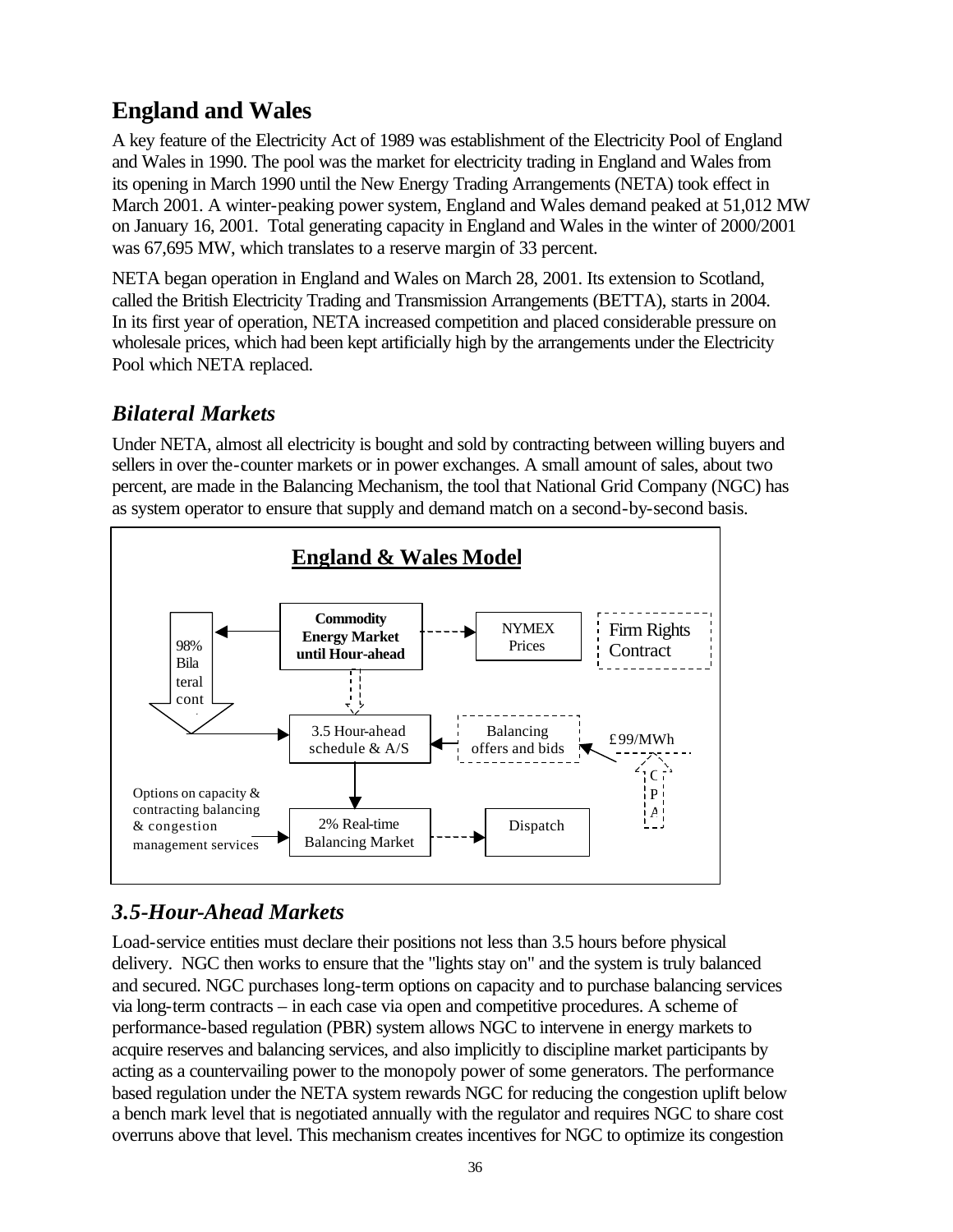management by balancing its expenditures on out of merit redispatch of generators and investment in transmission expansion and improvements.

NETA is designed to improve opportunities for risk management via private bilateral contracts (especially ones of long duration) rather than expanding the use of market-clearing spot prices in a central pool. Long-term contracts could impact new generation companies and increased investment in new generating plants.

The UK's NETA presumes that private markets are sufficient for efficient energy trading and generator self-scheduling is conducive to system operation efficiency assuming generator can hedge their financial risks.

The efficient operations and low prices in the UK show that highly decentralized markets for energy, and self-scheduling by each market participant to meet its contractual obligations are functioning.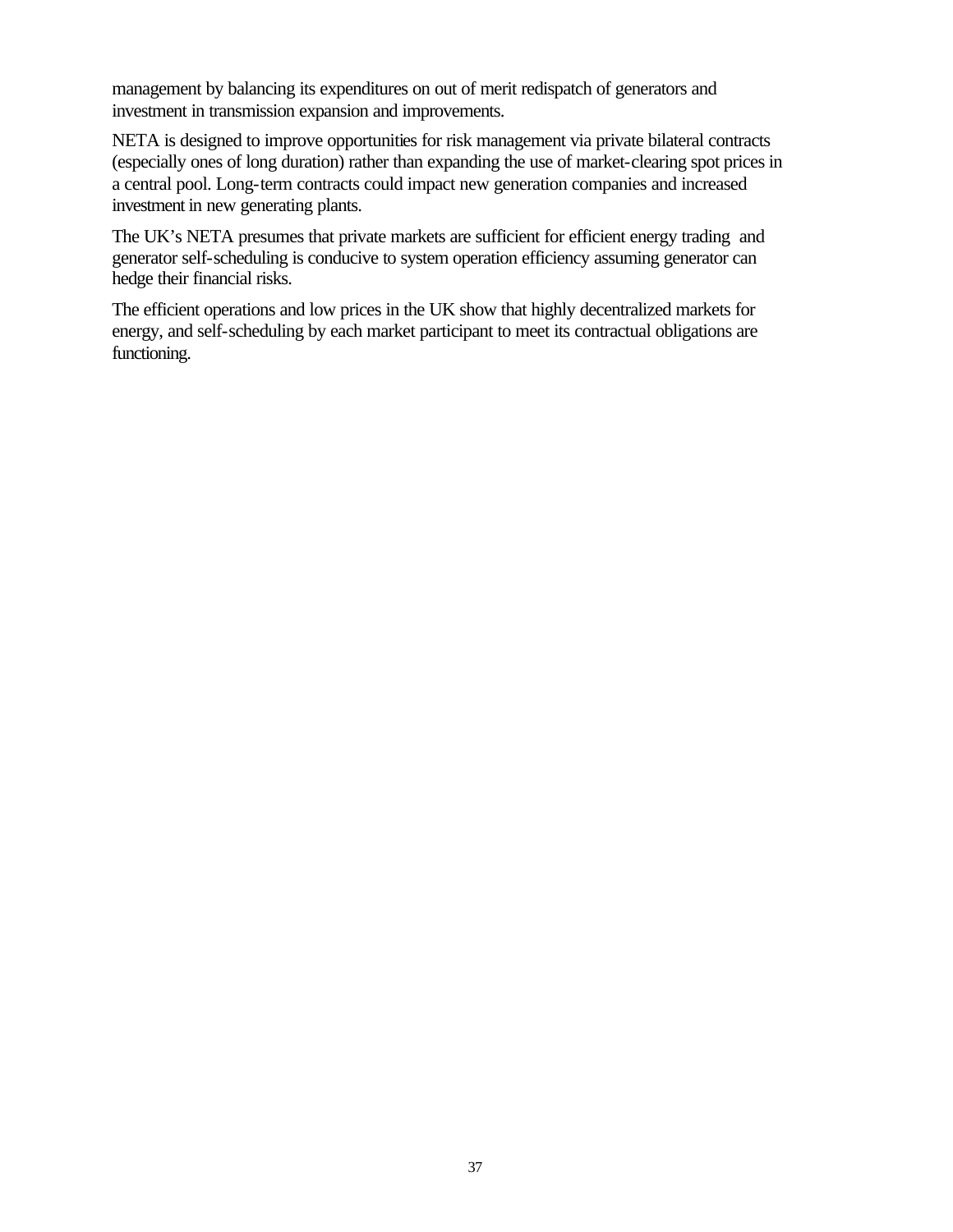# **Australia National Electricity Market (NEM)**

The National Electricity Market (NEM) of Australia commenced operation on **13 December 1998**, as part of the process of deregulation of the Australian power industry. The NEM is currently comprised of **five interconnected electrical regions.** These basically follow State boundaries (currently Queensland, New South Wales, Victoria, South Australia, and the Australian Capital Territory). Each region contains a regional reference node, which may be a major load center such as a city, or a major generation center, such as the power plants in the Snowy region. The regional reference node is where the Regional Reference Price (RRP), or **regional spot price** is set.

The National Electricity Market Management Company Limited (NEMMCO) operates a wholesale market for trading electricity between generators and electricity retailers. Generation output is pooled and all electricity must be traded through the spot market. NEMMCO calculates the spot price using the price offers and bids for each half-hour period during the trading day. The spot market is set and then settled by a centrally-coordinated dispatch process. Dispatch instructions are sent to each generator at five-minute intervals. Prices are calculated for dispatch intervals in each region. The dispatch prices calculated during each half-hour period are averaged to determine the spot price. This spot price is used as the basis for billing participants within the NEM for all energy traded. Generators are paid for the electricity they sell to the pool, and retailers and wholesale end-users pay for the electricity they use from the pool.



There is **Predispatch Forecasting** in NEM market**.** Predispatch is a short-term forecast of market activities used to estimate price, dispatch, and demand for the next trading day and energy flow across the interconnectors. Generators must notify NEMMCO of the volume and price of electricity they are able to supply and NEMMCO produces a demand forecast. This information is then collated to estimate total regional capability, thereby enabling NEMMCO to assess potential supply shortages.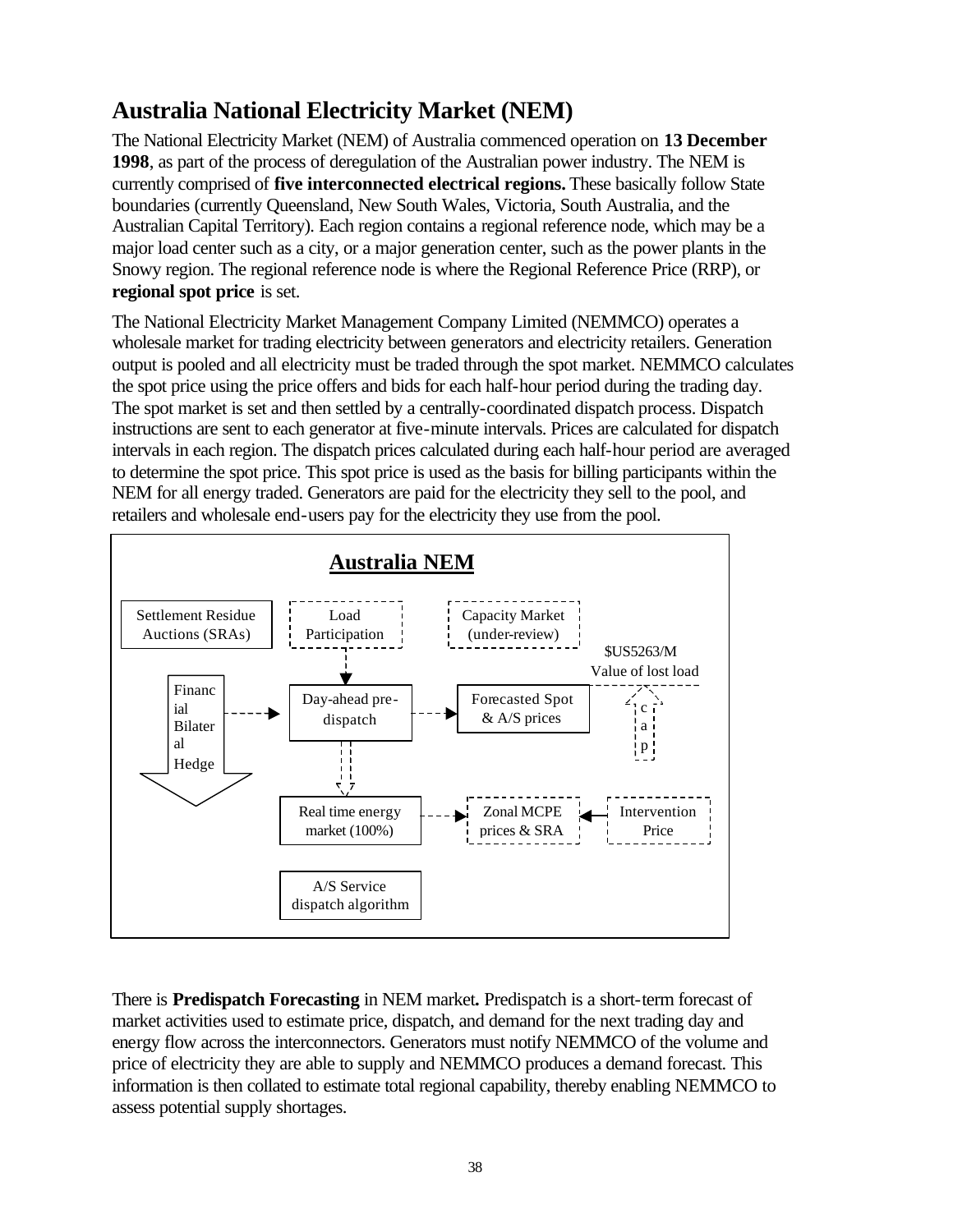Ancillary services include two parts: **Non-market ancillary services** are ancillary services which are not acquired by NEMMCO as part of the spot market but under agreements. The prices for non-market ancillary services are determined in accordance with the relevant ancillary services agreements. **Market ancillary services** are ancillary services which are acquired by NEMMCO as part of the **spot market**. The prices for market ancillary services are determined using the dispatch algorithm. The new frequency control ancillary service market arrangements were implemented in September 2001.

NEMMCO also monitors the future adequacy of generating capacity based on plant availability information supplied by generators and interconnector availability provided by network service providers against forecast electricity demand. Because demand for electricity supply fluctuates, both week-ahead and two-year forecast projections are made. These projections are called **Projected Assessments of System Adequacy (PASA).** PASA projections assist generator operators to plan maintenance and NEMMCO to schedule electricity production. Each year NEMMCO also publishes a Statement of Opportunities (SOO) which predicts market trends for the following ten years.

State Governments have traditionally regulated interconnector assets. However, under the NEM, regulation of interconnector assets is progressively being handed to the Australian Competition and Consumer Commission (ACCC). Regulated interconnectors and transmission networks in general receive a fixed rate of return that takes into account the value of their asset base. The amount of this return is determined by the ACCC and reviewed every three to five years. Unregulated or entrepreneurial interconnectors (or merchant links), however, rely on trading (the arbitrage between the RRP's of the two interconnected regions) in the wholesale market to derive their revenue. Unlike regulated interconnectors, they may also enter into **financial contracts** (which are not part of the wholesale market arrangements)**.** 

The difference between the price of energy generated in one region and the price of that energy once it has been transmitted to another is called the **Inter-Regional Settlement Residue (IRSR)**. The Settlement Residue Auctions **(SRAs)** are intended to improve the efficiency of the NEM by promoting inter-regional trade. Only registered generators, market customers and traders are able to participate in the SRA.

A **price cap** is set under the Code and is the price automatically triggered when NEMMCO directs **network service providers** (NSPs) to interrupt customer supply in order to regain supply –demand balance. In this situation the spot price is referred to as the "Value of the Lost Load" (VoLL). On or before 31 March 2002, the cap is \$5,000/MWh; and on and from 1 April 2002, it is \$10,000/MWh, subject to an annual review by the *Reliability Panel*. The **market floor price** is a price floor which is to be applied to **dispatch prices**. The value of the market floor price is \$- 1,000/MWh.

The **demand-side participation** code changes have attempted to improve the attractiveness of registering as a scheduled load by increasing the flexibility.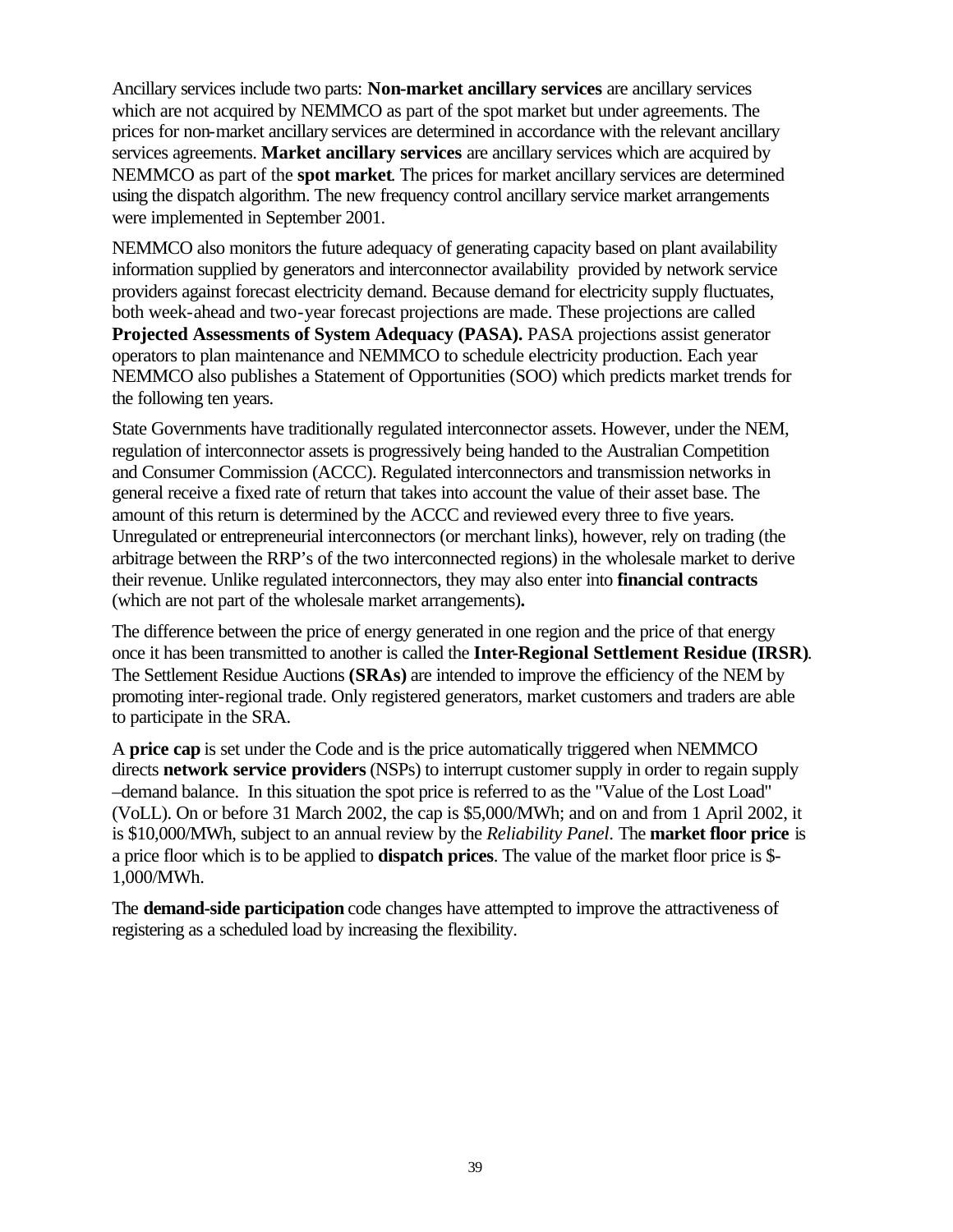# **New Zealand Wholesale Electricity Market (NZEM)**

More than 60% of New Zealand's generation capacity is hydro based, using river flow systems and water stored in natural or man-made lakes. Thermal generation (powered by gas or coal) makes up most of New Zealand's remaining generation capacity, with the rest in wind farms, geothermal energy and cogeneration plants.

# *Real-Time Market*

Real-time dispatch went into production on July 1, 2001, after a trial phase that began in February 2001. Rule changes in preparation for real-time dispatch have done the following:

Allowed automated electronic dispatch to become the main means of providing dispatch instructions – considered a necessity as the volume of dispatch instructions under real-time dispatch requires all processes to be automated

Separated the production of the real-time dispatch schedule from the dispatch process

Required the dispatcher to produce and publish this schedule as a service to the market.



\*Canceled Day-ahead Market

Transpower provides pre-dispatch schedules every two hours. This establishes a detailed dayahead generation dispatch schedule that will fulfill the forecasted demand. The schedules are developed from market participant load bids, generation offers, non- NZEM-member load forecasts and generation profiles. This information is overlaid with the grid operator's information on transmission status that will optimize dispatch in order to minimize congestion. A pre-dispatch schedule is produced at least once every two hours. Once it is published, participants can review forecast prices and revise their bids and offers up to two hours before dispatch.

As a dispatcher, Transpower is responsible for the real-time co-ordination of electricity transmission and ensures that real-time demand and generation are matched. Providing both dispatch and scheduling services, Transpower must account for generators and retailers that are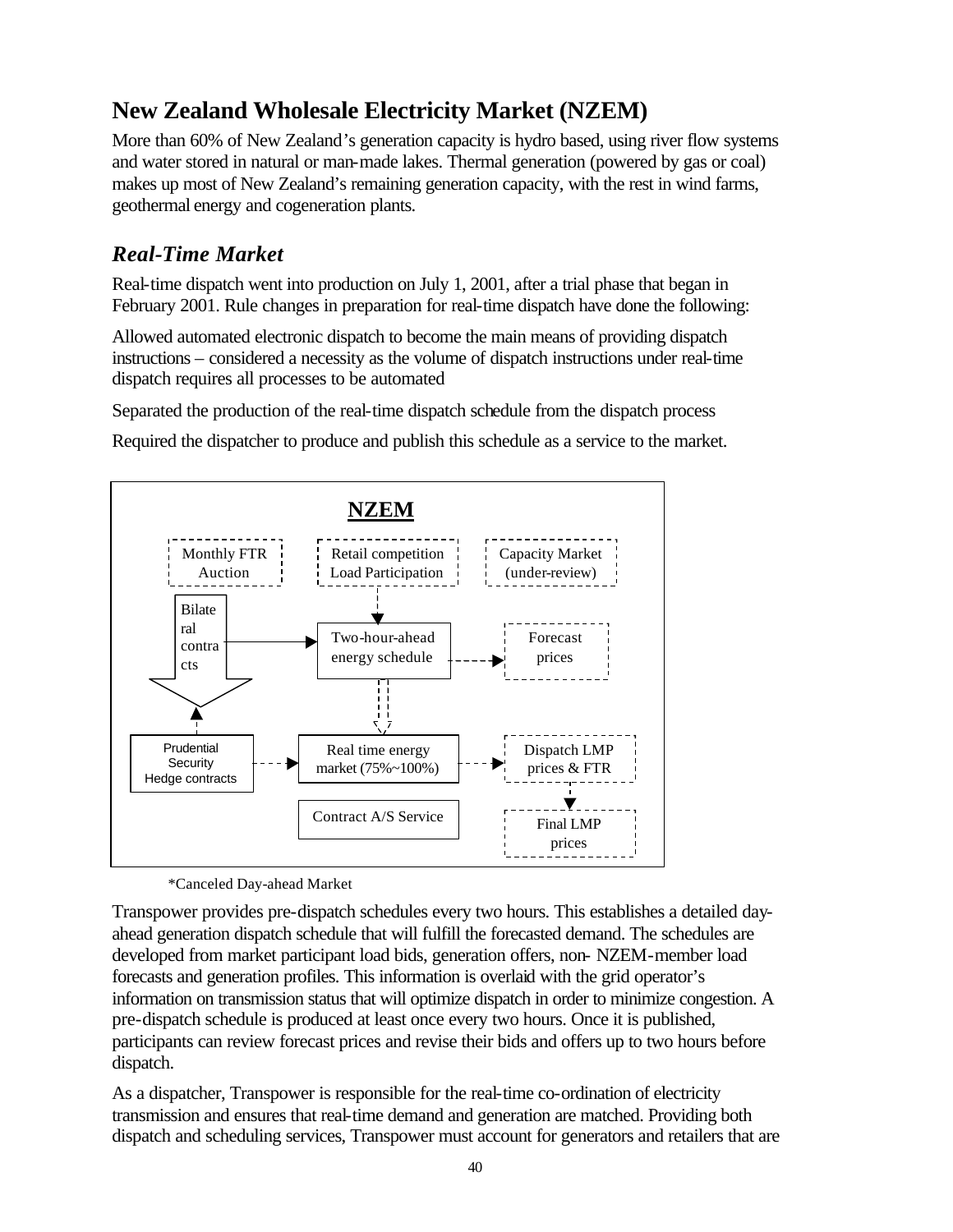not part of NZEM, but need to transport electricity across the national grid. The Dispatcher then sends generation instructions. The dispatcher gives market participants instructions to ensure that demand, security and schedule requirements are met. Instructions are also issued to meet reserve and reactive power requirements. Once the final dispatch is established, any deviation in the dispatch schedule is documented to maintain the process's transparency and integrity.

Through NZEM a price is established for each of 48 half-hour trading periods every day, at 244 connection 'nodes' on the national grid. The price at each of these nodes is set according to the cost of providing the electricity, which incorporates locational variations and the cost of providing reserve. These locational variations can happen because of transmission system outages, transmission losses and capacity constraints.

Between 70% and 80% of New Zealand's electricity is bought and sold through NZEM. Generators offer electricity into the marketplace and retailers then buy electricity from NZEM to supply their needs. Alternatively, generators and retailers or major users can enter into physical bilateral agreements outside the market.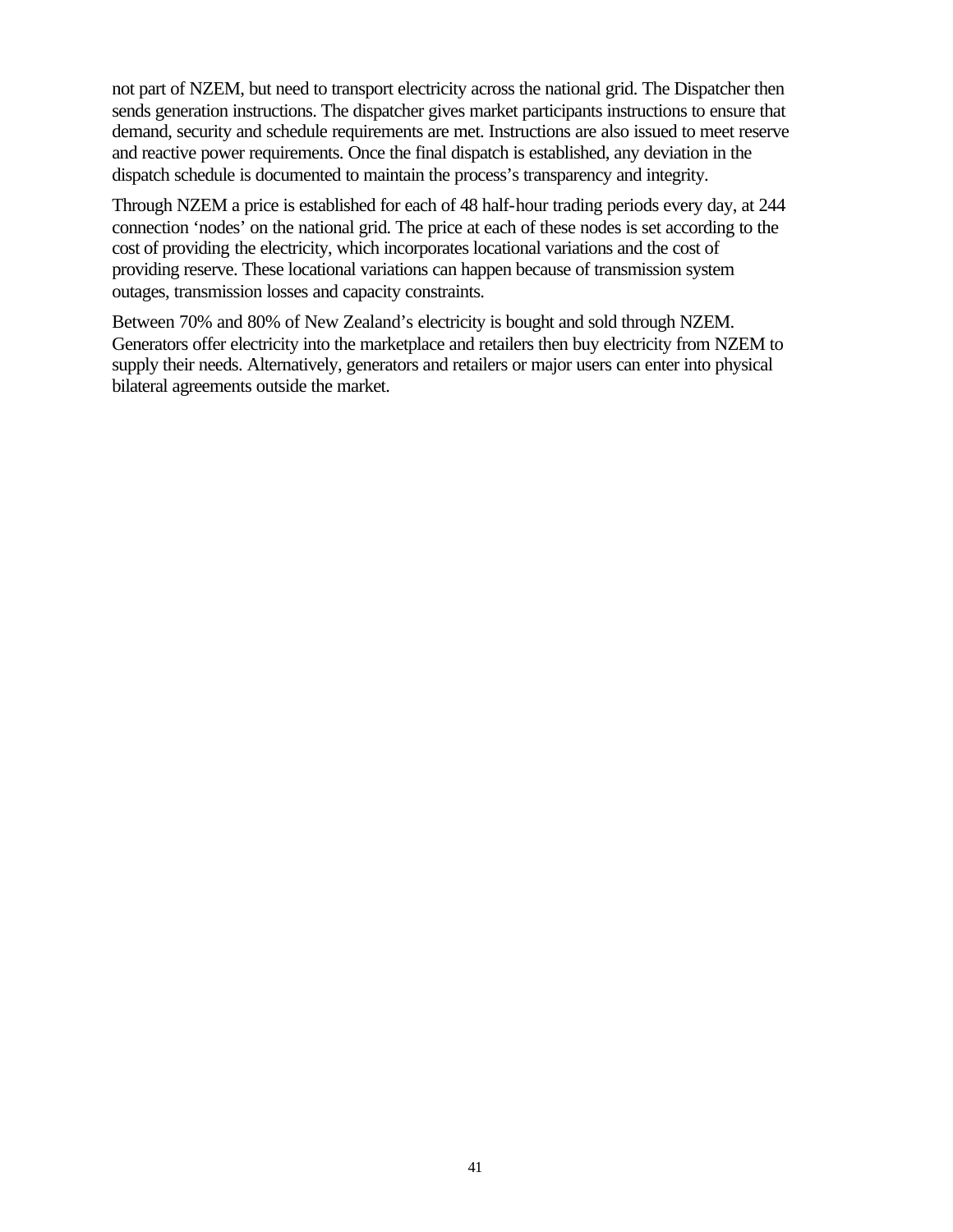# **Ontario Independent Electricity Market Operator (IMO)**

The Ontario IMO (The Independent Electricity Market Operator) is a *non profit* corporate entity that administers Ontario's wholesale electricity markets and manage the reliability of the highvoltage power system with the normal summer peak demand of about 22,500 MW (25,269 MW in 2001), 30,000 megawatts of generating capacity, and 29,000 kilometers of high-voltage transmission lines. The IMO's generating plants include a mix of nuclear, hydroelectric, coal, oil and natural gas-fired stations.

The Ontario market model currently is similar to ERCOT model. Ontario IMO has no day-ahead market and does not use locational marginal Pricing (LMP). The Ontario IMO mainly relies on bilateral contracts directly between market participants. The IMO opened its wholesale market in May 2001. It plans to operate a day-ahead financial market, an hour-ahead predispatch mode, and a real-time market. The energy forward market will be a non-locational day-ahead market for energy delivered within Ontario, unlike the locational day-ahead markets previously described for the NYISO and ISO-NE. The IMO will auction financial Transmission Rights ("FTRs") to hedge the congestion charge between Ontario and each external zone. IMO is also considering additional markets such as a capacity reserve market.



# *Day-Ahead Energy Forward Market*

The IMO will operate a single day-ahead Energy Forward Market based on one-part bidding. The day-ahead Energy Forward Market is purely a financial market and can be used to provide a settlement hedge for real-time transactions but is not used to physically schedule the operation of the Ontario transmission system, or to determine schedules for Ontario's external interties. Generation offers to sell into the day-ahead forward market will consist of an upward sloping one-part bid curve for incremental energy. Conversely, load bids to purchase from the market will consist of a downward sloping one-part bid curve. Offers to sell and bids to buy in the energy forward market will clear at a uniform Forward Market Clearing Price for Ontario for each hour of the dispatch day. The forward market clearing price will be determined by stacking the hourly supply offers and the demand bids and identifying the point of intersection of the resulting supply and demand curves.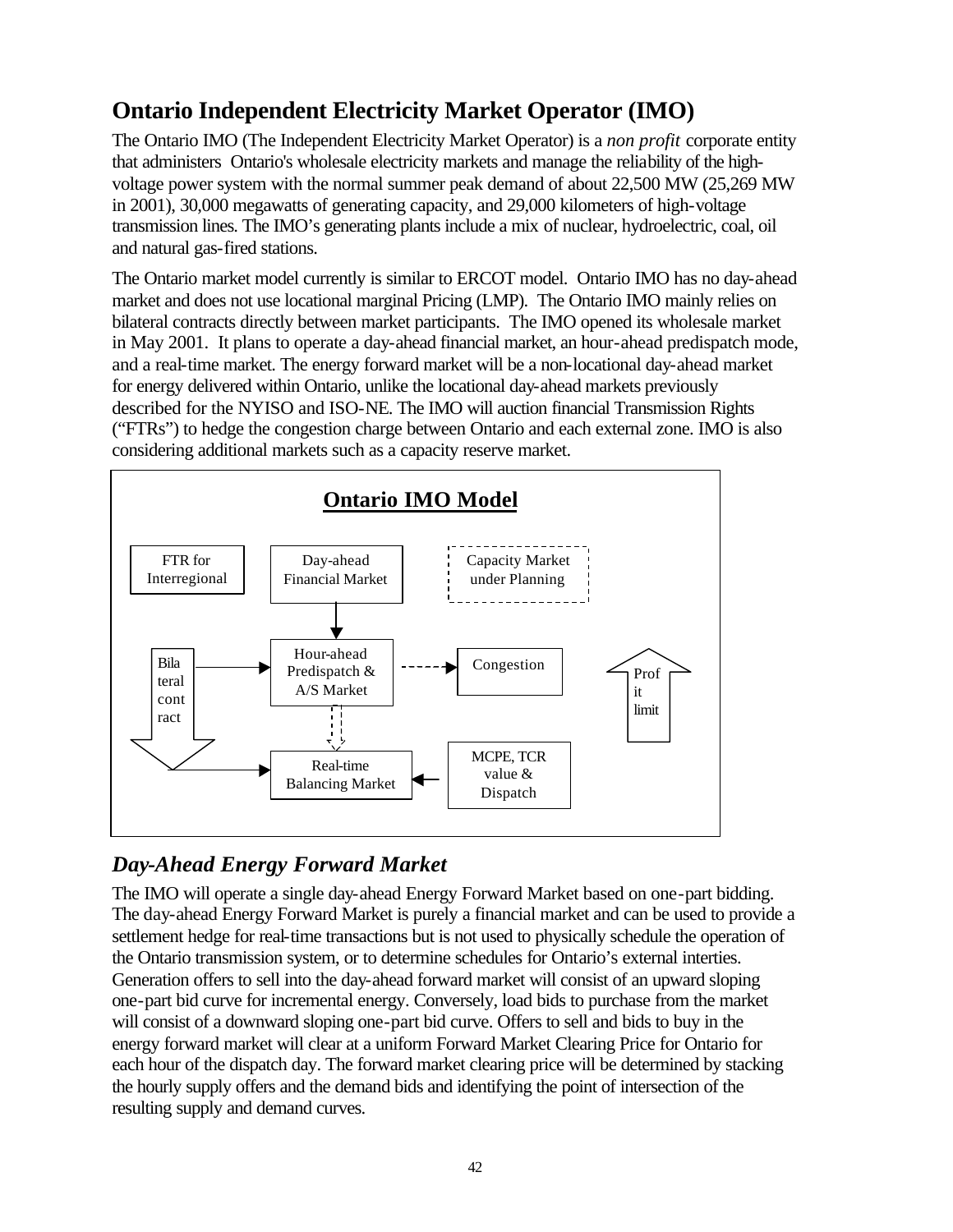# *Pre-Dispatch*

Starting at 12:00 p.m. on the day before each dispatch day, and up to one hour before real time, the IMO will run a pre-scheduling program based on the bids and offers that it has received. The program is used to provide market information by way of hourly updates, which include expected hourly schedules and prices to all market participants.

The pre-dispatch program is primarily a forecasting tool that provides the IMO and market participants with advance information and projections necessary to plan the physical operation of the electricity system. If the predispatch schedules indicate that the IMO needs more energy or operating reserves to maintain the reliability of the grid, it may request the submission of additional bids and offers from resources that can be made available within the time required.

# *Real-Time Market*

Ontario's real-time market will be based on offers and bids for incremental energy. Every five minutes the IMO will dispatch generators and loads based on their bids and offers and will determine a single unconstrained Market Clearing Price ("MCP") for Ontario. With a few exceptions, the five-minute MCP and dispatch quantities will be used for five-minute settlements with generators and loads. External schedules will be determined from an hour-ahead predispatch program. They will be settled at the five-minute MCP, adjusted for an hourly congestion charge between Ontario and the external zone that is calculated in the hour-ahead pre-dispatch. Supply offers and demand bids into the Ontario real-time market can be modified without restriction until four hours before the real- time dispatch. Four hours before the dispatch, the IMO will impose a 10% limit on the magnitude of further price and/or quantity changes.Bids will become firm two hours before real time, although changes may be made if approved by the IMO.

### *Ancillary Services Market*

In addition to energy, there are real-time markets for three types of operating reserves: tenminute synchronized reserves, ten-minute non-synchronized reserves and 30- minute reserves. The IMO also enters into Reliability Must-Run Contracts with specific resources that are required to be available, or to be dispatched out-of- merit, to address local area transmission constraints or voltage requirements.

### *Congestion Management*

The IMO will sell financial Transmission Rights ("FTRs") to hedge the congestion charge between Ontario and each external zone. The hour-ahead pre-dispatch process determines an hourly Intertie Congestion Price ("ICP") that the IMO will use to settle external transactions for that hour. The ICP for an intertie is the external zone price at the intertie point minus the Ontario uniform price in the hour-ahead prescheduling program. In Ontario, generators and loads and possibly boundary entities that are constrained-on or constrained-off will be paid a Congestion Management Settlement Credit (CMSC) that will be funded by uplift.

# *Price Cap*

There are no price or bid caps in the Ontario market at this time, although the market rules state that the IMO Board may set a maximum price for energy and operating reserves. Market power mitigation plans for Ontario Power Generation limit the revenue that it can earn on 90% of its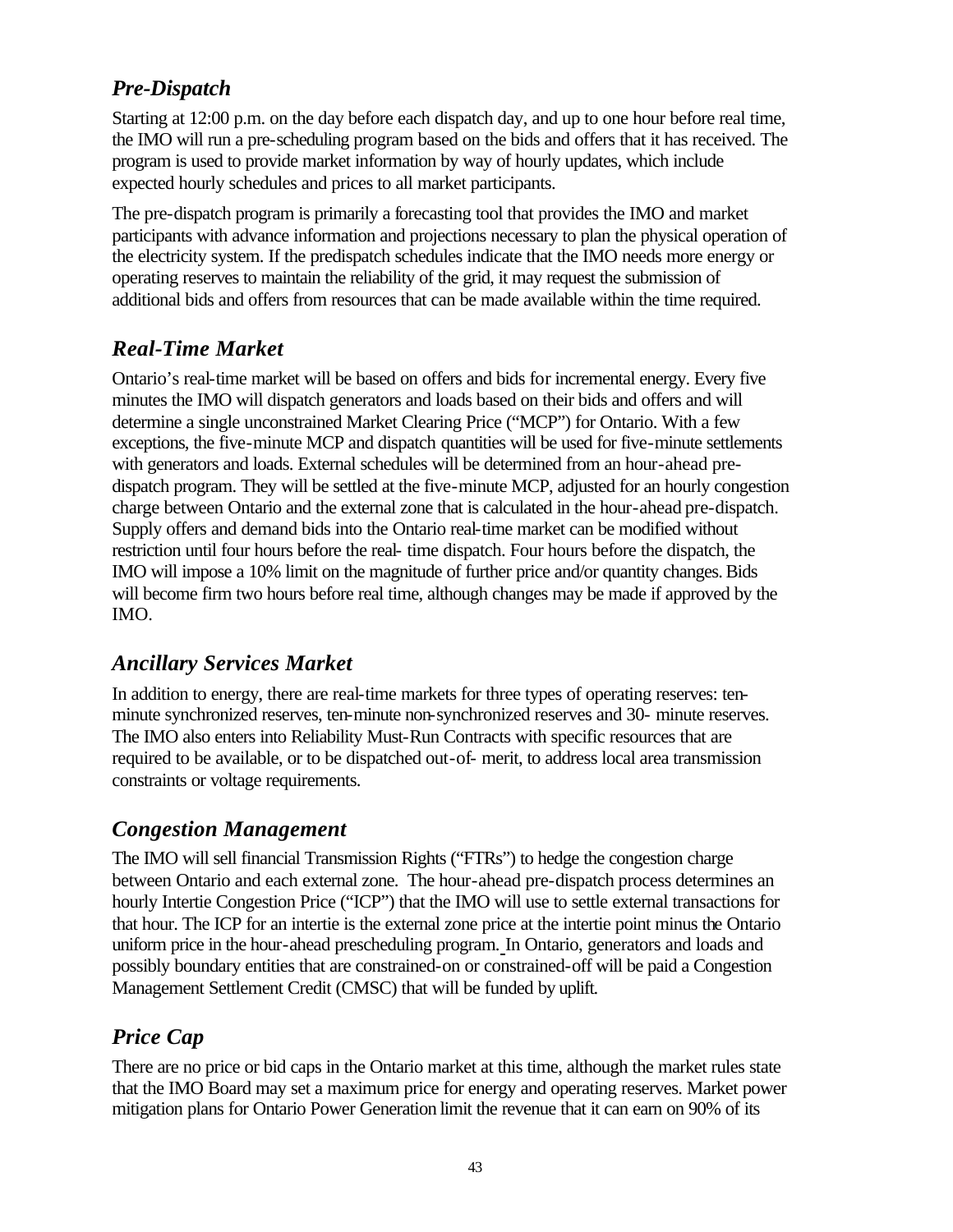forecast domestic sales, but do not cap its bids. There is a limit to the profits that Ontario Power Generation can earn through power sales in Ontario.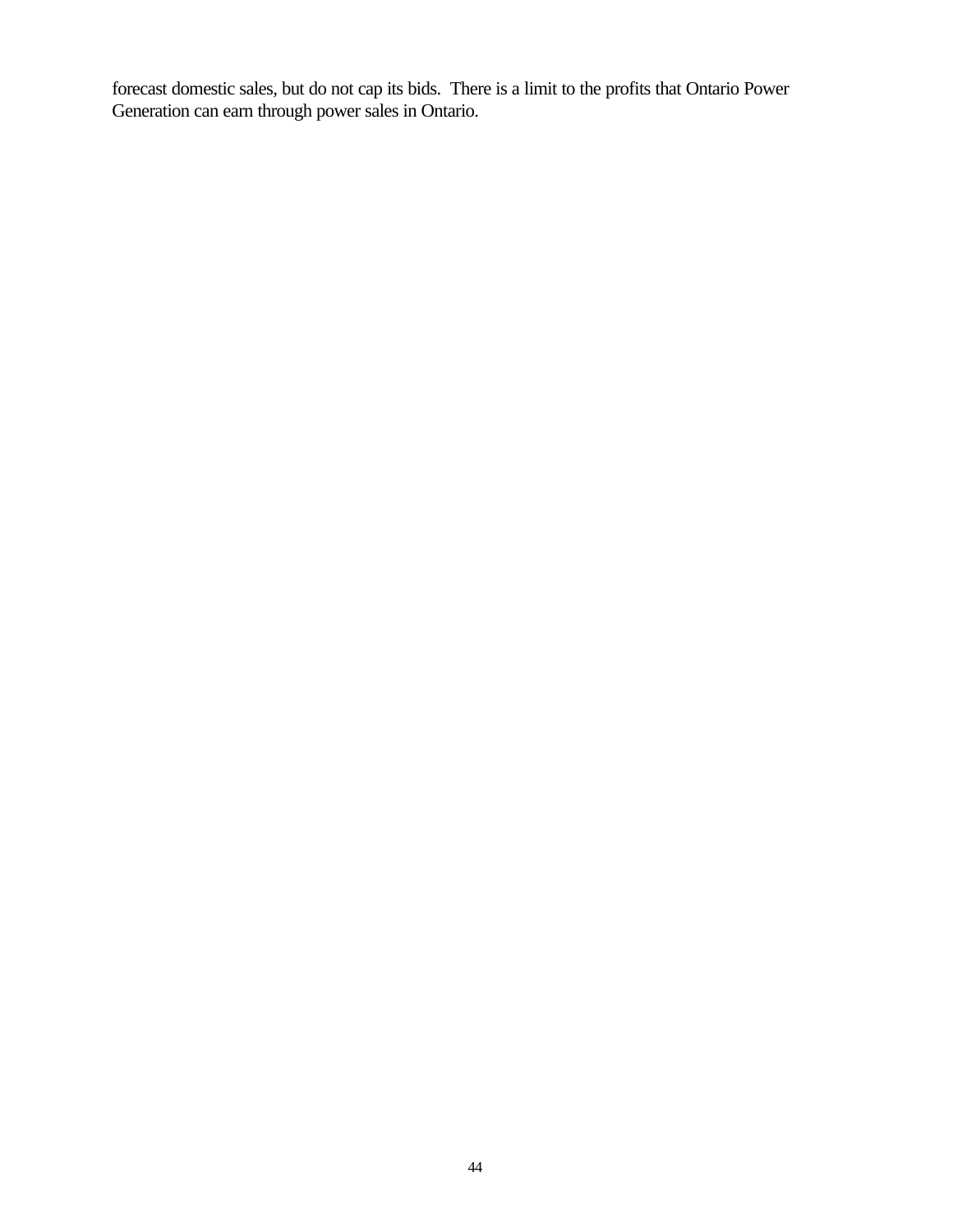# **Alberta Canada**

The electric market in Alberta was deregulated in 2001. The Alberta market uses a zonal congestion model. Power generation is sold through the Power Pool of Alberta's spot market, Power Purchase Arrangements (PPA) bilateral contracts, and forwards contracts. Alberta has 11,590 MW of installed generation capacity to supply a peak demand of 7,934 MW. Coal fired and natural gas generation plants account for about 80% of Alberta's installed capacity with the remaining mostly hydro and about 1% is wind power and biomass. An additional 750 MW of generation capacity will be brought on line by the end of 2002.

The Power Pool of Alberta co-ordinates and monitors all aspects of Alberta's electricity market: real-time power sales, PPA, imports and exports with in the province. Since all energy is dispatch through the pool and has the responsibility to provide real-time control in order to operate the system safely, reliably, and economically as well as coordinate the operation of the interconnected provincial power grid with neighboring jurisdictions. Generation holder or PPA holders make offers to the Power Pool of Alberta. The spot price is based on the weighted average of the highest price paid for energy required to balance the supply and demand for the hour. Energy prices have been dropping since the market has opened. The market has a \$1,000 /MWh bid cap.



# *Financial Market*

Forwards are traded on the Watt Exchange, which is a futures market that trades electric power financial contracts for 1 month, 3 month and 1 year out.

# *Day-Ahead Schedule model*

The Pool dispatches the required generation, import offers and demand bids to serve the actual system demand and exports. Companies that generate or PPA holders place offers to supply hourly blocks of energy at specific prices. Offers are submitted for a seven-day period and offer prices, for the first trading day, can't be changed. Electricity purchasers place bids to buy blocks of energy at specific prices. Bids, like offers, are placed for each hour of the next day and for the following six trading days with prices fixed for the next day.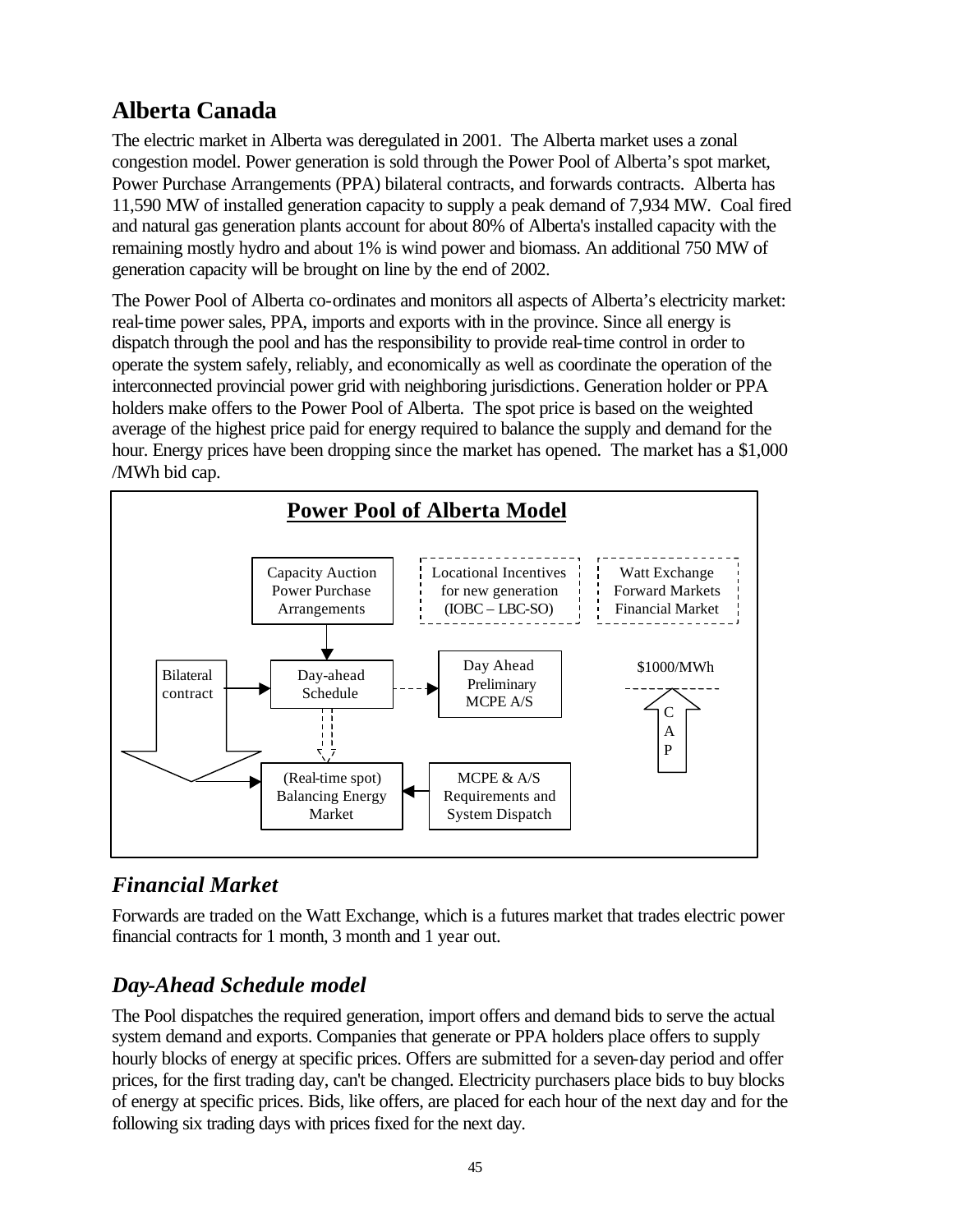For next day schedule, market participants must supply a unit specific schedule by 16:00 the day ahead. Shortly after unit specific schedule is submitted a preliminary market clearing price for energy is posted. Bids submit marginal prices on an hourly basis. Bids and schedules may be adjusted before real-time to represent the actual state of available resources. The Pool ranks offers and bids from least expensive to most expensive, and publishes a schedule for the next trading day.

# *Real-Time Market*

In the real-time spot market, generation or PPA holders make offers to the Power Pool of Alberta. Balancing energy deployment is kept to a minimum without impacting system reliability. The spot price is based on the weighted average of the highest price paid for energy required to balance the supply and demand for the hour. All power producers receive the hourly Pool Price for power generated and all purchasers pay the Pool Price for power received. This is the MCPE that is published for the hour. The market has a \$1000 /MWh bid cap.

# *Ancillary Market*

System services which include reserve requirements, both spinning and non-spinning (powerup), and interruptible load services to the Power Pool are competitively obtained by the Transmission Administrator.

# *Congestion Management*

At the present time, the TA uses bilateral contracts to procure Transmission Must Run services in the more isolated NW part of Alberta. The Alberta market has Invitation Offer to Bid Credit (IOBC) and Location Based Credits Standing Offer (LBS\_SO) incentives to courage generation development in zones that would reduce congestion. Recently, the Alberta Energy & Utilities Board held a hearing over the future of congestion management in Alberta. No final decision has been made.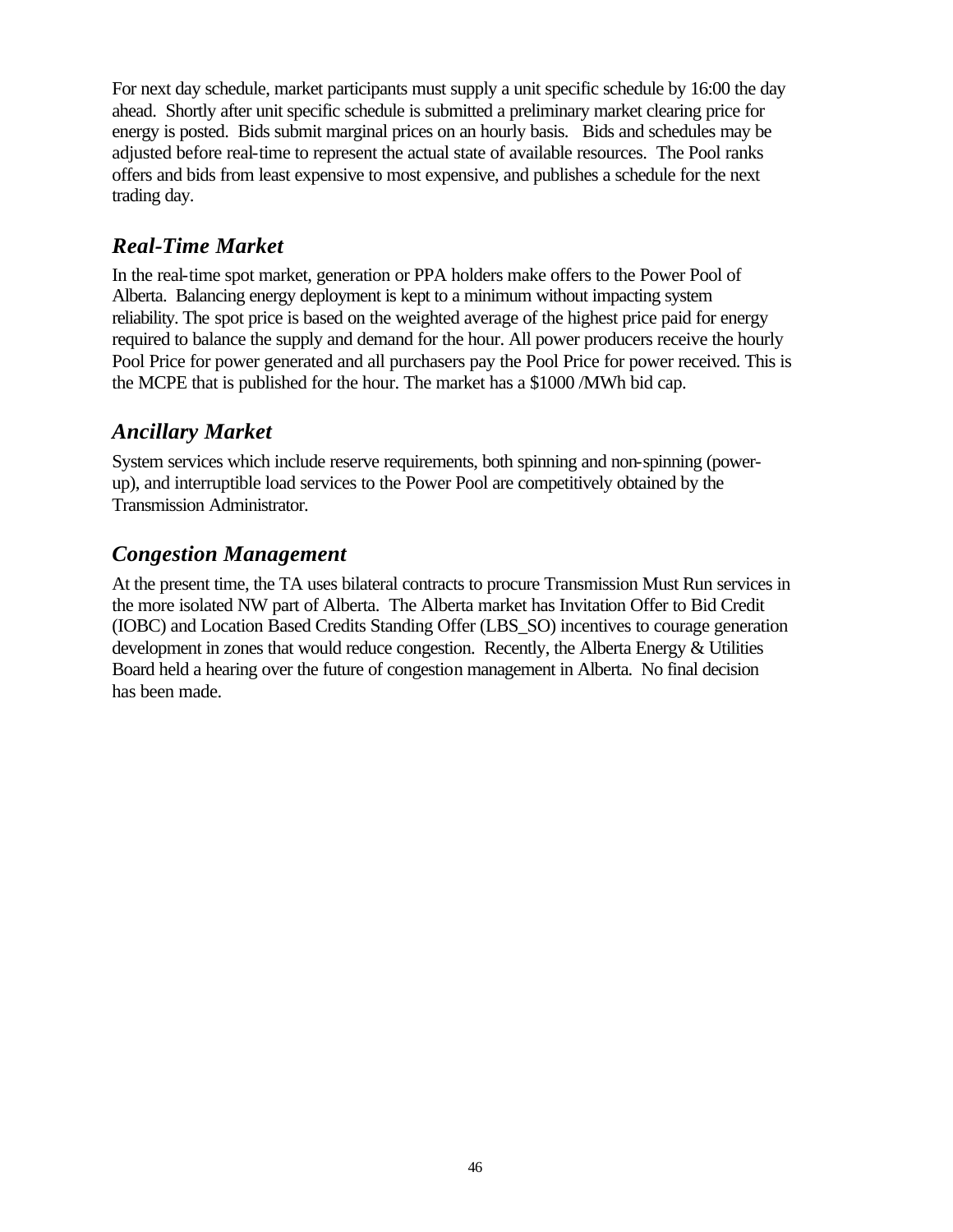# **ERCOT Market**

The Electric Reliability Council of Texas (ERCOT) is a single control area based upon the zonal model that uses both portfolio and unit specific dispatch instructions to resolve local congestion. ERCOT conducts a residual energy market for Balancing Energy Service (3 % - 5% of total demand) and ensures the reliability of Texas electric grid. On November 1, 2002, ERCOT is expected to implement "Relaxed Balanced Schedules." This market change is expected to increase the percentage of Balancing Energy Service used to meet market energy needs. ERCOT is a Min-ISO, similar to that in the UK, which uses dispatch only in real-time operations for balancing and congestion management rather than a Max-ISO, with full control of unit dispatch and a full unit commitment.

ERCOT has operated day-ahead ancillary service markets and the real-time balancing energy market since July 31, 2001. ERCOT began monthly and annual Transmission Congestion Rights (TCRs) auction market in February of 2002. In addition, in compliance with a rule issued by the Public Utility Commission of Texas, monthly and annual generation capacity auctions have been conducted by certain incumbent utilities. ERCOT day-ahead ancillary services include regulation up, regulation down, responsive (spinning) reserves, and non-spinning reserves.. ERCOT operates under a zonal model and employs two steps to implement security-constrained dispatch. In the first step, ERCOT clears the predefined commercially-significant-constraint (CSC) congestion, dispatches zonal balancing energy, and determines the market clearing price for Balancing Energy Service for each congestion zone. In the second step, ERCOT uses resource specific premiums and unit specific instructions to clear local constraints.



# *Bilateral Contracts*

The bilateral market represents the bulk of delivered energy in Texas. Prices are based on mutual agreement or long-term contract between the parties, and are not known by ERCOT. These agreements are incorporated into base energy schedules which are submitted to ERCOT on a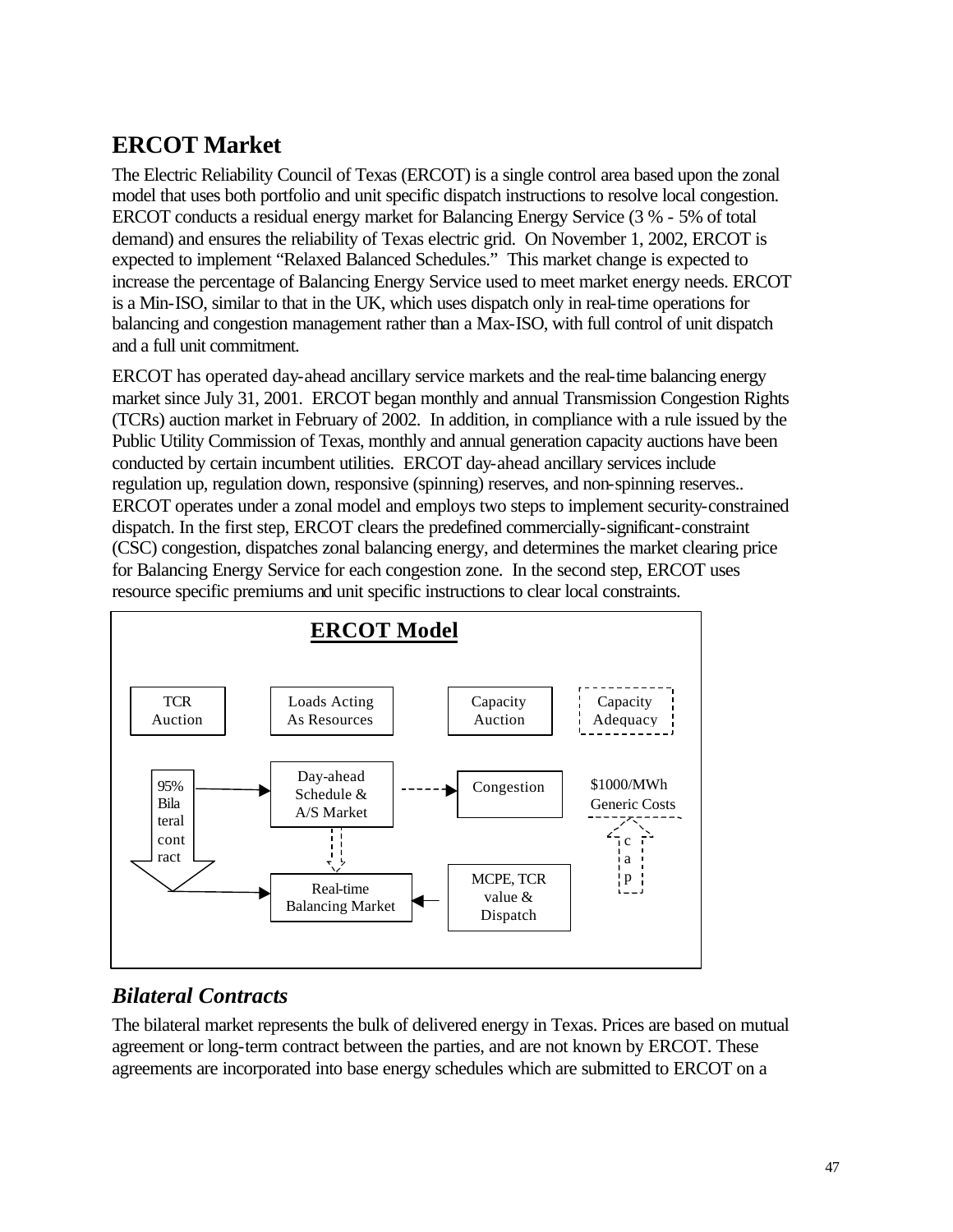daily basis. These schedules account for about 95-97 percent of the end-user electric energy requirements in ERCOT.

# *Day-Ahead Ancillary Service Market*

ERCOT day-ahead ancillary services include regulation up, regulation down, responsive (spinning) reserves, and non-spinning reserve services. Market participants can self-provide their ancillary service requirements or allow ERCOT to procure these services on their behalf. The market system is designed to seek the lowest-cost solution to maintaining system reliability consistent with ERCOT protocols. ERCOT procures the ancillary services not self-arranged by the Qualified Schedule Entities (QSEs) through bids and the market clearing process, which results in the Market Clearing Price of Capacity (MCPC). The day-ahead market operates from 6:00 am to 6:00 pm on the day prior to the operating day.

# *Day-Ahead Schedule*

ERCOT requires QSEs to submit the schedules for their bilateral contracts, conducts the security-constrained analysis, and publishes system congestion information. ERCOT conducts a capacity analysis on a Day-Ahead basis which forms the basis for the procurement of Replacement Capacity in Day-Ahead. After the close of the Day-Ahead period, the Adjustment Period begins. QSEs can adjust their schedules and bids throughout the Adjustment Period. The Adjustment Period ends when the Operating Period begins. The Operating Period is comprised of the Operating Hour and the hour preceding the Operating Hour. Based on its analysis of schedule changes, Resource Plans, load forecasts, and other system conditions, ERCOT may procure additional ancillary services during the Adjustment Period by announcing the need to procure additional Services and opening subsequent markets.

# *Operating Period*

ERCOT receives incremental and decremental Resource Premiums for the real-time balancing energy services (used to solve local congestion) as part of the Day-Ahead Resource Plan submissions. During the Operating Period, ERCOT evaluates the availability of Balancing Energy Service. If more than 95% of the available Balancing Energy has been deployed in a zone, ERCOT deploys Non-Spin. ERCOT procures Balancing Energy Service for each 15 minute interval. If required, ERCOT will use Resource-specific energy bids to resolve local (intra-zonal as opposed to inter-zonal) congestion, procure out of merit energy to resolve local congestion or for voltage support, or procure non-spinning reserves when extreme weather or system conditions require increased capacity to be online.

# *Real-Time Market*

The Real-Time balancing energy market clearing occurs 20 minutes prior to the operating interval, by which point the right amount can be predicted using short-term forecasting tools. The bid stack for balancing energy is fixed for the entire hour but the energy market clearing price is adjusted every 15 minutes and is posted 15-20 minutes before the start of the operating interval. Balancing energy makes up the difference between the total ERCOT electricity requirements and the sum of the base energy schedules. It may also be used to manage transmission congestion (see more below on congestion management). The market process accepts bids in ascending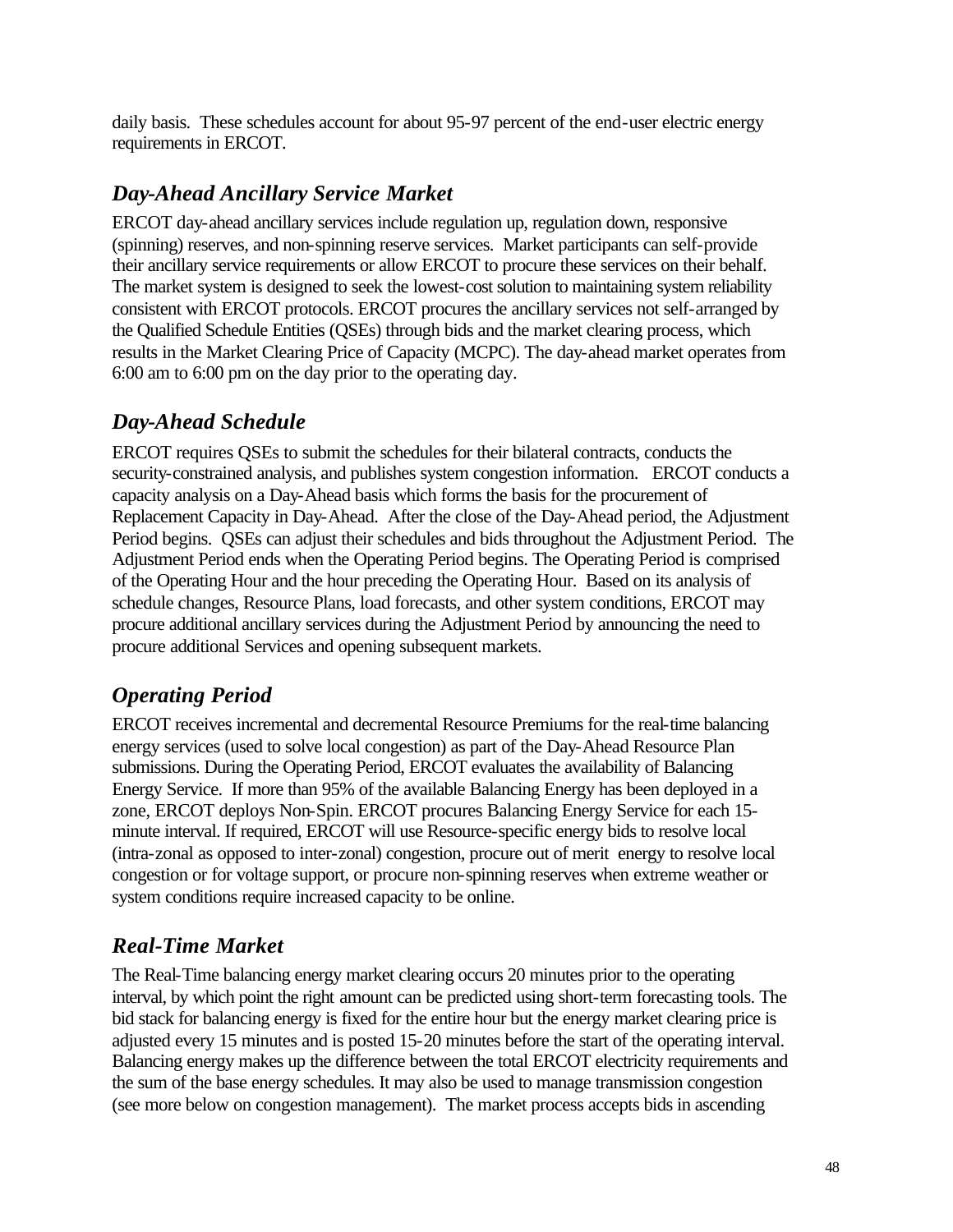order of price until the total quantity required is obtained. The bid price of the last quantity accepted for Balancing Energy Service sets the Market Clearing Price of Energy (MCPE) for that 15-minute interval.

# *Capacity Adequacy*

ERCOT currently has no formal capacity market comparable to an ICAP market. The Commission is developing a generation adequacy rule which likely will use a mechanism that differs from ICAP markets known in the U.S. ERCOT utilities have traditionally sought to maintain a planning reserve margin of 15 percent. However, in mid-2002, the ERCOT Board approved a 12.5 percent reserve margin requirement. Comparatively high reserve margins are necessary because the system cannot rely on imports, due to its isolation from surrounding Interconnections. In 2000 and 2001, the reserve margins at peak were 14 percent and 21 percent, respectively. From 1995 to January 2001, 22 new generating plants, totaling more than 7,600 MW, were built in the ERCOT region. This represents 10.9 percent of total generating capacity; during this same period, peak demand grew by 24.5 percent. An additional 22 plants, totaling 11,850 MW, are under construction and scheduled for completion by June 2003. Combined cycle plants and wind turbines have been the capacity additions of choice. In Fall 2002, Centerpoint and Reliant have announced that a number of plants would be retired or taken off line.

# *Congestion Management and Transmission Congestion Right (TCR)*

ERCOT uses a zonal commercial model and two steps to solve zonal and local congestion in conjunction with a security-constrained dispatch. In the first step, ERCOT clears the predefined commercially-significant-constraints (CSC) congestion, dispatches zonal balancing energy, and determines the market clearing price for each congestion zone. The Balancing Energy Service offers are procured by ERCOT in each zone for zonal load balancing and for inter-zonal congestion relief. The market-clearing price for energy (MCPE) is determined in each zone based on the zonal offer curves for balancing energy. If there is no interzonal congestion, the MCPE is the same for the entire ERCOT region. In the second step, ERCOT uses Resource specific premiums to clear local constraints and to issue Resource specific instructions to relieve local (operational) congestion. Generators submit resource-specific premiums that specify the additional payments (in addition to the zonal MCPE) that they require for the deployment of INC or DEC balancing energy from the associated, specific, resource.

Transmission congestion rights (TCR) were implemented in ERCOT along with the implementation of direct assignment of interzonal congestion charges in February of 2002. ERCOT initially adopted a simple flow-based transmission right approach and flow-based congestion charges. ERCOT is moving toward a combinatorial auction for TCRs. Congestion charges are imposed on QSEs based on the flow that their scheduled interzonal transactions induce on the three commercially significant constrained corridors. ERCOT runs annual- and monthly- TCR auctions.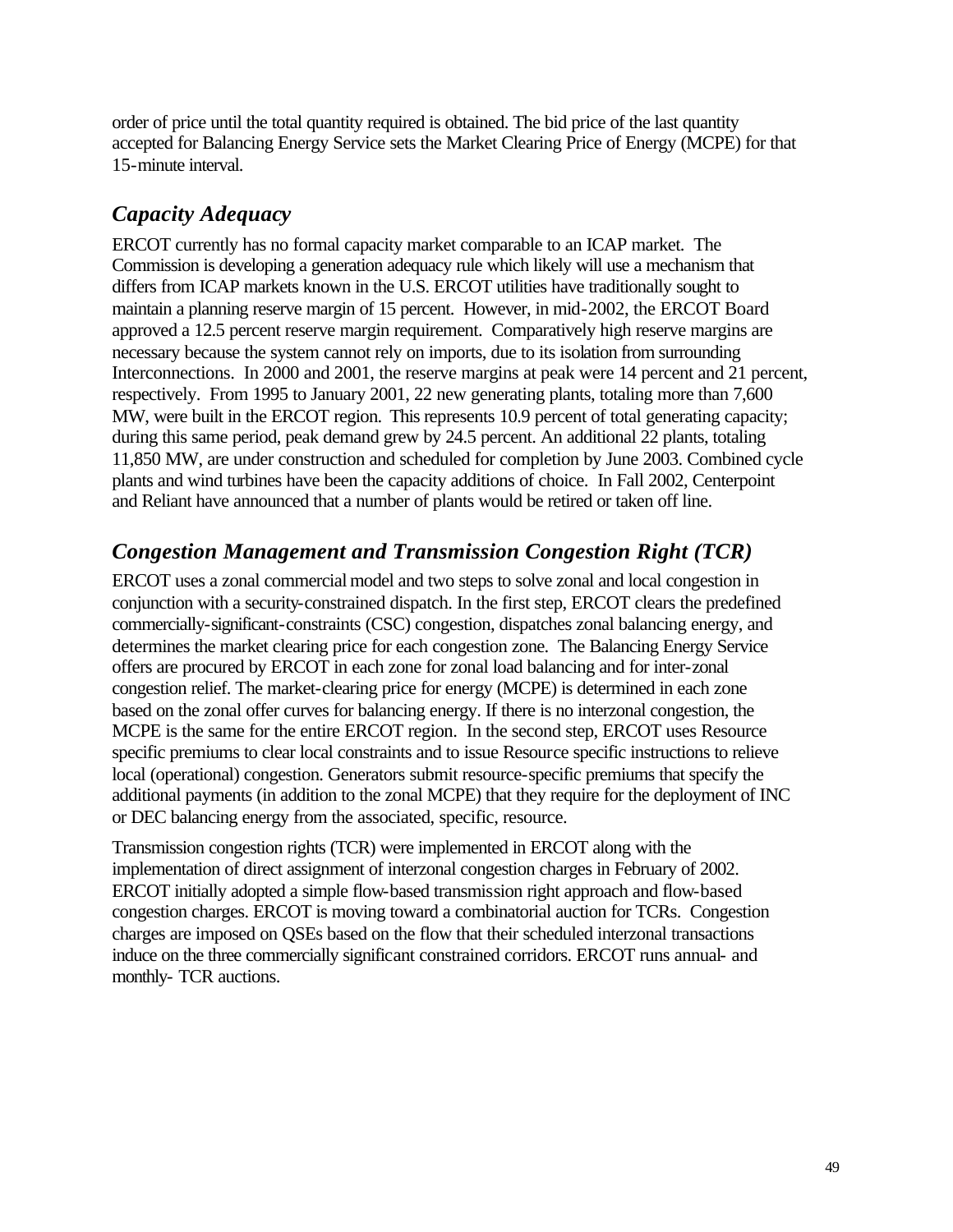# *Competitive Solution Method (CSM) <sup>18</sup>*

The Commission is currently evaluating CSM. The CSM is designed to intervene in the market only if a bidder actually uses its market power position to drive up the MCPC. To detect potential anticompetitive conditions, the CSM tests (a) that the total MW offered in the bid stack is at least 115% of the capacity ERCOT needs to procure for that interval, and (b) that a pivotal bidder does not set the MCPC. A bidder is pivotal if removing all of its capacity leaves the remaining bid stack short of what ERCOT needs for that market interval. The MCP limit is calculated by removing all pivotal bidders from the bid stack after extension of the market, subtracting the most expensive 5% of the remaining capacity, and multiplying the highest resulting offer price by 1.5.

If all bidders are pivotal (in which case an MCP limit could not be calculated), ERCOT would pay bidders on an out-of-merit (OOM) basis using verifiable costs. All bidders are pivotal when ERCOT procures all, or nearly all, of the bid stack.

### *Retail Competition*

l

Most restructuring paradigms in the United States (and around the world) focus on the wholesale market, anticipating that retail competition will follow. Unfortunately, these expectations often are not fulfilled. By contrast, the ERCOT market restructuring focused from the start on retail competition and charged the ISO with facilitating such competition through central management of customer switching. The pilot market that opened in July 2001 allowed 5 percent of the load to be switched to competitive retailers. As of January 2002, all retail customers in Texas are eligible to switch their retail suppliers.

**<sup>18</sup>** Application of Competitive Solution Method to Data from ERCOT Ancillary Capacity Services Market Oversight Division Staff Report David Hurlbut, Ph.D. Julie Gauldin, M.Sc.